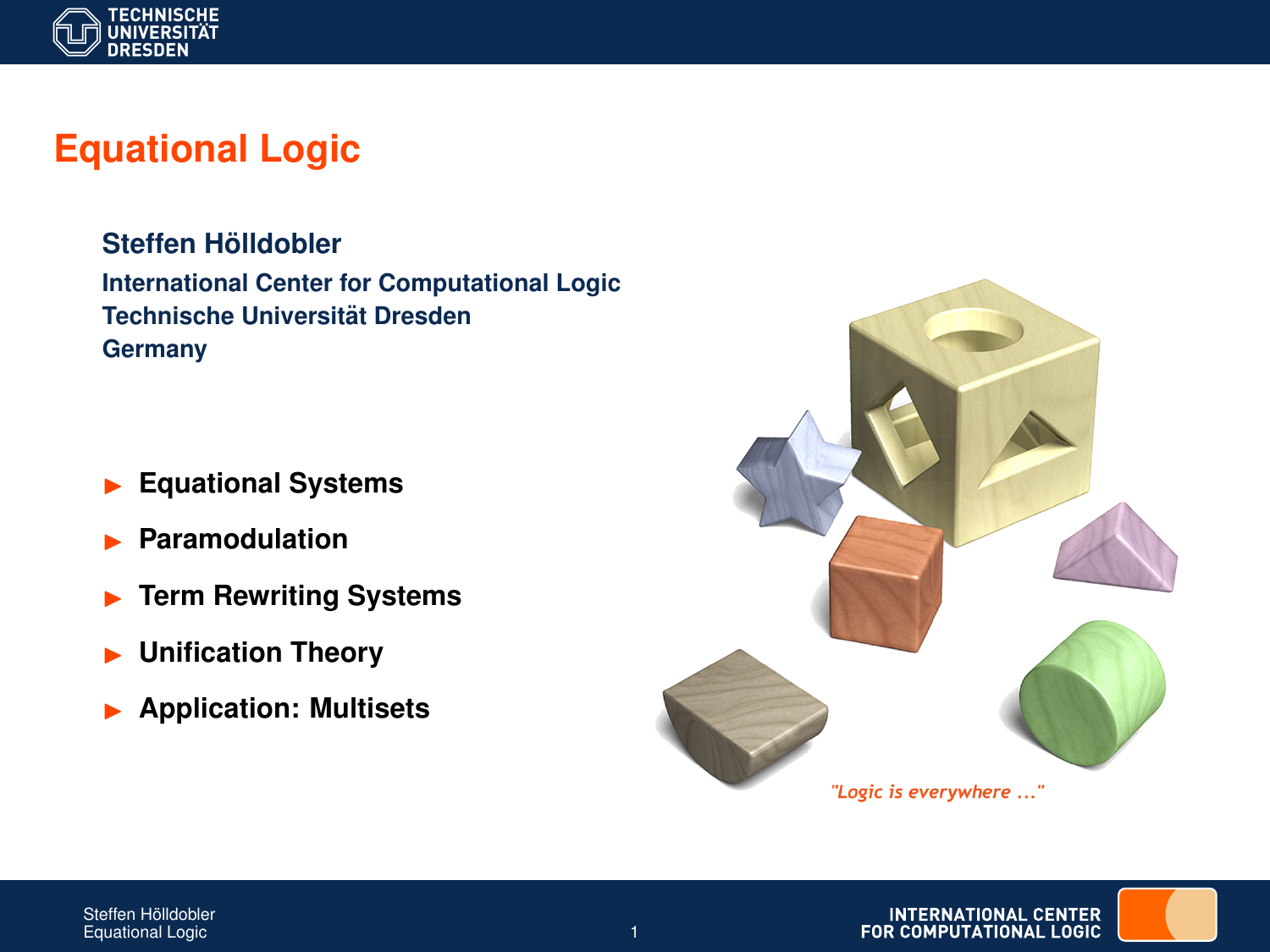

Steffen Hölldobler

## **Equational Systems**

I **Consider a first order language with the following precedence hierarchy**

{∀, ∃} > ¬ > ∧ > ∨ > {←, →} > ↔

- **►** Let  $\approx$  be a binary predicate symbol written infix
- An **equation** is an atom of the form  $s \approx t$
- An **equational system**  $\mathcal{E}$  is a finite set of universally closed equations
- **Notation** Universal quantifiers are usually omitted

| $\mathcal{E}_1$ | $(X \cdot Y) \cdot Z \approx X \cdot (Y \cdot Z)$ | (associativity) |
|-----------------|---------------------------------------------------|-----------------|
|                 | 1 $\cdot$ X $\approx$ X                           | (left unit)     |
|                 | $X \cdot 1 \approx X$                             | (right unit)    |
|                 | $X^{-1} \cdot X \approx 1$                        | (left inverse)  |
|                 | $X \cdot X^{-1} \approx 1$                        | (right inverse) |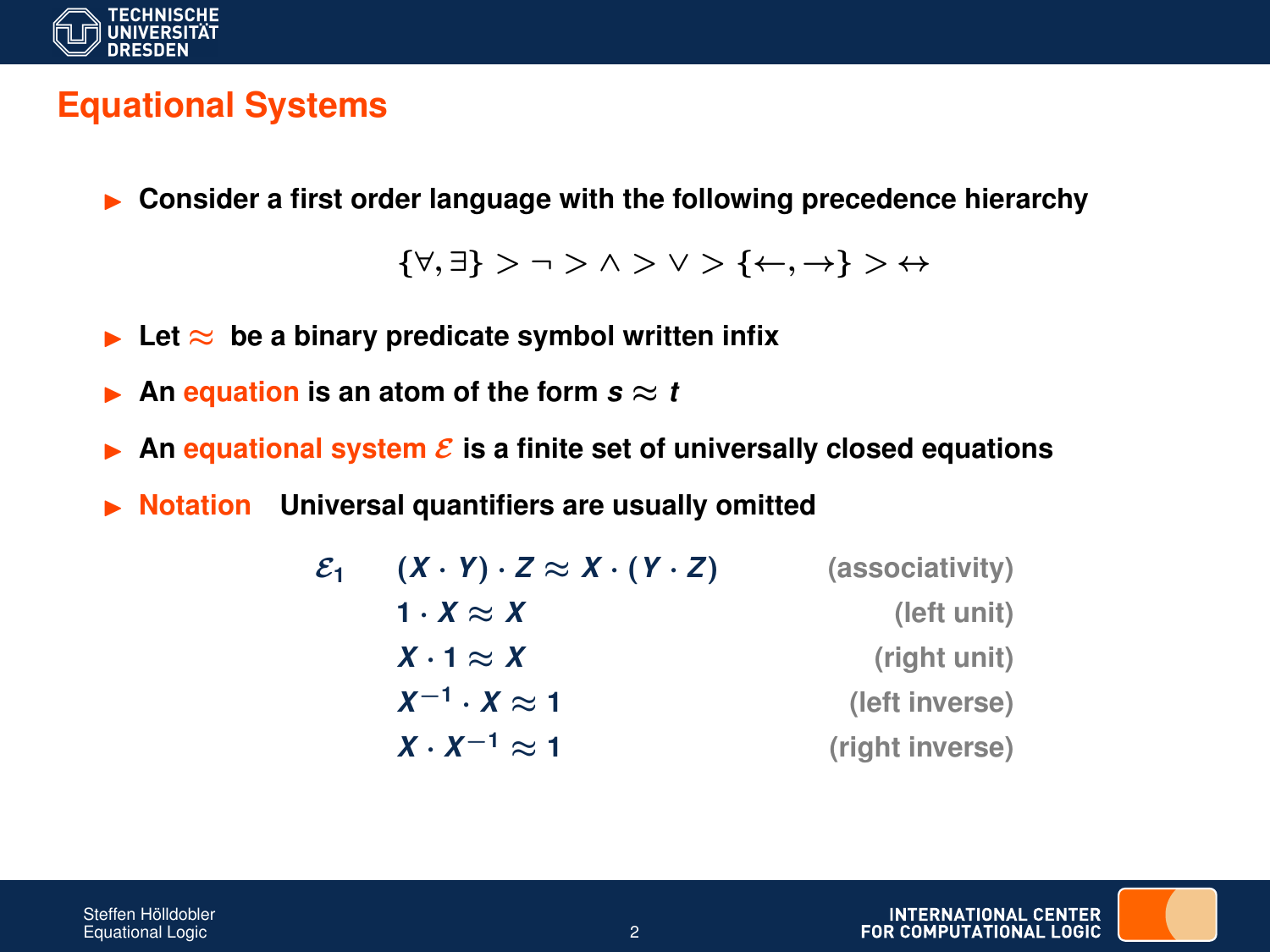

## **Axioms of Equality**

**Fig. 3** The equality relation enjoys some typical properties expressed by the following universally closed axioms of equality  $\mathcal{E}_{\approx}$ 

| $X \approx X$                                                                               | (reflexivity)      |
|---------------------------------------------------------------------------------------------|--------------------|
| $X \approx Y \rightarrow Y \approx X$                                                       | (symmetry)         |
| $X \approx Y \wedge Y \approx Z \rightarrow X \approx Z$                                    | (transitivity)     |
| $\bigwedge_{i=1}^n X_i \approx Y_i \rightarrow f(X_1,\ldots,X_n) \approx f(Y_1,\ldots,Y_n)$ | (f-substitutivity) |
| $\bigwedge_{i=1}^n X_i \approx Y_i \wedge r(X_1,\ldots,X_n) \rightarrow r(Y_1,\ldots,Y_n)$  | (r-substitutivity) |

#### I **Note**

- . **Substitutivity axioms are defined for each function symbol** *f* **and each relation symbol** *r* **in the underlying alphabet**
- . **Universal quantifiers have been omitted**

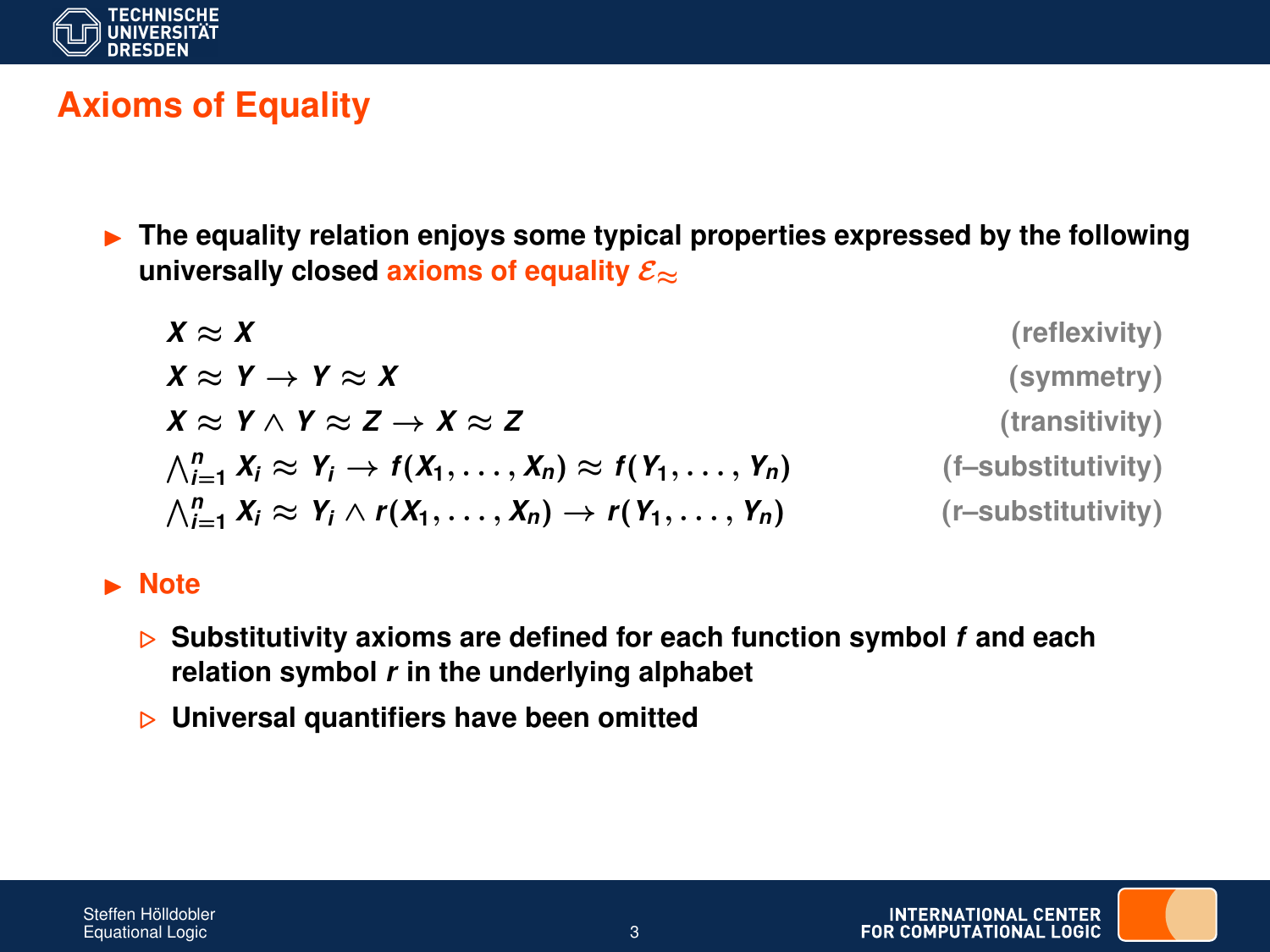

### **Equality and Logical Consequence**

**ID We are interested in computing logical consequences of**  $\mathcal{E} \cup \mathcal{E}_{\infty}$ 

 $\triangleright$   $\mathcal{E}_1 \cup \mathcal{E}_\approx$   $\models$  (∃*X*) *X* · *a*  $\approx$  1?

 $E_1 \cup E_\approx \cup \{X \cdot X \approx 1\}$   $\models (\forall X, Y) X \cdot Y \approx Y \cdot X$ ?

**• One possibility is to apply resolution** 

- . **There are 10<sup>21</sup> resolution steps needed to solve the examples**
- . E ∪ E<sup>≈</sup> **causes an extremely large search space**
- **Idea** Remove troublesome formulas from  $\mathcal{E} \cup \mathcal{E}_{\approx}$ **and build them into the deductive machinery**
	- . **Use additional rule of inference like paramodulation**
	- . **Build the equational theory into the unification computation**

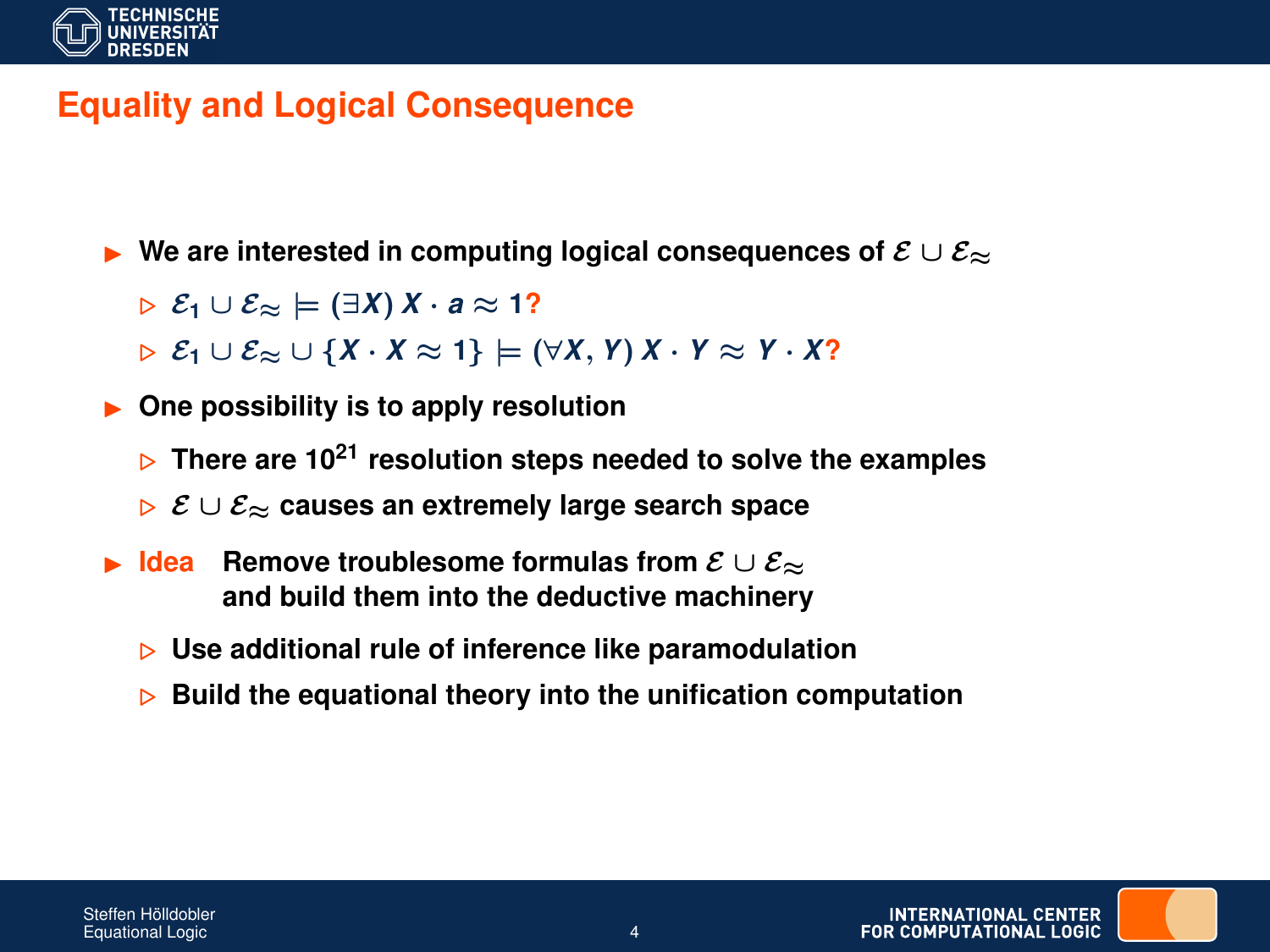

#### **Least Congruence Relation**

- I E ∪ E<sup>≈</sup> **is a set of definite clauses**
- **Figure 1.5** There exists a least model for  $\mathcal{E} \cup \mathcal{E}_{\approx}$

#### **Example**

- $\triangleright$  Let the only function symbols be the constants *a*, *b* and the binary *g*
- $\triangleright$  Let  $\mathcal{E}_2 = \{a \approx b\}$
- **⊳** The least model of  $\mathcal{E}_2 \cup \mathcal{E}_{\approx}$  is

 ${t \approx t | t \text{ is a ground term}}$ ∪ {*a* ≈ *b*, *b* ≈ *a*}  $\cup$  { $g(a, a) \approx g(b, a), g(a, a) \approx g(a, b), g(a, a) \approx g(b, b), \ldots$ }

- **►** Define  $\mathbf{s} \approx_{\varepsilon} t$  iff  $\varepsilon \cup \varepsilon_{\approx} \models \forall \mathbf{s} \approx t$ 
	- $\triangleright$   $g(a, a) \approx_{\mathcal{E}_2} g(a, b)$
	- $\triangleright$   $g(X, a) \approx_{\mathcal{E}_2} g(X, b)$
	- $\triangleright \approx_{\mathcal{E}}$  is the least congruence relation on terms generated by  $\mathcal{E}$

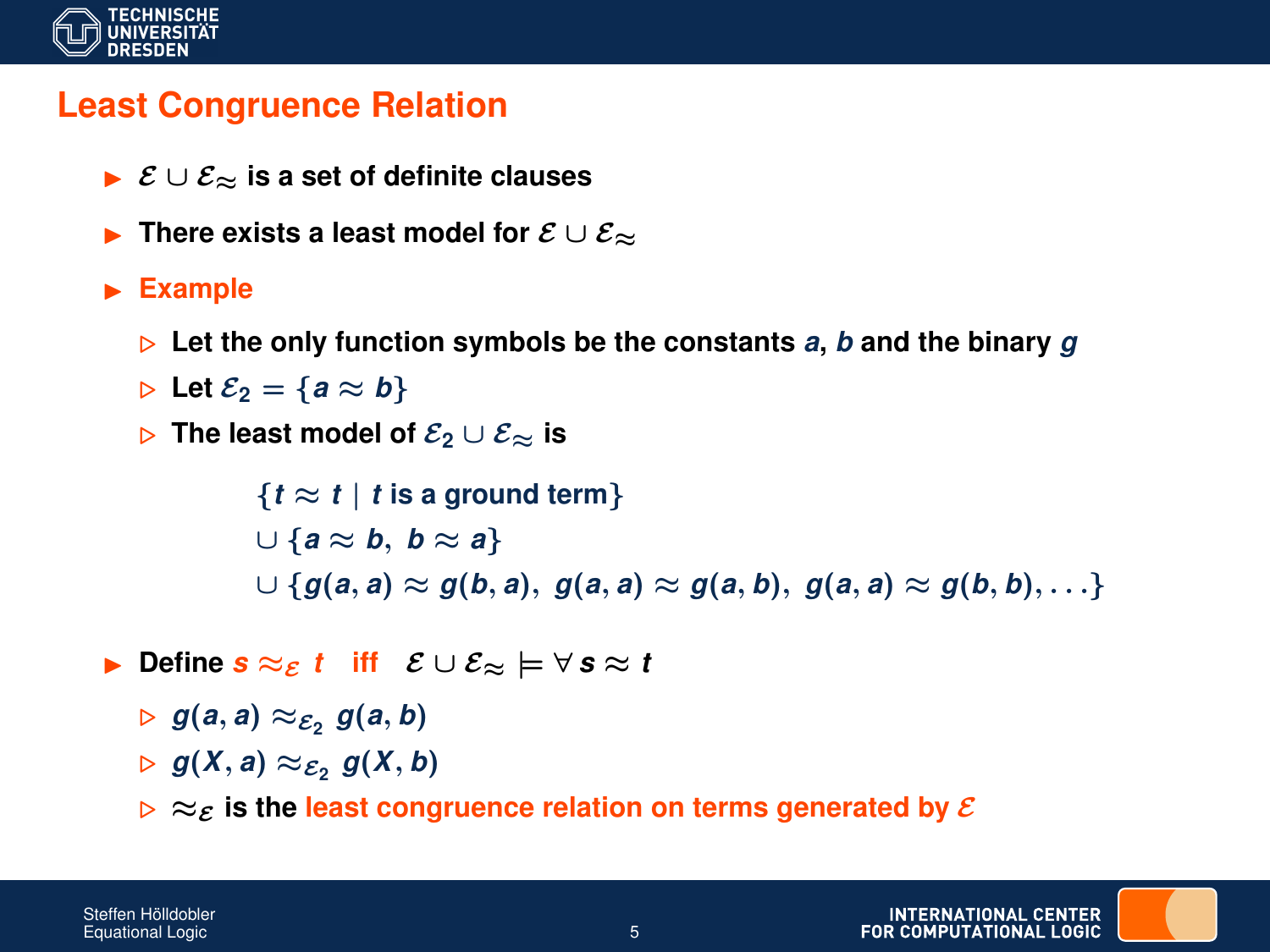

#### **Paramodulation**

- $\blacktriangleright$  *L*[s] literal which contains an occurrence of the term *s* 
	- $L[s/t]$  literal obtained from *L* by replacing an occurrence of *s* by *t*
- **E** Paramodulation

$$
\frac{[L_1\lceil s\rceil, L_2,\ldots, L_n]}{[L_1\lceil s/r\rceil, L_2,\ldots, L_m]\theta} \theta = mgu(s, l)
$$

- **▶** Notation Instead of  $\neg s ≈ t$  we write  $s ≉ t$
- **E** Remember

$$
\mathcal{E} \cup \mathcal{E}_{\approx} \models \forall \, \mathbf{s} \approx t \quad \text{ iff } \quad \bigwedge_{\mathcal{E} \cup \mathcal{E}_{\approx}} \rightarrow \forall \, \mathbf{s} \approx t \text{ is valid}
$$
\n
$$
\text{ iff } \quad \neg (\bigwedge_{\mathcal{E} \cup \mathcal{E}_{\approx}} \rightarrow \forall \, \mathbf{s} \approx t) \text{ is unsatisfiable}
$$
\n
$$
\text{ iff } \quad \mathcal{E} \cup \mathcal{E}_{\approx} \cup \{\neg \forall \, \mathbf{s} \approx t\} \text{ is unsatisfiable}
$$
\n
$$
\text{ iff } \quad \mathcal{E} \cup \mathcal{E}_{\approx} \cup \{\exists \, \mathbf{s} \not\approx t\} \text{ is unsatisfiable}
$$

**►** Theorem 1  $\mathcal{E} \cup \mathcal{E}_{\approx} \cup \{\exists s \not\approx t\}$  is unsatisfiable iff there is a refutation of  $\mathcal{E} \cup \{X \approx X\} \cup \{\exists s \not\approx t\}$  wrt paramodulation, resolution and factoring

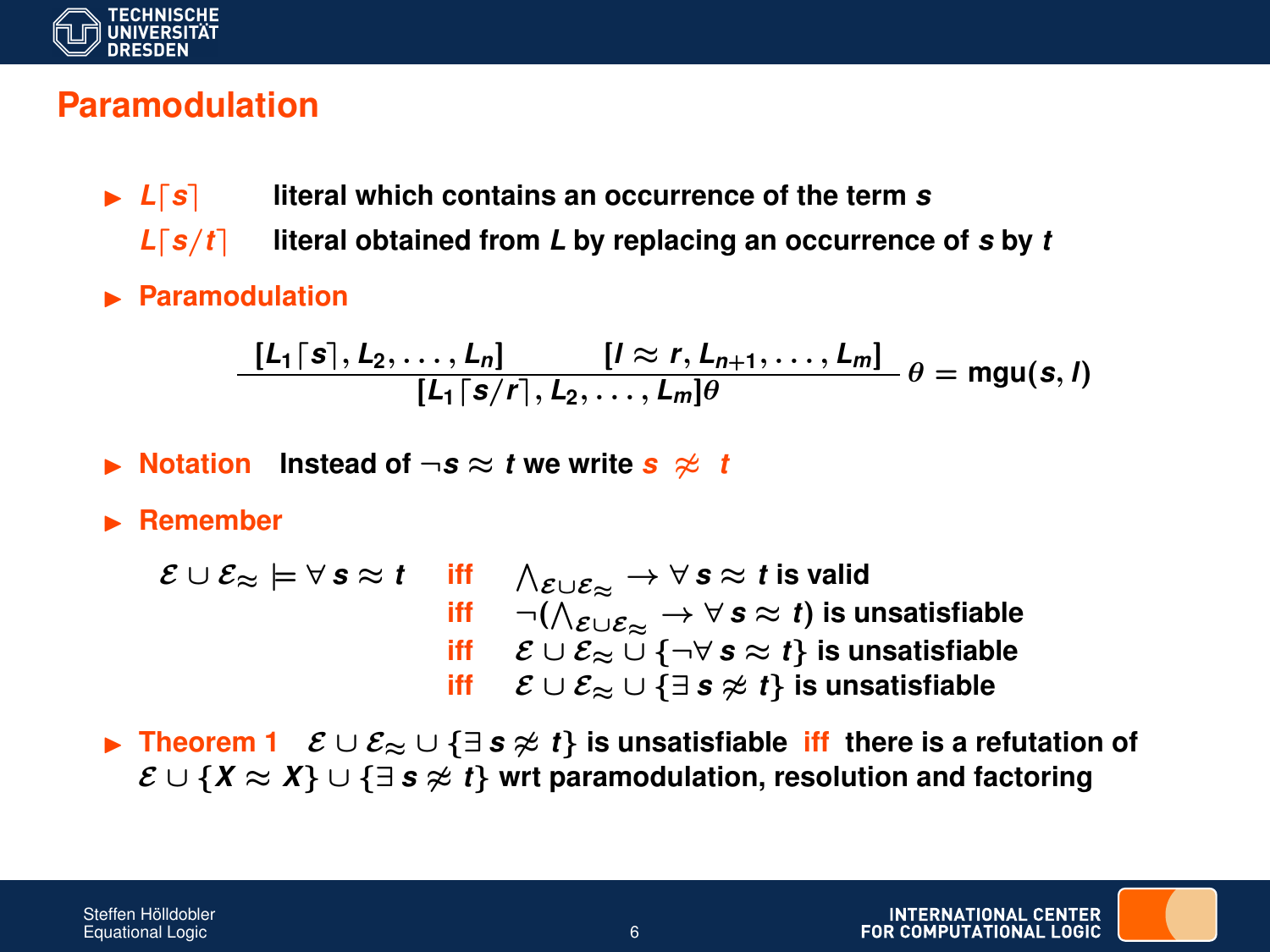

### **An Example**

#### $\mathcal{E}_1 \cup \{X \approx X, X \cdot X \approx 1\} \models (\forall X, Y) X \cdot Y \approx Y \cdot X$

|                                                                |                                                                                                                                                                                                                                    |              |                                                                                | hypothesis                                                                                                                                                    |
|----------------------------------------------------------------|------------------------------------------------------------------------------------------------------------------------------------------------------------------------------------------------------------------------------------|--------------|--------------------------------------------------------------------------------|---------------------------------------------------------------------------------------------------------------------------------------------------------------|
|                                                                | left unit                                                                                                                                                                                                                          |              |                                                                                |                                                                                                                                                               |
| $X_2 \approx X_2$                                              | reflexivity                                                                                                                                                                                                                        |              |                                                                                | associativity                                                                                                                                                 |
|                                                                | pm(2,3)                                                                                                                                                                                                                            |              |                                                                                |                                                                                                                                                               |
|                                                                | pm(1,4)                                                                                                                                                                                                                            |              |                                                                                | hypothesis                                                                                                                                                    |
|                                                                | hypothesis                                                                                                                                                                                                                         |              | $a \cdot b \approx (a \cdot 1) \cdot b$                                        |                                                                                                                                                               |
| $X_4 \approx X_4$                                              | reflexivity                                                                                                                                                                                                                        |              |                                                                                | right unit                                                                                                                                                    |
| $1 \approx X_3 \cdot X_3$                                      | pm(6,7)                                                                                                                                                                                                                            | $\mathsf{I}$ | $a \cdot b \not\approx a \cdot b$                                              |                                                                                                                                                               |
|                                                                | pm(5,8)                                                                                                                                                                                                                            |              | $X_5 \approx X_5$                                                              | reflexivity                                                                                                                                                   |
|                                                                | right unit                                                                                                                                                                                                                         |              | n                                                                              | res $(n, n')$                                                                                                                                                 |
| $a \cdot b \ncong ((X_3 \cdot X_3) \cdot b) \cdot (a \cdot 1)$ |                                                                                                                                                                                                                                    |              |                                                                                |                                                                                                                                                               |
|                                                                | 1 $a \cdot b \approx b \cdot a$<br>2 1 $\cdot X_1 \approx X_1$<br>$X_1 \approx 1 \cdot X_1$<br>5 $a \cdot b \approx (1 \cdot b) \cdot a$<br>6 $X_3 \cdot X_3 \approx 1$<br>9 $a \cdot b \approx ((X_3 \cdot X_3) \cdot b) \cdot a$ |              | initial query $ $<br>$\mathsf{I}$ $\mathsf{n}'$<br>$\mathsf{I}$ $\mathsf{n}$ " | $a \cdot b \ncong ((X_3 \cdot X_3) \cdot b) \cdot (a \cdot (X_4 \cdot X_4))$<br>$a \cdot b \approx (X_3 \cdot ((X_3 \cdot b) \cdot (a \cdot X_4))) \cdot X_4$ |

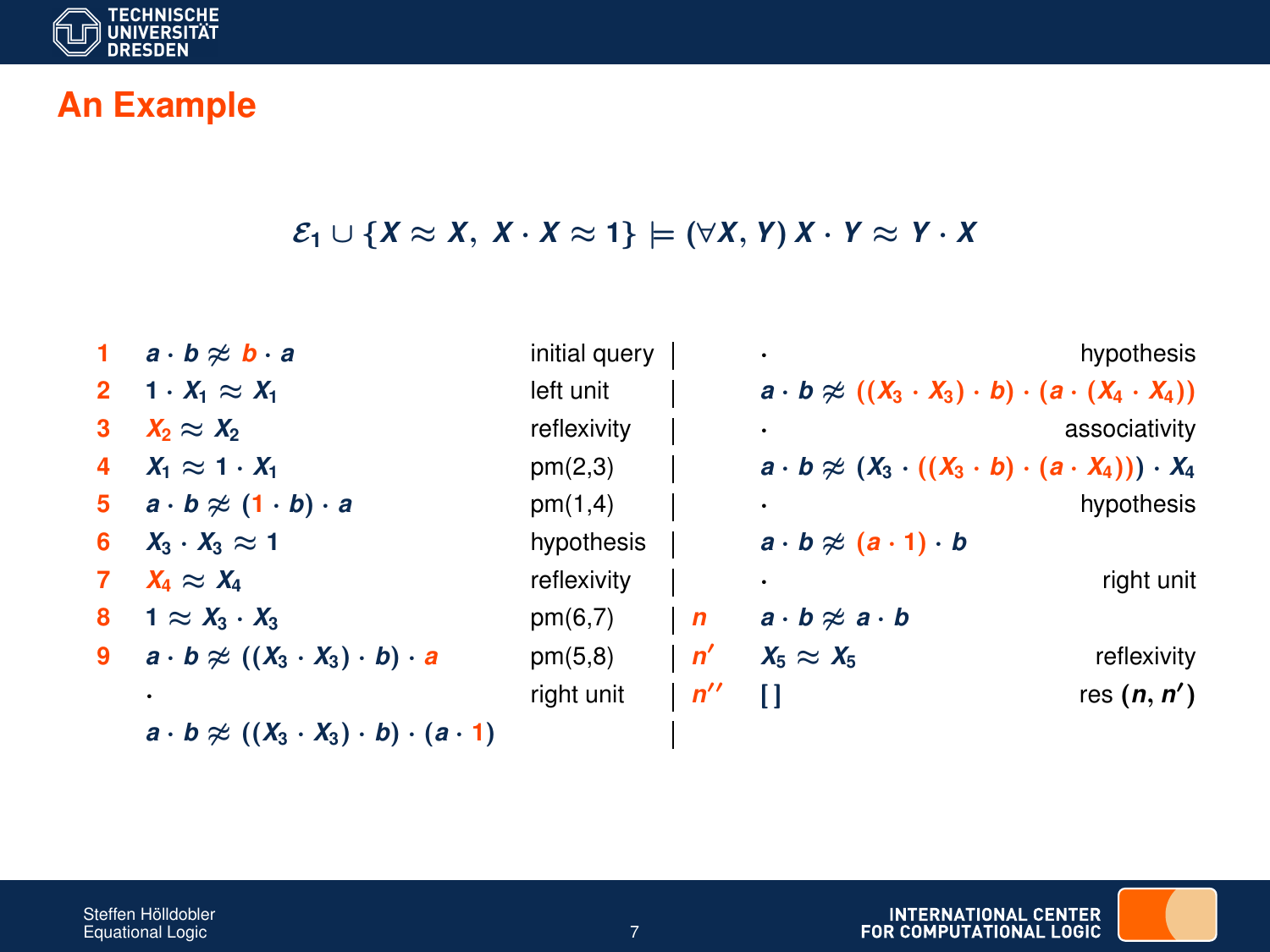

#### **The Example in Shorthand Notation**

#### $\mathcal{E}_1 \cup \{X \approx X, X \cdot X \approx 1\} \models (\forall X, Y) X \cdot Y \approx Y \cdot X$

|   | 1 $a \cdot b \approx b \cdot a$                                 | initial query |     | $\ddot{\phantom{1}}$                                                          | hypothesis    |
|---|-----------------------------------------------------------------|---------------|-----|-------------------------------------------------------------------------------|---------------|
|   | 2 1 $\cdot X_1 \approx X_1$                                     | left unit     |     | $a \cdot b \ncong ((X_3 \cdot X_3) \cdot b) \cdot (a \cdot (X_4 \cdot X_4))$  |               |
| 3 | $X_2 \approx X_2$                                               | reflexivity   |     |                                                                               | associativity |
|   | 4 $X_1 \approx 1 \cdot X_1$                                     | pm(2,3)       |     | $a \cdot b \approx (X_3 \cdot ((X_3 \cdot b) \cdot (a \cdot X_4))) \cdot X_4$ |               |
|   | 5 $a \cdot b \approx (1 \cdot b) \cdot a$                       | pm(1,4)       |     |                                                                               | hypothesis    |
|   | 6 $X_3 \cdot X_3 \approx 1$                                     | hypothesis    |     | $a \cdot b \approx (a \cdot 1) \cdot b$                                       |               |
|   | $X_4 \approx X_4$                                               | reflexivity   |     |                                                                               | right unit    |
| 8 | $1 \approx X_3 \cdot X_3$                                       | pm(6,7)       |     | $  n - a \cdot b \approx a \cdot b$                                           |               |
|   | 9 $a \cdot b \approx ((X_3 \cdot X_3) \cdot b) \cdot a$         | pm(5,8)       |     | $n'$ $X_5 \approx X_5$                                                        | reflexivity   |
|   |                                                                 | right unit    | n'' | $\Box$                                                                        | res $(n, n')$ |
|   | $a \cdot b \approx ((X_3 \cdot X_3) \cdot b) \cdot (a \cdot 1)$ |               |     |                                                                               |               |

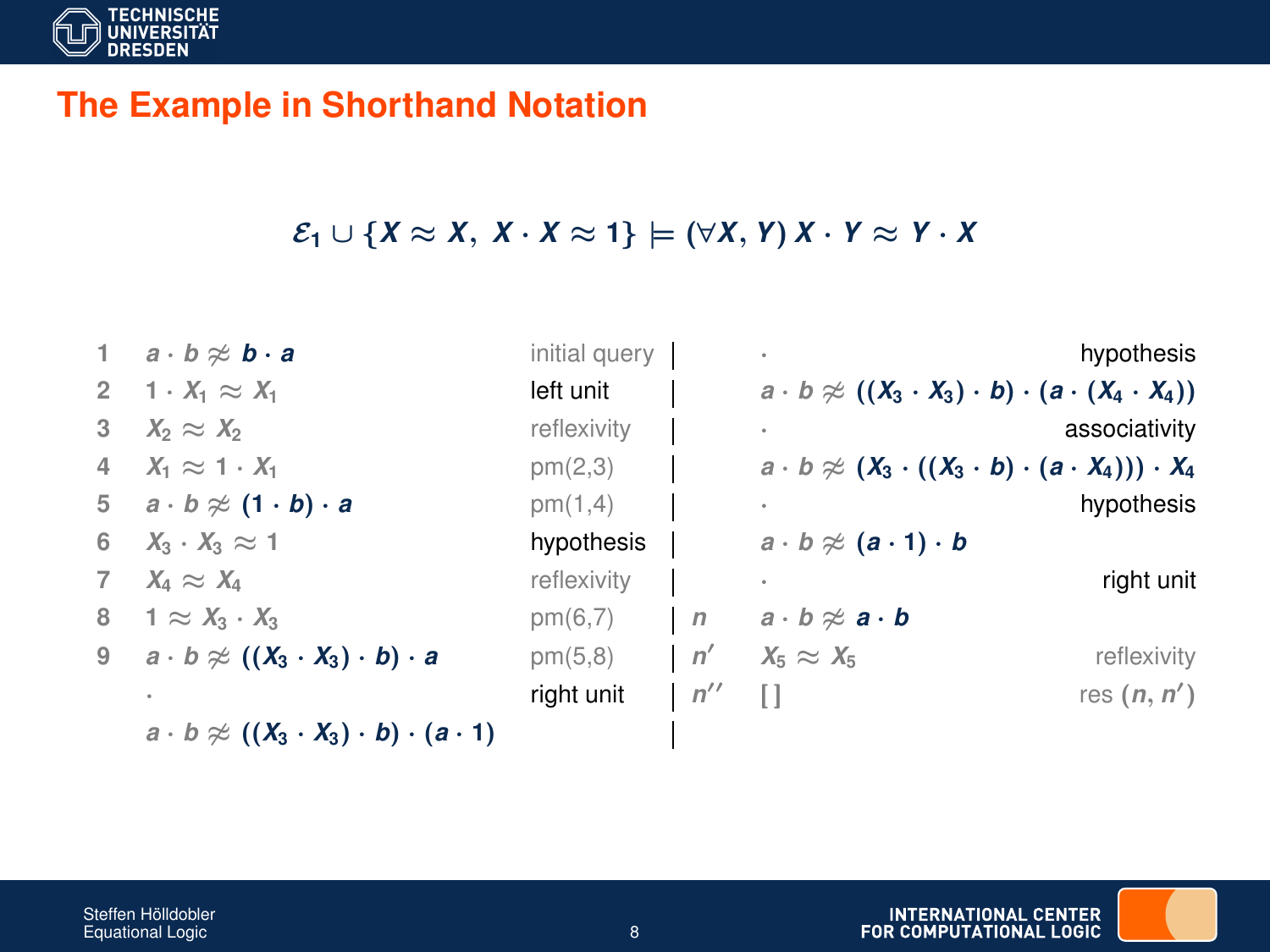

#### **The Example in Shorthand Notation Again**

$$
b \cdot a \approx (1 \cdot b) \cdot a
$$
left unit  
\n
$$
\approx ((X_3 \cdot X_3) \cdot b) \cdot a
$$
hypoth  
\n
$$
\approx ((X_3 \cdot X_3) \cdot b) \cdot (a \cdot 1)
$$
right unit  
\n
$$
\approx ((X_3 \cdot X_3) \cdot b) \cdot (a \cdot (X_4 \cdot X_4))
$$
hypoth  
\n
$$
\approx (X_3 \cdot ((X_3 \cdot b) \cdot (a \cdot X_4))) \cdot X_4
$$
associ  
\n
$$
\approx (a \cdot 1) \cdot b
$$
hypoth  
\n
$$
\approx a \cdot b
$$
right unit

≈ ((*X***<sup>3</sup>** · *X***3**) · *b*) · *a* hypothesis ≈ ((*X***<sup>3</sup>** · *X***3**) · *b*) · (*a* · **1**) right unit ≈ ((*X***<sup>3</sup>** · *X***3**) · *b*) · (*a* · (*X***<sup>4</sup>** · *X***4**)) hypothesis ≈ (*X***<sup>3</sup>** · ((*X***<sup>3</sup>** · *b*) · (*a* · *X***4**))) · *X***<sup>4</sup>** associativity ≈ (*a* · **1**) · *b* hypothesis ≈ *a* · *b* right unit

- I **Now, the search space is 10<sup>11</sup> instead of 10<sup>21</sup> steps**
	- . **Symmetry can be simulated, which leads to cycles**
	- $\triangleright$  All terms *s* occurring in  $L_1$  are candidates
	- $\triangleright$   $L_1$   $\lfloor s \rfloor$  may be a variable and can be unified with any ter
- I **There are still many redundant and useless steps**
- **Idea** Use equations only from left to right  $\rightarrow$  term rewriting systems

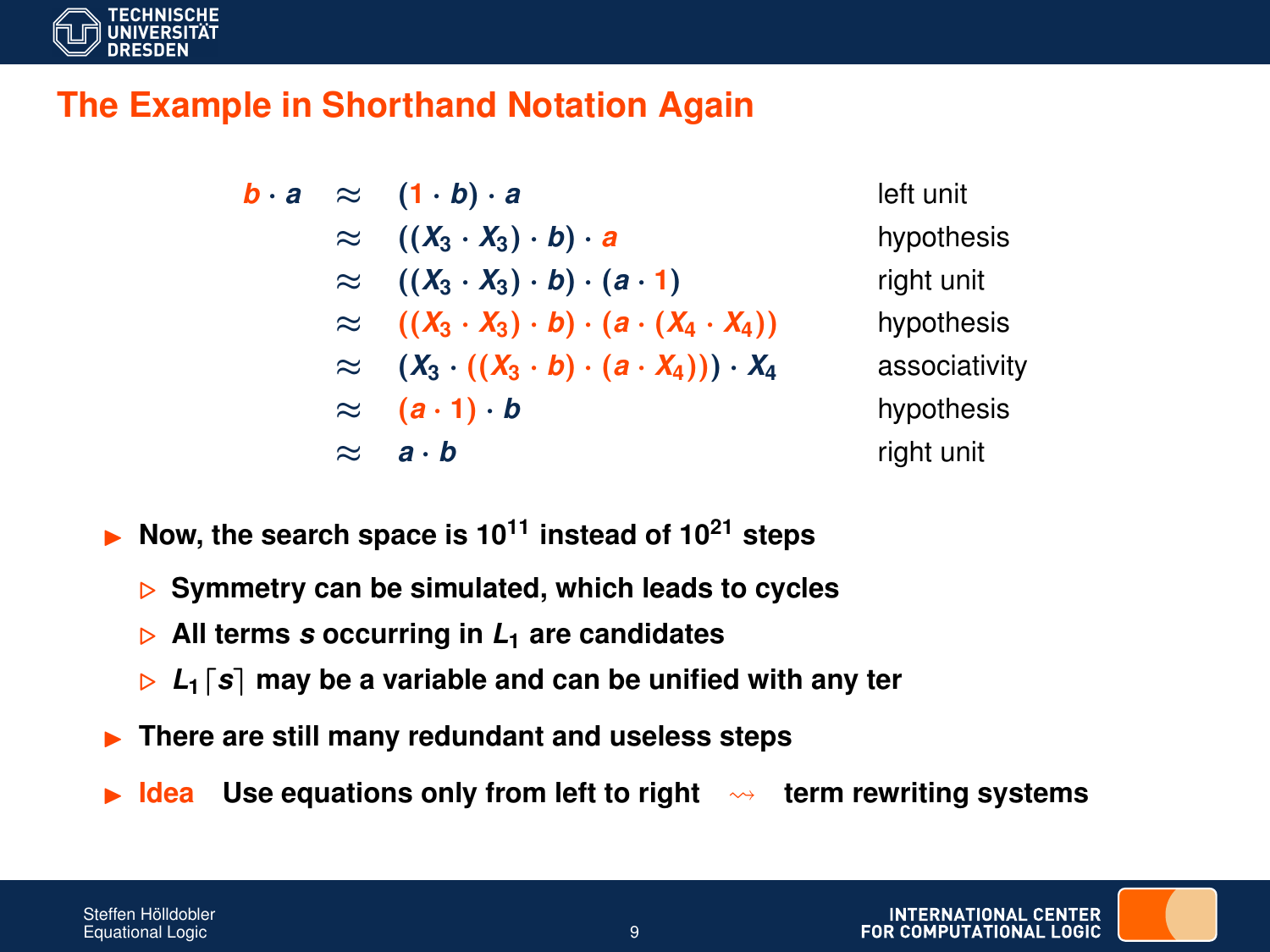

### **Term Rewriting Systems**

- An expression of the form  $s \rightarrow t$  is called rewrite rule
- ▶ A term rewriting system is a finite set of rewrite rules
- In the sequel,  $\mathcal{R}$  shall denote a term rewriting system
- $\triangleright$  **s**[ $u$ ] denotes a term *s* which contains an occurrence of *u* 
	- $s\lceil u/v \rceil$  denotes the term obtained from *s* by replacing an occ. of *u* by *v*
- **F** The rewrite relation  $\rightarrow$ <sub>R</sub> on terms is defined as follows:  $s[u] \rightarrow_{\mathcal{R}} t$  iff **there exist**  $l \rightarrow r \in \mathcal{R}$  and  $\theta$  such that  $u = l\theta$  and  $t = s\lceil u/r\theta \rceil$
- ▶ Example  $\mathcal{R}_3 = \{ \text{ append}([\cdot], X) \rightarrow X, \}$  $append([X|Y], Z) \rightarrow [X|append(Y, Z)]$  $\bm{append([1, 2], [3, 4])} \rightarrow_{\mathcal{R}_3} [\bm{1} | \bm{append([2], [3, 4])}]$  $\rightarrow$   $\mathcal{R}_3$  [1, 2|append([], [3, 4])]  $\rightarrow \mathcal{R}_3$  [1, 2, 3, 4]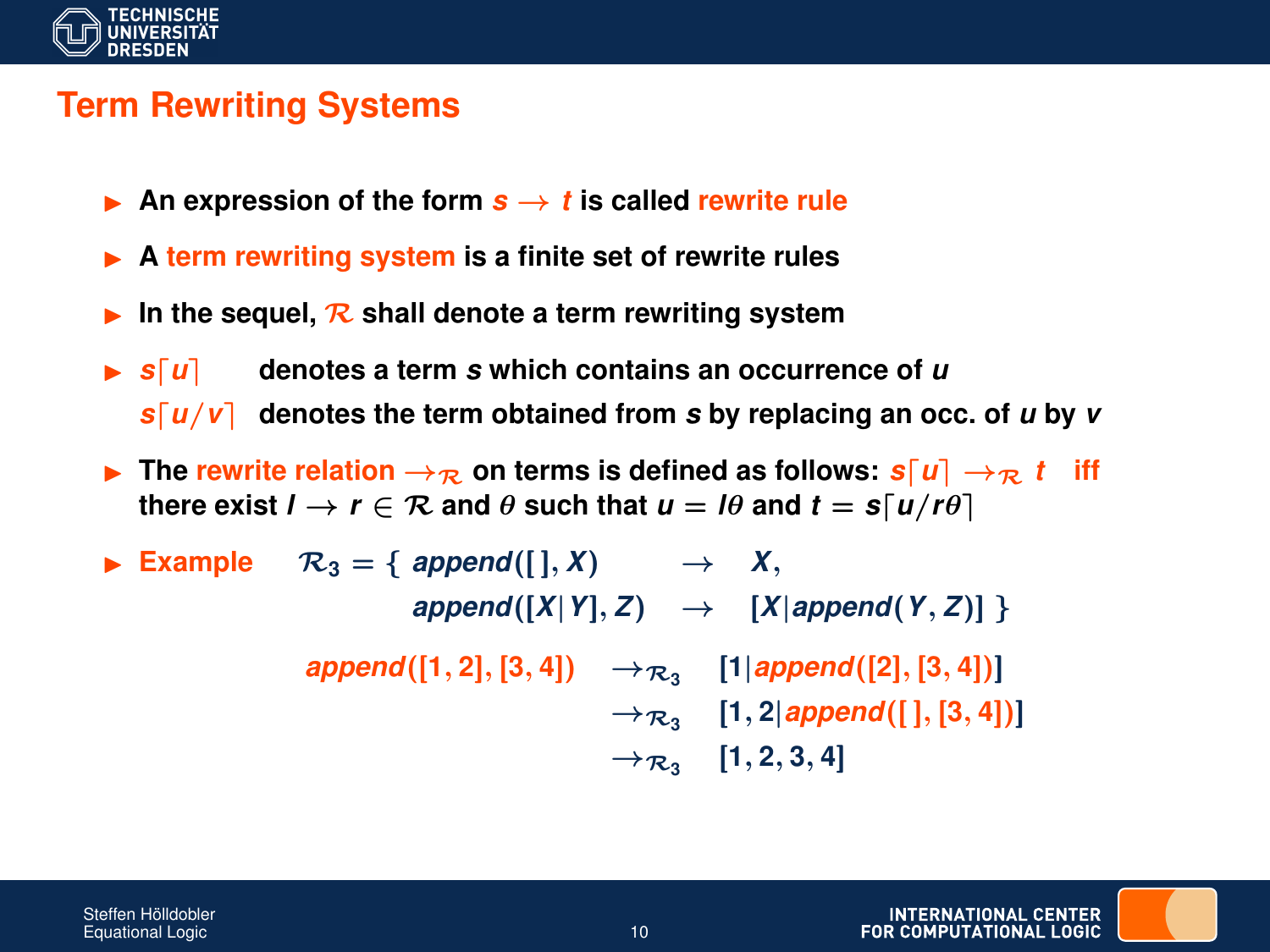

## **Matching**

#### **E** Matching problem

Given terms *u* and *l*, does there exist a substitution  $\theta$  such that  $u = l\theta$ ? **If such a substitution exists, then it is called a matcher**

- If a matching problem is solvable, then there exists a most general matcher
- If can be computed by a variant of the unification algorithm, **where variables occurring in** *u* **are treated as (different new) constant symbols**
- Whereas unification is in the complexity class  $P$ , matching is in  $NC$

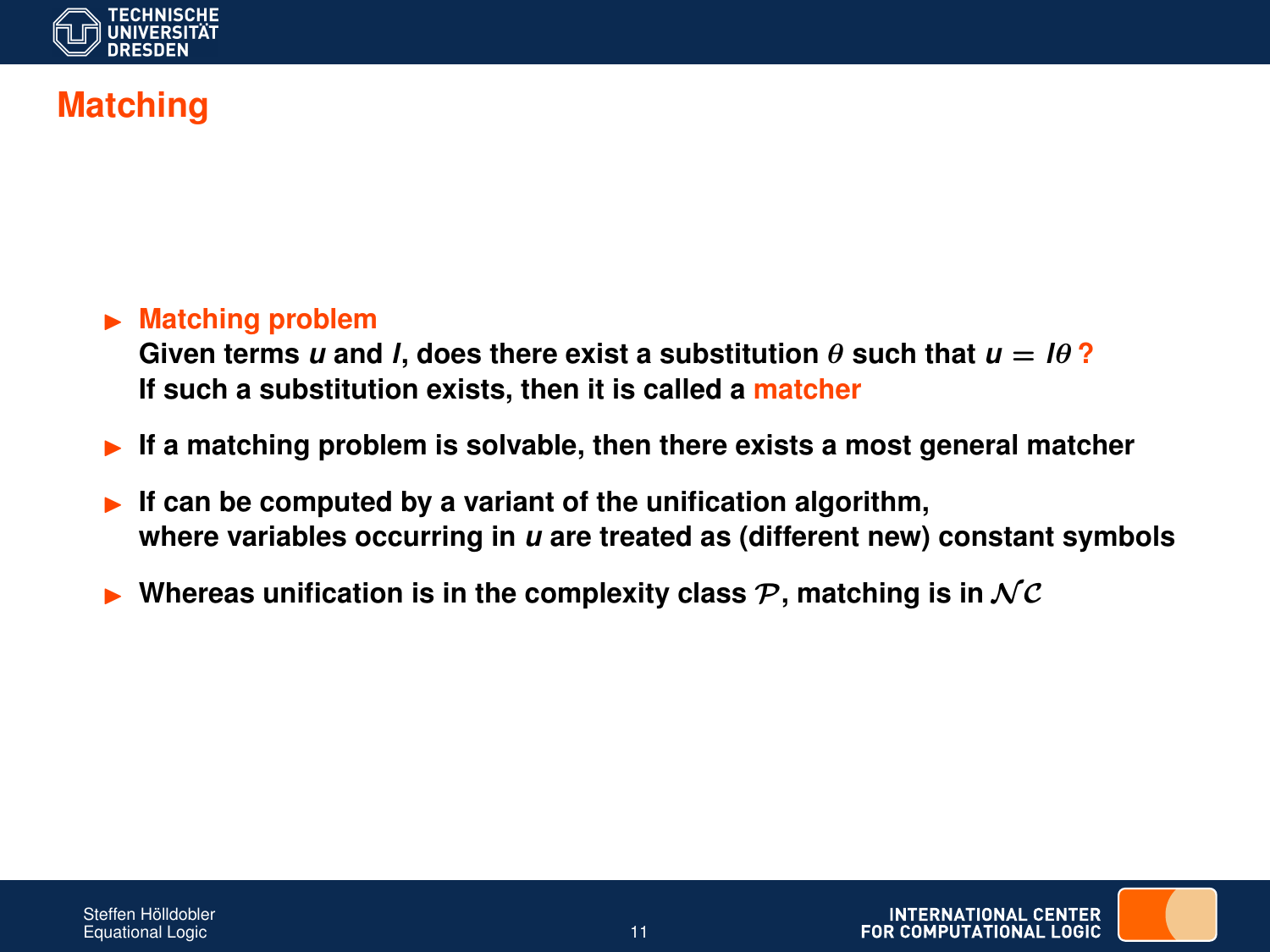

#### **Closures**

- $\blacktriangleright$   $\stackrel{*}{\rightarrow}_\mathcal{R}$  denotes the reflexive and transitive closure of  $\rightarrow_\mathcal{R}$  $\triangleright$  **append**([1, 2], [3, 4])  $\stackrel{*}{\rightarrow} \pi$ <sub>3</sub> [1, 2, 3, 4]  $\triangleright$  *s*  $\leftrightarrow$ <sub>R</sub> *t* **iff**  $s \leftarrow$ <sub>R</sub> *t* or  $s \rightarrow$ <sub>R</sub> *t*  $\triangleright$  Let  $\mathcal{R}_4 = \{a \rightarrow b, c \rightarrow b\}$ ,  ${\bf b}$  then  ${\bf a}\to_{\mathcal R_4}{\bf b}\leftarrow_{\mathcal R_4}{\bf c}$  and, consequently,  ${\bf a}\leftrightarrow_{\mathcal R_4}{\bf b}\leftrightarrow_{\mathcal R_4}{\bf c}$  $\blacktriangleright$   $\stackrel{*}{\leftrightarrow}\pi$  denotes the reflexive and transitive closure of  $\leftrightarrow_\mathcal{R}$ . *<sup>a</sup>* <sup>↔</sup><sup>∗</sup> R**<sup>4</sup>** *c*
- **I** We sometimes simply write  $\rightarrow$  or  $\leftrightarrow$  instead of  $\rightarrow$ <sub>R</sub> or  $\leftrightarrow$ <sub>R</sub>, respectively



INTERNATIONAL CENTER **FOR COMPLITATIONAL LOGIC**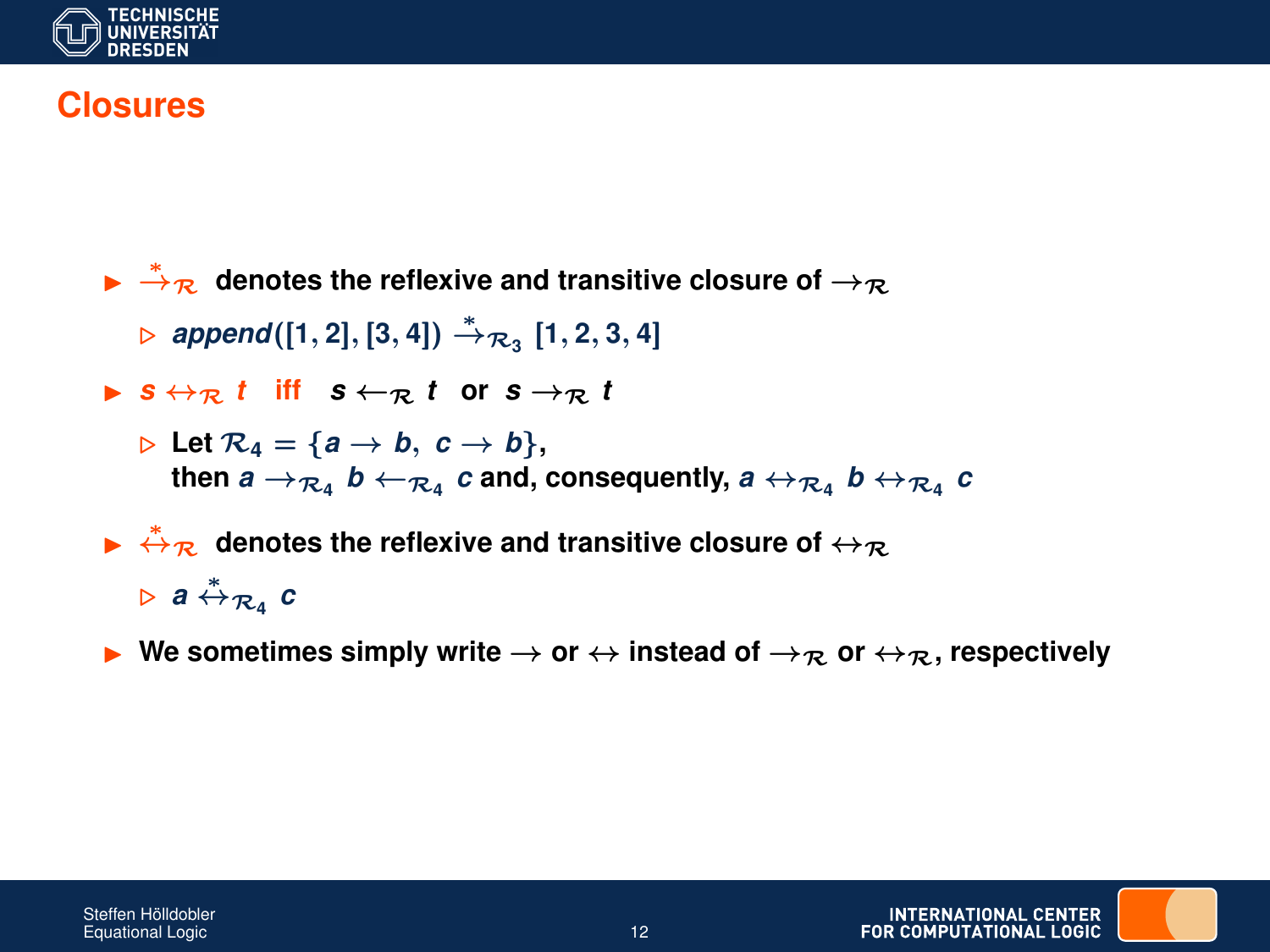

## **Term Rewriting Systems and Equational Systems**

- $\blacktriangleright$  Let  $\mathcal R$  be a term rewriting system
- $\triangleright$   $\mathcal{E}_{\mathcal{D}} := \{ |\approx r | | \rightarrow r \in \mathcal{R} \} \cup \mathcal{E}_{\approx}$

**For**  $\mathcal{R}_4 = \{a \to b, c \to b\}$  we obtain  $\mathcal{E}_{\mathcal{R}_4} = \{a \approx b, c \approx b\} \cup \mathcal{E}_{\approx}$ 

- **►** Theorem 2 (i)  $s \stackrel{*}{\rightarrow} \mathcal{R} t$  implies  $s \approx_{\mathcal{E}_{\mathcal{R}}} t$ **(ii)**  $s \approx_{\mathcal{E}_{\mathcal{R}}} t$  iff  $s \stackrel{*}{\leftrightarrow}_{\mathcal{R}} t$
- **Exercise**

Steffen Hölldobler

- $\Rightarrow$   $g(X, a) \rightarrow_{\mathcal{R}_4} g(X, b)$  and  $g(X, a) \approx_{\mathcal{E}_{\mathcal{R}_4}} g(X, b)$
- $\Rightarrow$   $g(X, a) \approx_{\mathcal{E}_{\mathcal{R}_4}} g(X, c)$  and  $g(X, a) \rightarrow_{\mathcal{R}_4} g(X, b) \leftarrow_{\mathcal{R}_4} g(X, c)$

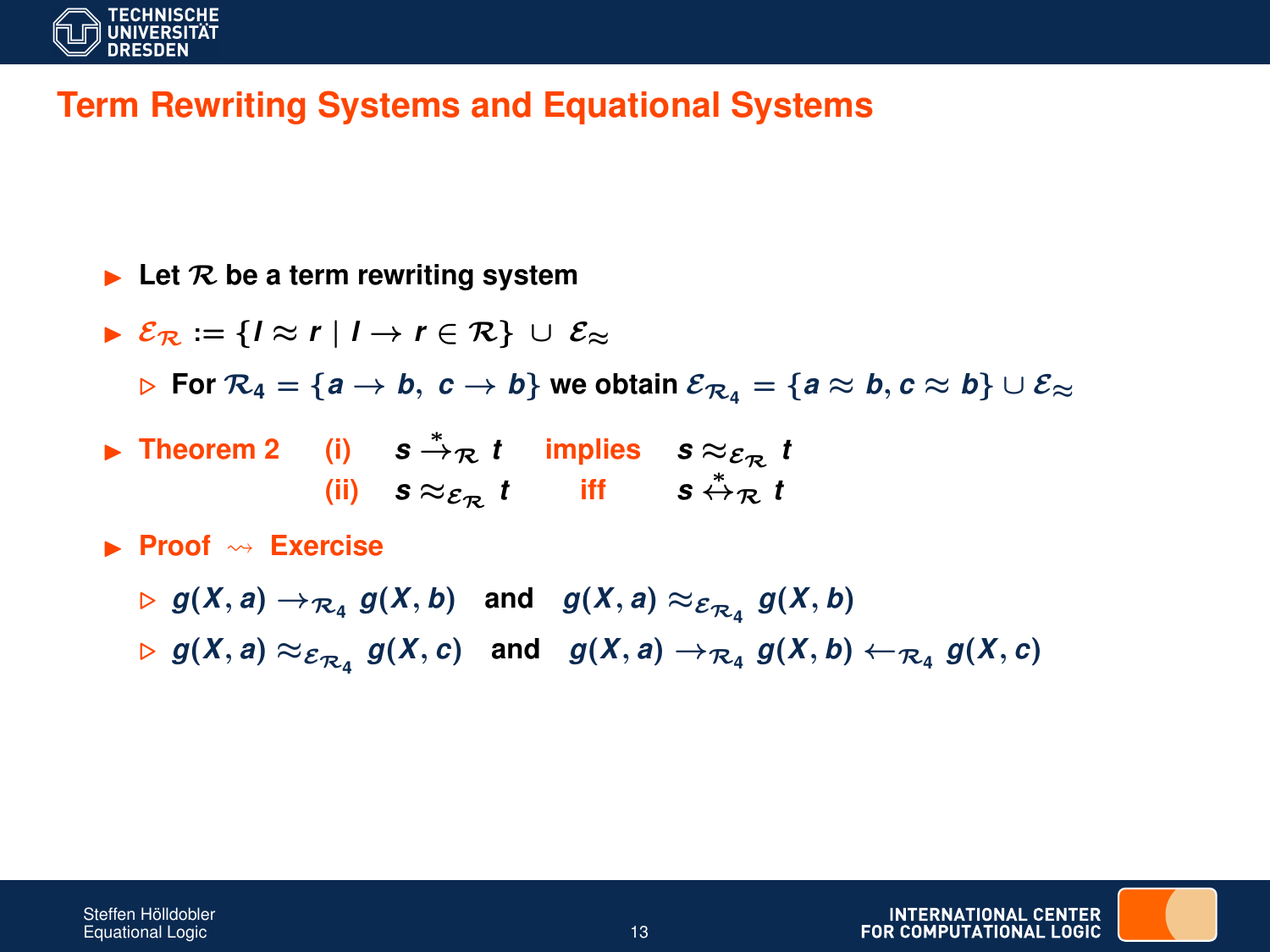

### **Reducibility and Normal Forms**

- $\blacktriangleright$  **s** is reducible wrt  $\mathcal{R}$  iff there exists *t* such that  $s \rightarrow_{\mathcal{R}} t$ 
	- . **otherwise it is irreducible**
- <sup>I</sup> *<sup>t</sup>* **is a normal form of** *<sup>s</sup>* **wrt** <sup>R</sup> **iff** *<sup>s</sup>* <sup>→</sup><sup>∗</sup> <sup>R</sup> *t* **and** *t* **is irreducible**

 $\triangleright$  [1, 2, 3, 4] is the normal form of *append*([1, 2], [3.4]) wrt  $\mathcal{R}_3$ 

I **Normal forms are not necessarily unique. Consider**

 $\mathcal{R}_5 = \{ \text{ neg}(\text{neg}(X)) \rightarrow X,$  $\mathsf{neg}(or(X, Y)) \rightarrow \mathsf{and}(\mathsf{neg}(X), \mathsf{neg}(Y)),$  $neg( and (X, Y))$   $\rightarrow$   $or( neg(X), neg(Y)),$  $\alpha$ *and*(*X*, *or*(*Y*, *Z*))  $\rightarrow$  *or*(*and*(*X*, *Y*), *and*(*X*, *Z*)),  $\alpha$ *and*(*or*(*X*, *Y*), *Z*)  $\rightarrow$  *or*(*and*(*Y*, *Z*), *and*(*Z*, *X*)) }

*and*(*or*(*X*, *Y*), *or*(*U*, *V*)) **has the normal forms** *or*(*or*(*and*(*Y*, *U*), *and*(*U*, *X*)), *or*(*and*(*Y*, *V*), *and*(*V*, *X*))) **and**  $or$ ( $or$ ( $and$ ( $Y$ ,  $U$ ),  $and$ ( $Y$ ,  $V$ )),  $or$ ( $and$ ( $V$ ,  $X$ ),  $and$ ( $X$ ,  $U$ )))  $wrt \mathcal{R}_5$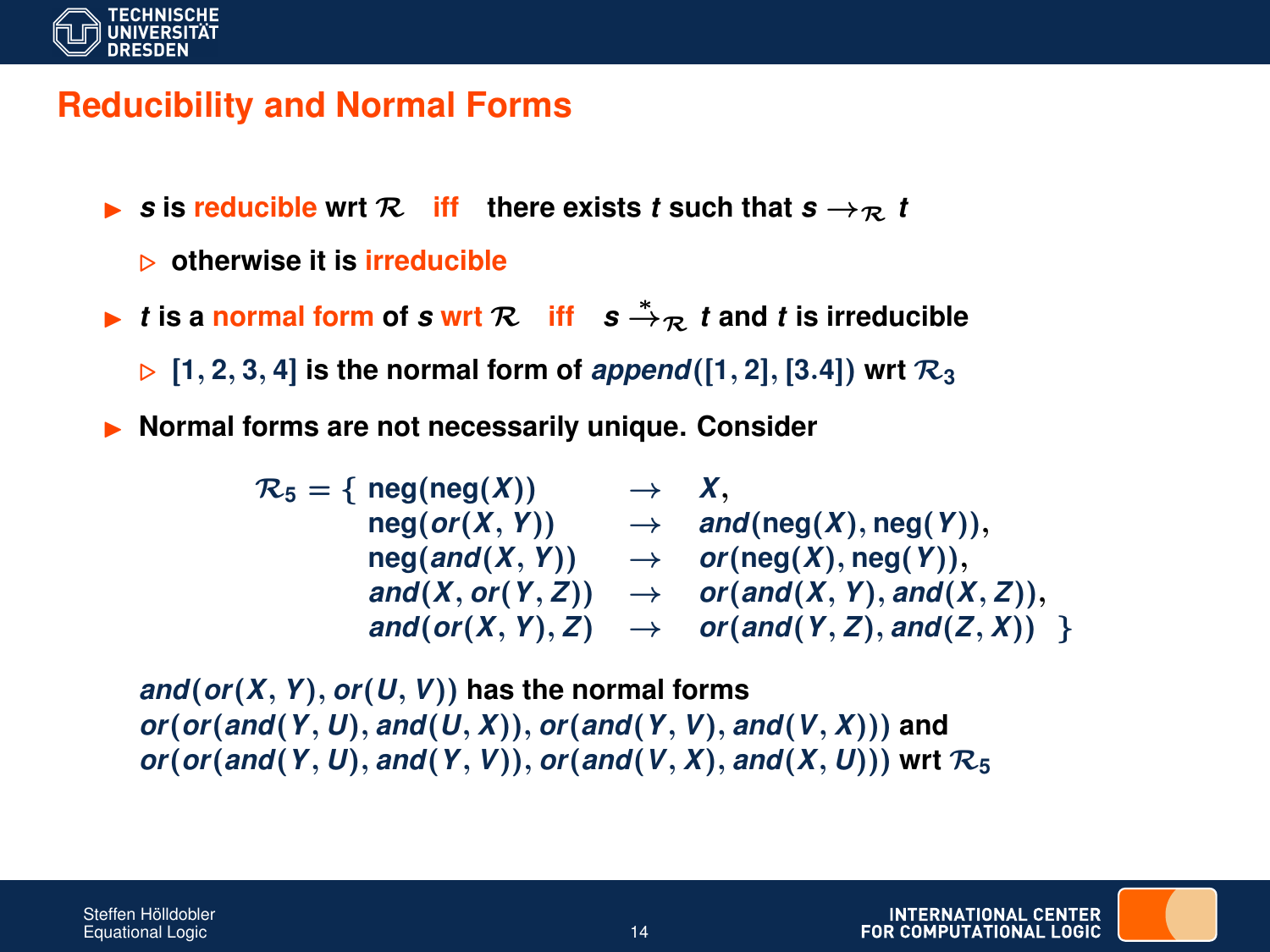

### **Confluent Term Rewriting Systems**

- **►**  $s \downarrow \mathcal{R}$  *t* iff there exists *u* such that  $s \stackrel{*}{\rightarrow} \mathcal{R}$  *u*  $\stackrel{*}{\leftarrow} \mathcal{R}$  *t*
- **►**  $s \uparrow_{\mathcal{R}} t$  iff there exists *u* such that  $s \stackrel{*}{\leftarrow}_{\mathcal{R}} u \stackrel{*}{\rightarrow}_{\mathcal{R}} t$ 
	- $\triangleright$  Consider  $\mathcal{R}_6 = \{b \to a,~b \to c\}$ . Then  $a \not\downarrow_{\mathcal{R}_6} c$ , but  $a \uparrow_{\mathcal{R}_6} c$
- $\triangleright$  R is confluent iff for all terms *s* and *t* we find  $s \uparrow_R t$  implies  $s \downarrow_R t$  $\triangleright$   $\mathcal{R}_7 = \mathcal{R}_6 \cup \{a \rightarrow c\}$  is confluent
- <sup>I</sup> <sup>R</sup> **is Church-Rosser iff for all terms** *<sup>s</sup>* **and** *<sup>t</sup>* **we find** *<sup>s</sup>* <sup>↔</sup><sup>∗</sup> <sup>R</sup> *t* **iff** *s* ↓<sup>R</sup> *t*
- I **Theorem 3** R **is Church-Rosser iff** R **is confluent**
- **F** Remember  $s \stackrel{*}{\leftrightarrow}_{\mathcal{R}} t$  iff  $s \approx_{\mathcal{E}_{\mathcal{R}}} t$ 
	- **If a term rewriting system is confluent, then rewriting has only to be applied in one direction, viz. from left to right!**

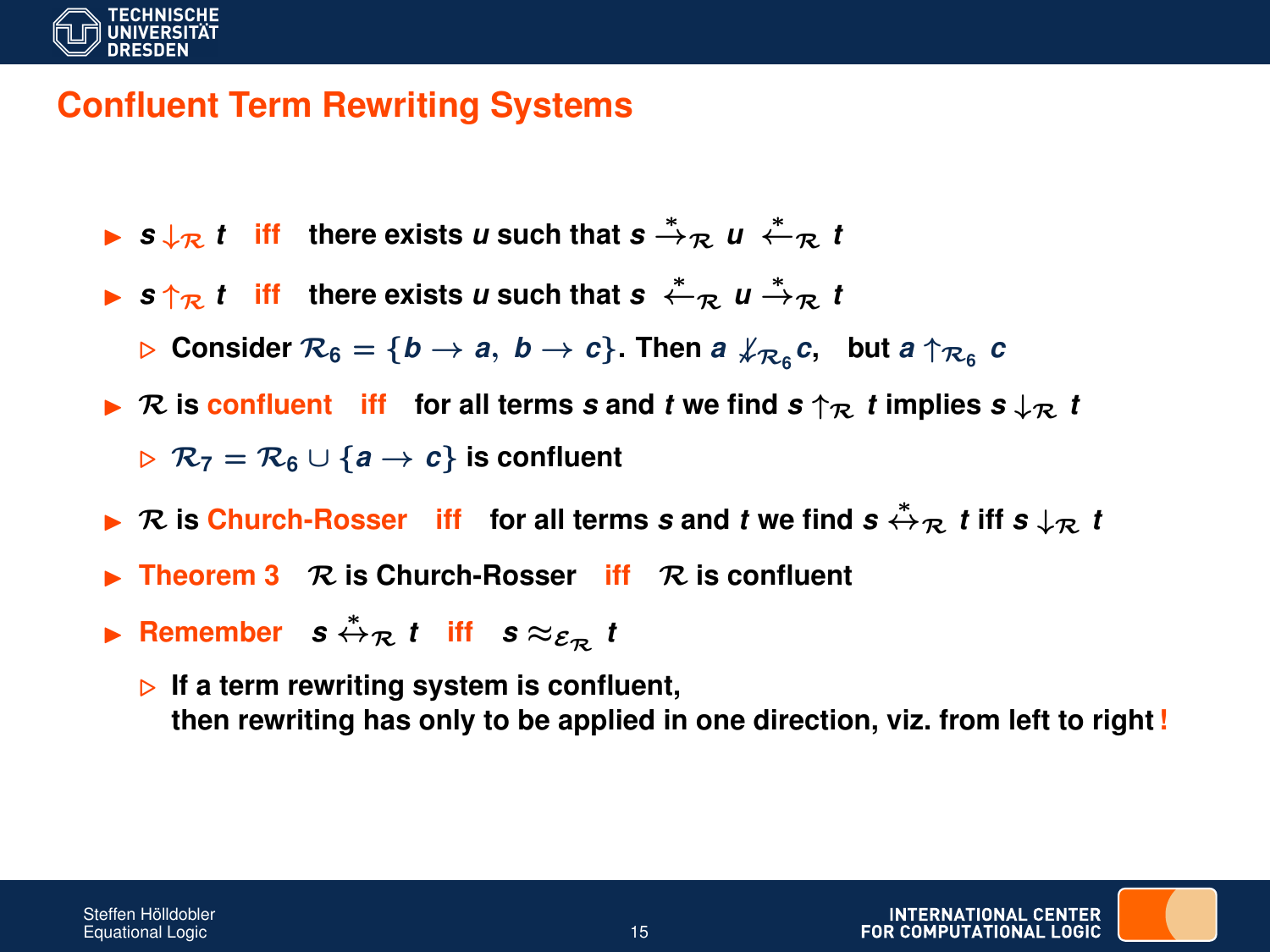

### **Canonical Term Rewriting Systems**

- $\triangleright$  R is terminating iff it has no infinite rewriting sequences
	- $\triangleright$  The question whether  $\mathcal R$  is terminating is undecidable
- $\triangleright$  R is canonical if R is confluent and terminating
	- $\triangleright$  If  $\mathcal{R}$  is canonical, then  $s \approx_{\mathcal{E}_{\mathcal{R}}} t$  iff  $s \downarrow_{\mathcal{R}} t$
	- $\triangleright$  If  $\mathcal{R}$  is canonical, then  $\mathcal{E}_{\mathcal{R}}$  is decidable
- **►** Given  $\mathcal{E}$ . If  $\approx_{\mathcal{E}} = \approx_{\mathcal{E}_{\mathcal{D}}}$  for some canonical term rewriting system  $\mathcal{R}$ , **then the application of paramodulation can be restricted:**
	- $\triangleright$   $L_1[\pi]$  may not be a variable
	- . **Symmetry can no longer be simulated**
	- **▷ Equations, i.e., rewrite rules, are only applied from left to right**
	- $\triangleright$  Further restrictions concerning  $\pi \in \mathcal{P}_{L_1}$  are possible
	- . **This restricted form of paramodulation is called narrowing**

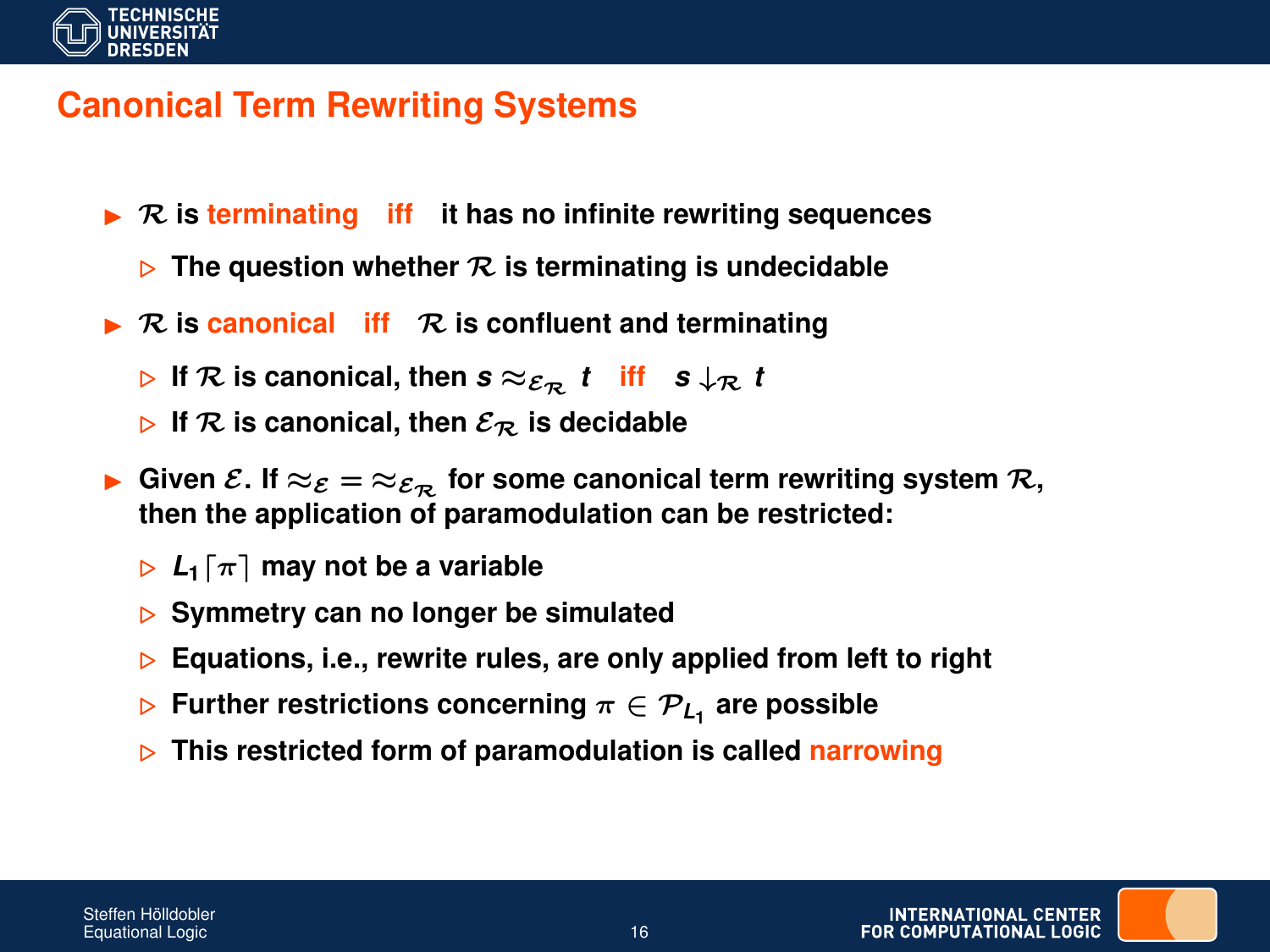

## **Termination**

- $\blacktriangleright$  **Is a given term rewriting system**  $\mathcal{R}$  **terminating?**
- $\blacktriangleright$  Let  $\succ$  be a partial order on the set of terms,  $i.e., \succ$  is reflexive, transitive, and antisymmetric
	- $\triangleright$  **s**  $\succ$  **t** iff **s**  $\succ$  **t** and **s**  $\neq$  **t**
	- $\triangleright$  **s**  $\triangleright$  **i** is well-founded iff there is no infinite sequence  $s_1 \triangleright s_2 \triangleright \ldots$
- $\blacktriangleright$  **Idea** Search for a well-founded ordering  $\succ$  such that  $s \rightarrow \mathbb{R}$  *t* implies  $s \succ t$
- **A termination ordering**  $\succ$  is a well-founded, transitive, and antisymmetric **relation on the set of terms satisfying the following properties:**
	- $\triangleright$  full invariance property if  $s \succ t$  then  $s\theta \succ t\theta$  for all  $\theta$
	- $\triangleright$  replacement property if  $s \succ t$  then  $u[s] \succ u[s/t]$

#### $\blacktriangleright$  **Theorem 4**

Let  $R$  be a term rewriting system and  $\succ$  a termination ordering. **If for all rules**  $l \rightarrow r \in \mathcal{R}$  we find that  $l \succ r$  then  $\mathcal{R}$  is terminating

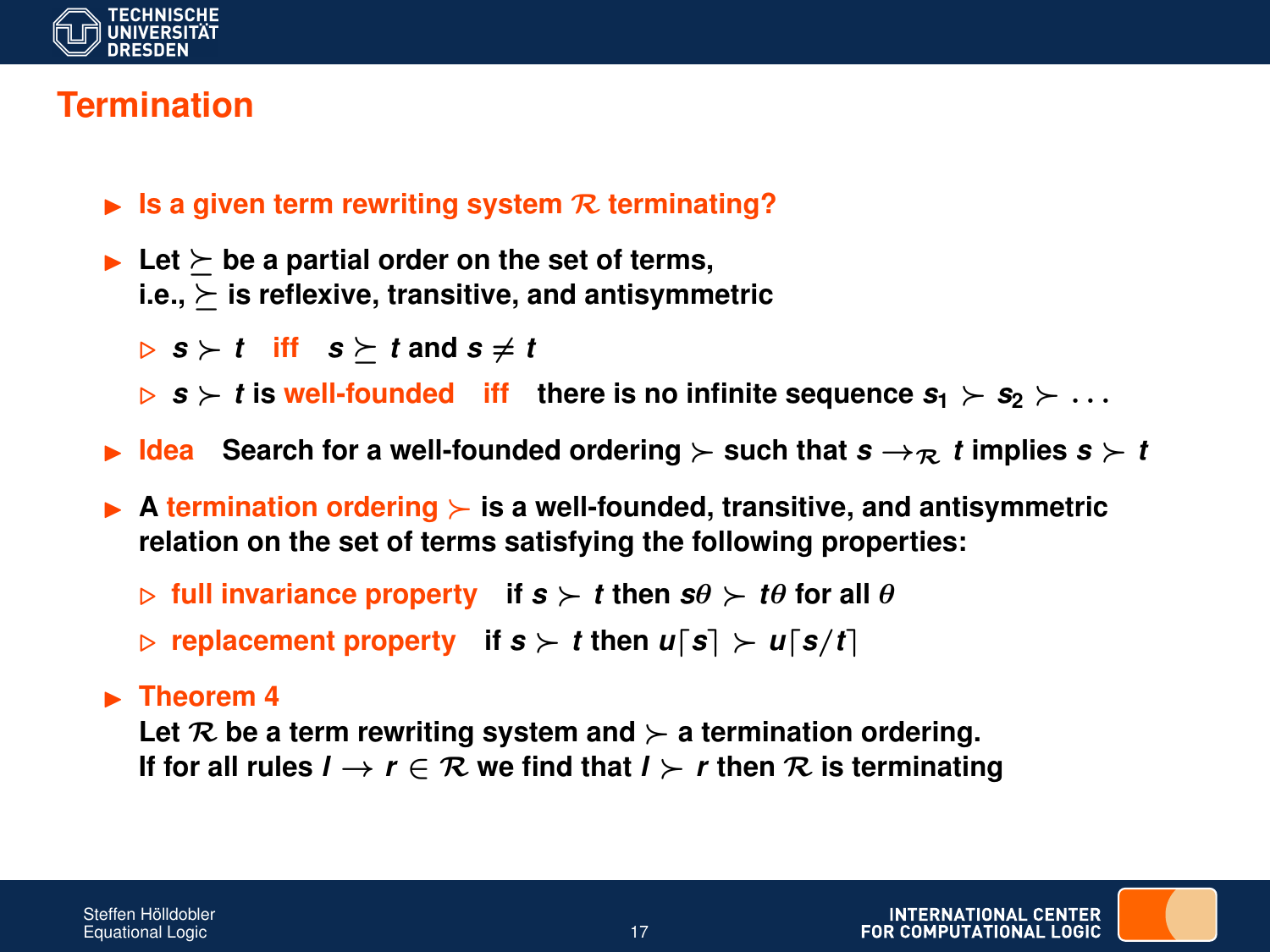

### **Termination Orderings: Two Examples**

- $\blacktriangleright$  Let  $|\boldsymbol{s}|$  denote the length of the term  $\boldsymbol{s}$  $s \succ t$  **iff** for all grounding substitutions  $\theta$  we find that  $|s\theta| > |t\theta|$ 
	- $\triangleright$   $f(X, Y) \succ g(X)$
	- $\triangleright$   $f(X, Y)$  and  $g(X, X)$  can not be ordered
- **Polynomial ordering** assign to each function symbol a polynomial with **coefficients taken from** N<sup>+</sup>
	- $\triangleright$  Let  $f(X, Y)^{I} = 2X + Y$  $g(X, Y)^{I} = X + Y$
	- $\triangleright$  Define  $\boldsymbol{s}\succ t$  iff  $\boldsymbol{s}^l > t^l$
	- $\triangleright$  Then,  $f(X, Y) \succ g(X, X)$
- **Figure 1.5** There are many other termination orderings!
- $\triangleright$  is more powerful than  $\succ$  iff  $s \succ t$  implies  $s \succ' t$  but not vice versa

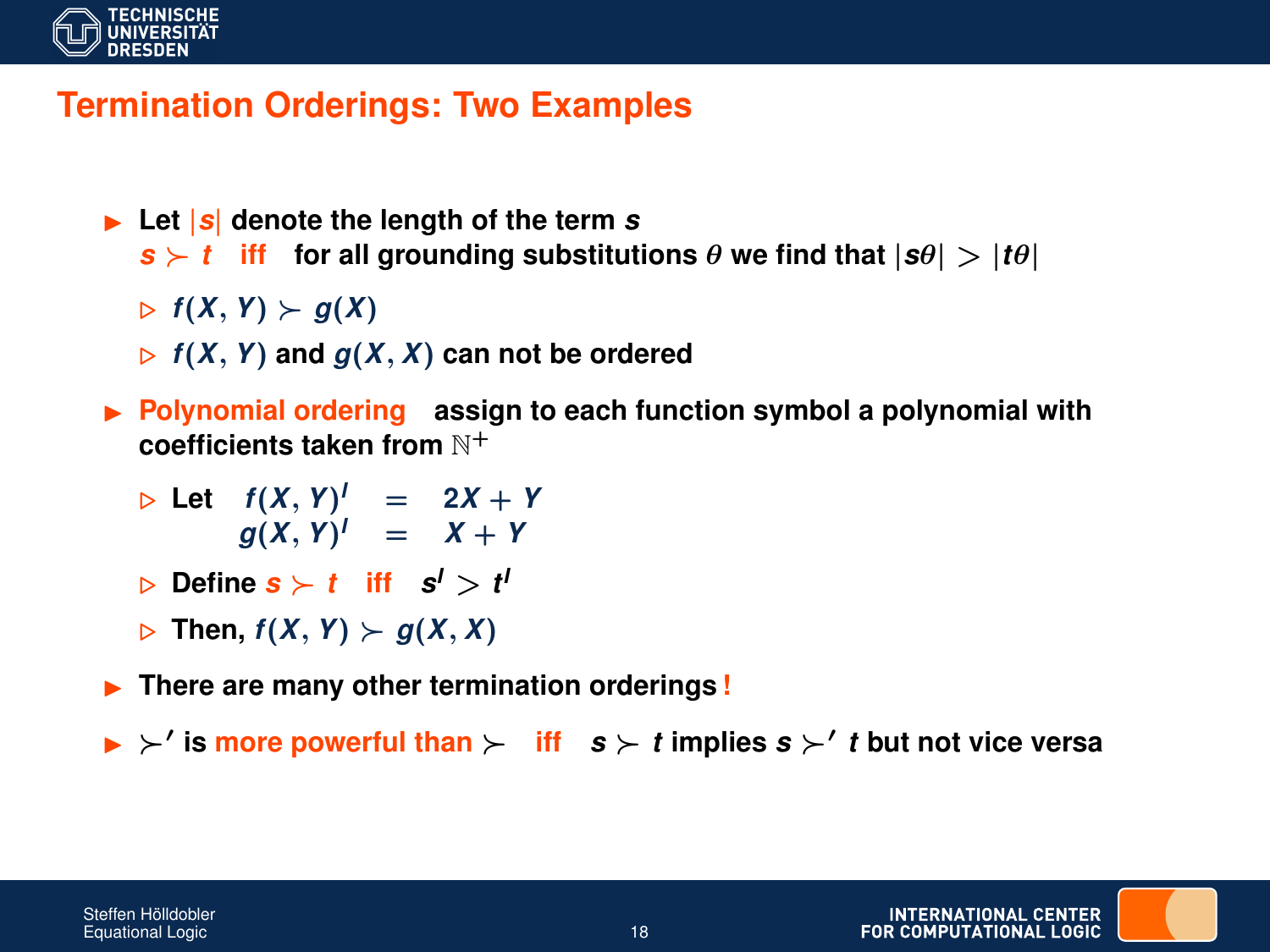

### **Confluence**

- ► Is a given terminating term rewriting system confluent?
- $\triangleright$  **R** is locally confluent **iff** for all terms *r*, *s*, *t* we find: If  $t \leftarrow \mathbb{R}$   $r \rightarrow \mathbb{R}$  *s* then  $s \downarrow \mathbb{R}$  *t*
- $\triangleright$  **Theorem 5** Let  $\mathcal{R}$  be a terminating term rewriting system. R **is confluent iff it is locally confluent**

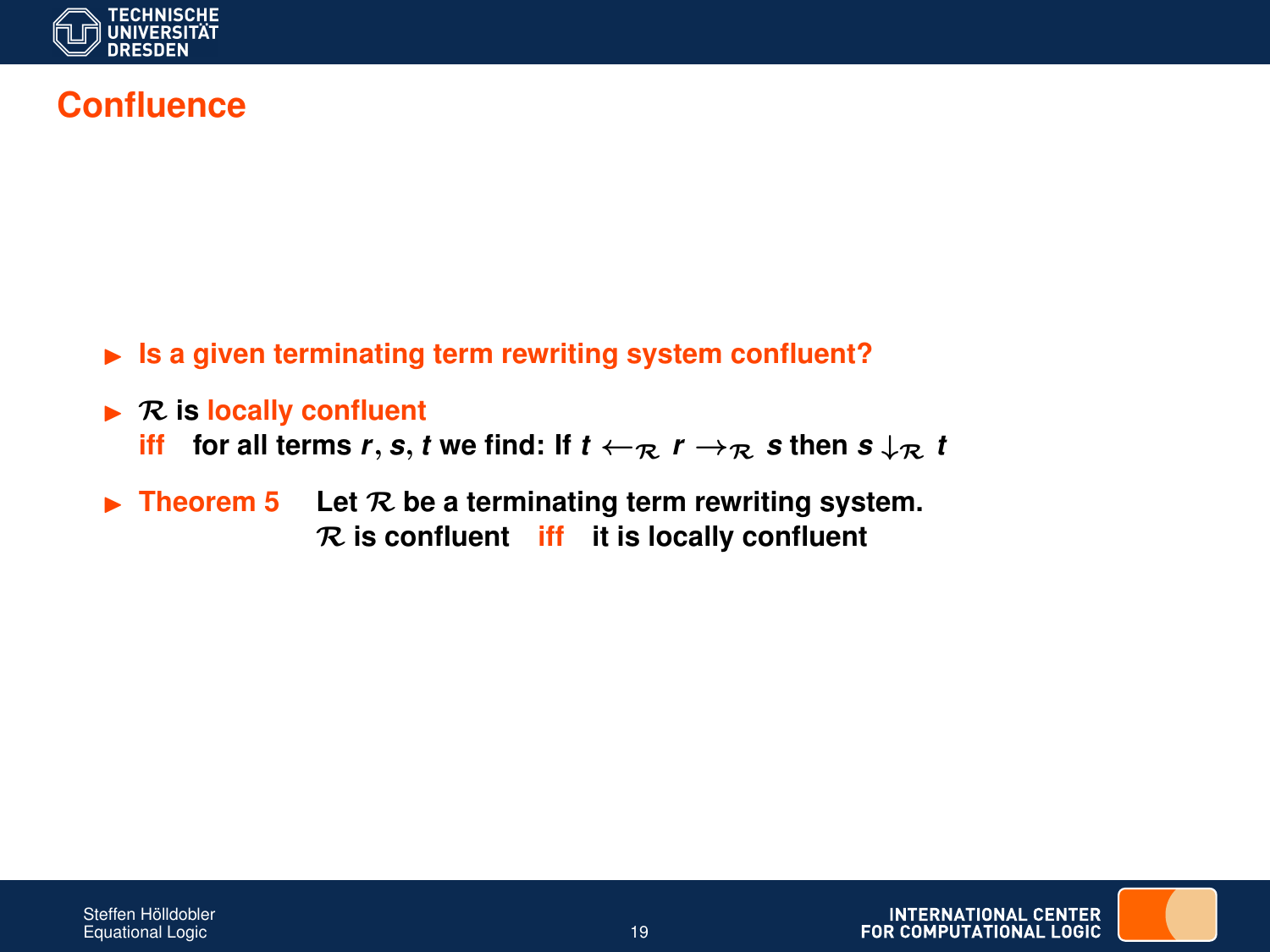

### **Local Confluence**

- ► Is a given terminating term rewriting system locally confluent?
- I **A subterm** *u* **of** *t* **is called a redex iff** there exists  $\theta$  and  $I \rightarrow r \in \mathcal{R}$  such that  $u = I\theta$ 
	-
- **►** Let  $l_1$   $\rightarrow$   $r_1$   $\in$   $\mathcal{R}$  and  $l_2$   $\rightarrow$   $r_2$   $\in$   $\mathcal{R}$  be applicable to  $t \rightsquigarrow$  two redeces

#### . **Case analysis**

- **(a) They are disjoint**
- **(b) one redex is a subterm of the other one and corresponds to a variable position in the left-hand-side of the other rule**
- **(c) one redex is a subterm of the other one but does not correspond to a variable position in the left-hand-side of the other rule (the redeces overlap)**

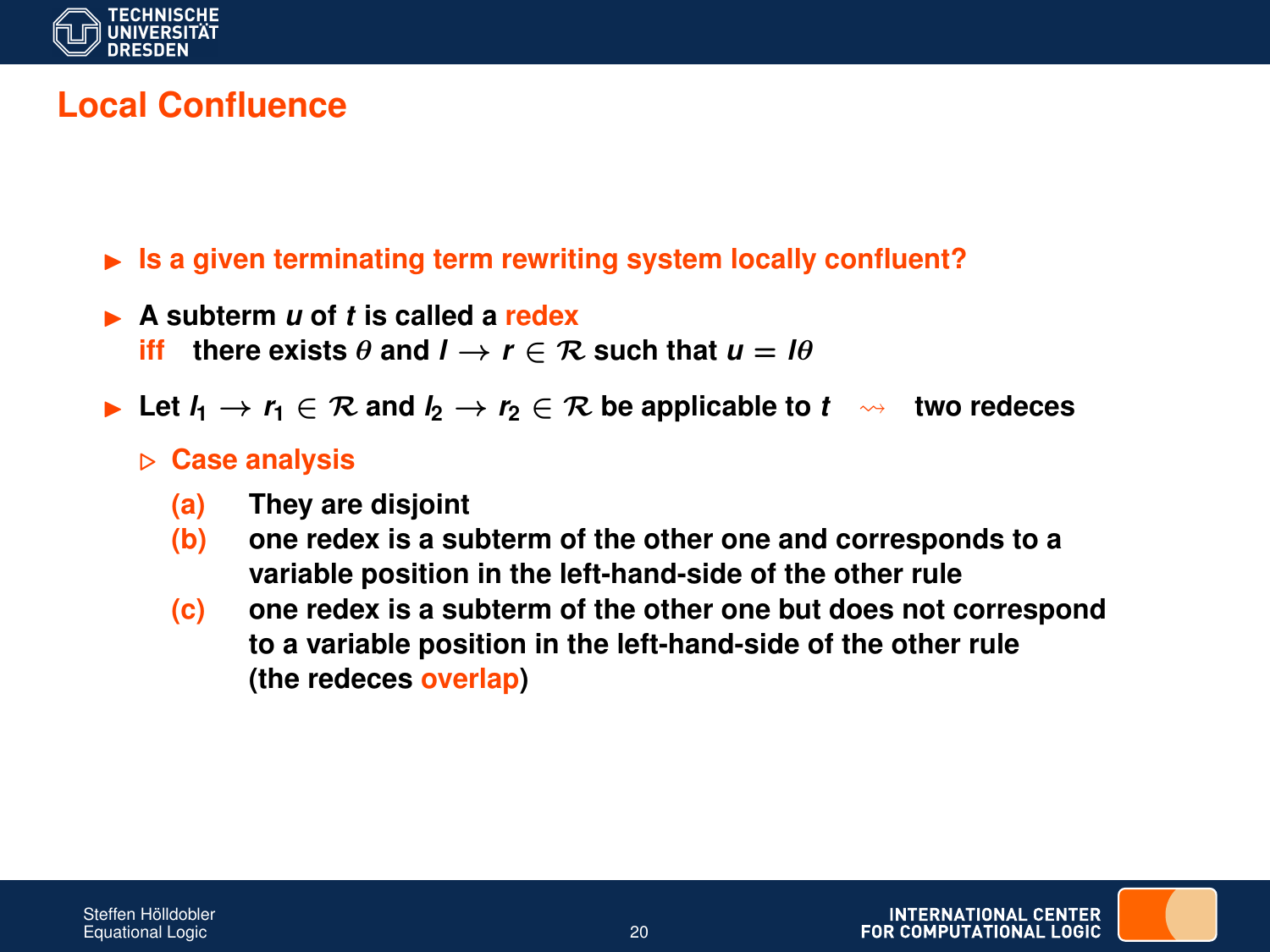

### **Example**

- $\blacktriangleright$  Let  $t = (g(a) \cdot f(b)) \cdot c$ 
	- (a)  $\mathcal{R}_8 = \{a \rightarrow c, b \rightarrow c\}$ 
		- **►** *a* and *b* are disjoint redeces in *t*
		- $\blacktriangleright$   $\mathcal{R}_8$  is locally confluent
	- (b)  $\mathcal{R}_9 = \{a \rightarrow c, g(X) \rightarrow f(X)\}\$ 
		- $\rightarrow$  *a* **and**  $g(a)$  **are redeces in** *t*
		- $\rightarrow$  *a* corresponds to the variable position in  $q(X)$
		- $\blacktriangleright$   $\mathcal{R}_9$  is locally confluent
	- (c)  $\mathcal{R}_{10} = \{(X \cdot Y) \cdot Z \rightarrow X, g(a) \cdot f(b) \rightarrow c\}$ 
		- $\blacktriangleright$   $(g(a) \cdot f(b)) \cdot c$  and  $g(a) \cdot f(b)$  are overlapping redeces in *t*
		- **In This is the problematic case!**

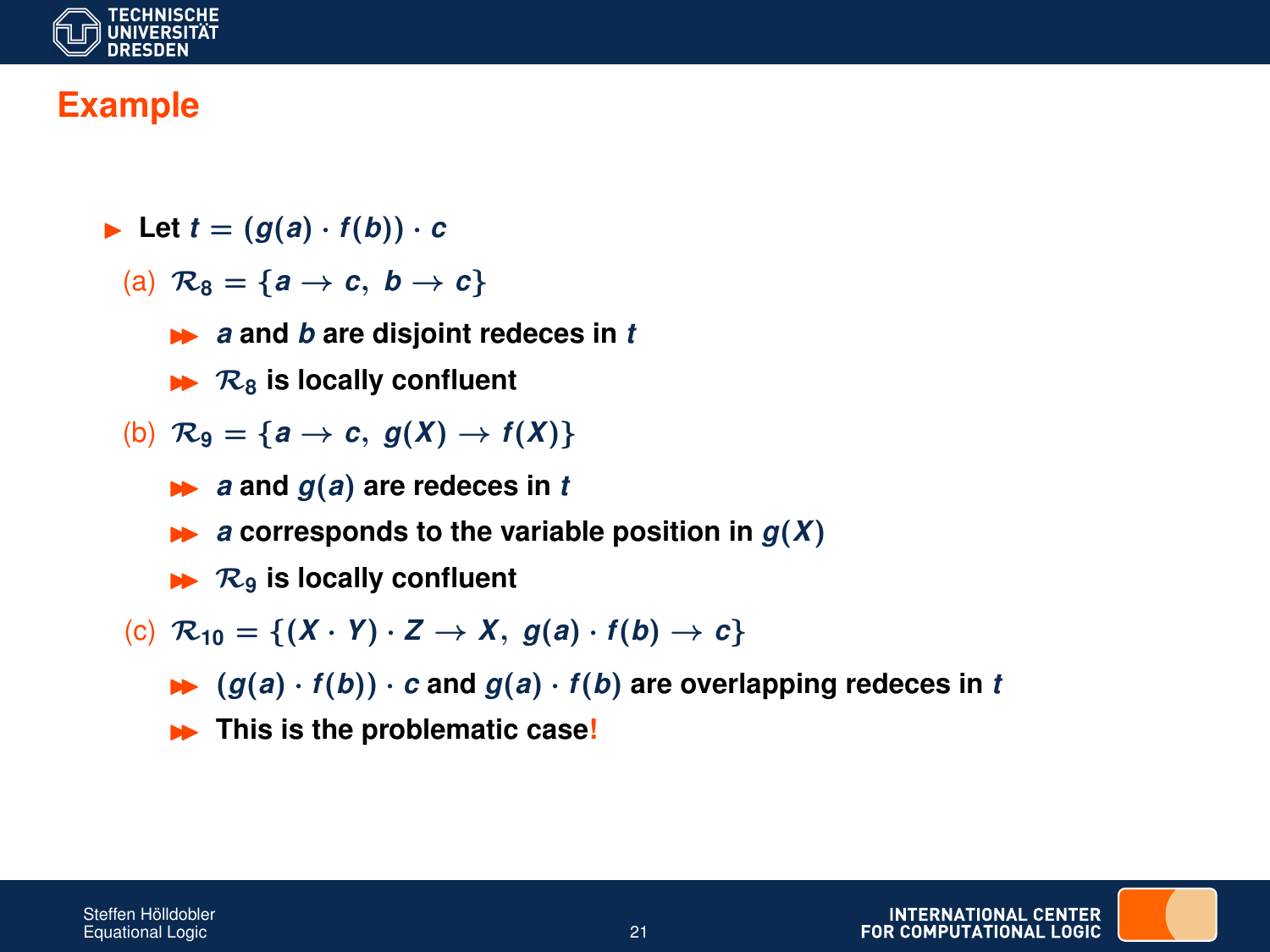

## **Critical Pairs**

#### **Execute**

- $\triangleright$   $l_1 \rightarrow r_1$ ,  $l_2 \rightarrow r_2$  be two new variants of rules in  $\mathcal{R}$
- $\triangleright$  u be a non-variable subterm of  $I_1$  and
- $\triangleright$  *u* and *l*<sub>2</sub> be unifiable with mgu  $\theta$
- Then, the pair  $\langle (l_1 \lceil u/r_2 \rceil) \theta, r_1 \theta \rangle$  is said to be critical
- It is obtained by superimposing  $l_1$  with  $l_2$ 
	- $\triangleright$  Superimposing  $(X \cdot Y) \cdot Z \rightarrow X$  with  $q(a) \cdot f(b) \rightarrow c$ **yields the critical pair**  $\langle c \cdot Z, g(a) \rangle$
- $\triangleright$  **Theorem 6** A term rewriting system  $\mathcal{R}$  is locally confluent **iff** for all critical pairs  $\langle s, t \rangle$  of R we find  $s \downarrow R$  t

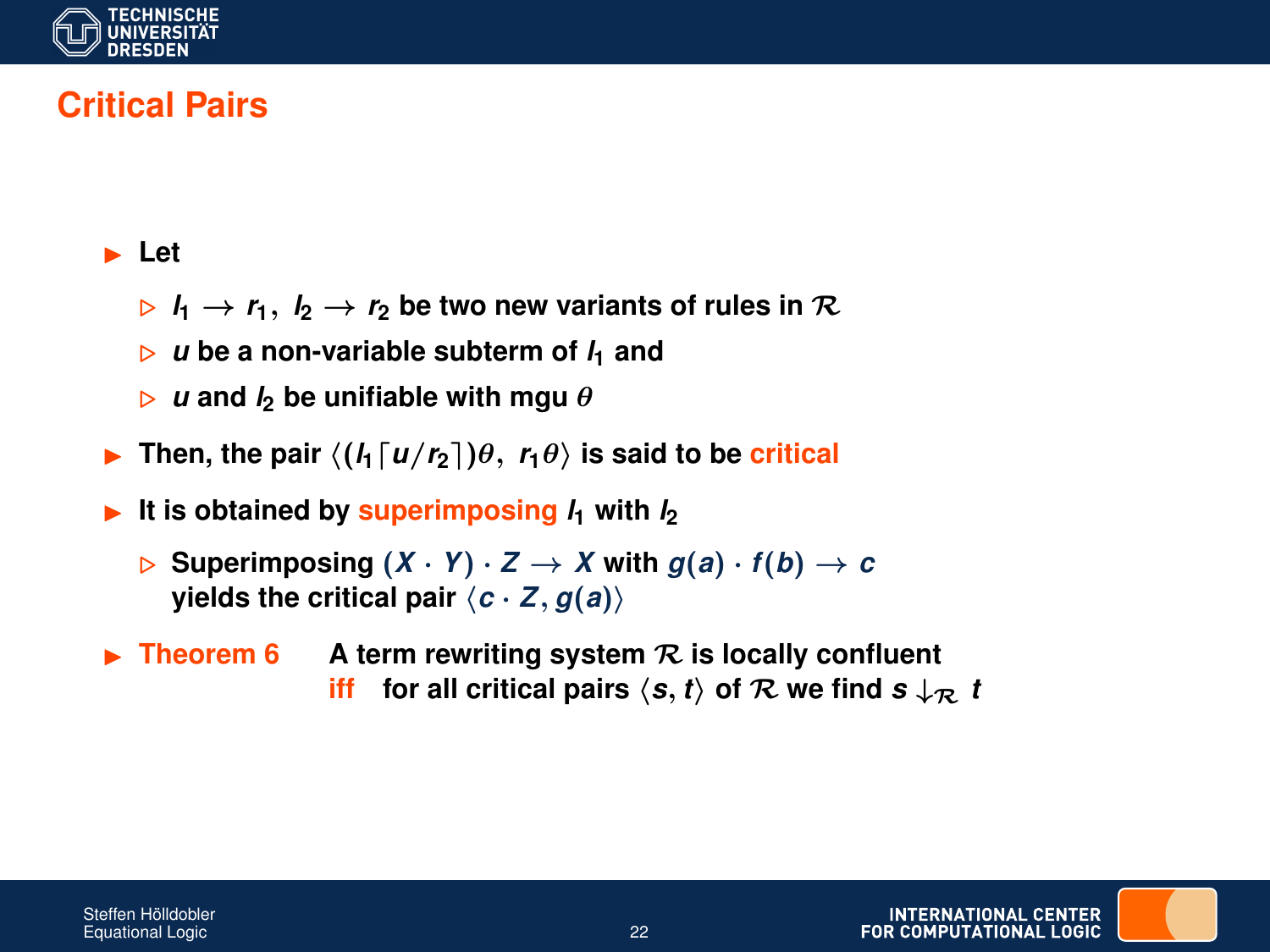

## **Completion**

- I **Can a terminating and non-confluent** R **be turned into a confluent one?**
- Two term rewriting systems  $\mathcal{R}$  and  $\mathcal{R}'$  are equivalent **iff**  $\approx_{\mathcal{E}_R} = \approx_{\mathcal{E}_R}$
- $\blacktriangleright$  **Idea** if  $\langle s, t \rangle$  is a critical pair then add either  $s \to t$  or  $t \to s$  to R
	- . **This is called completion**
	- . **The equational theory remains unchanged**

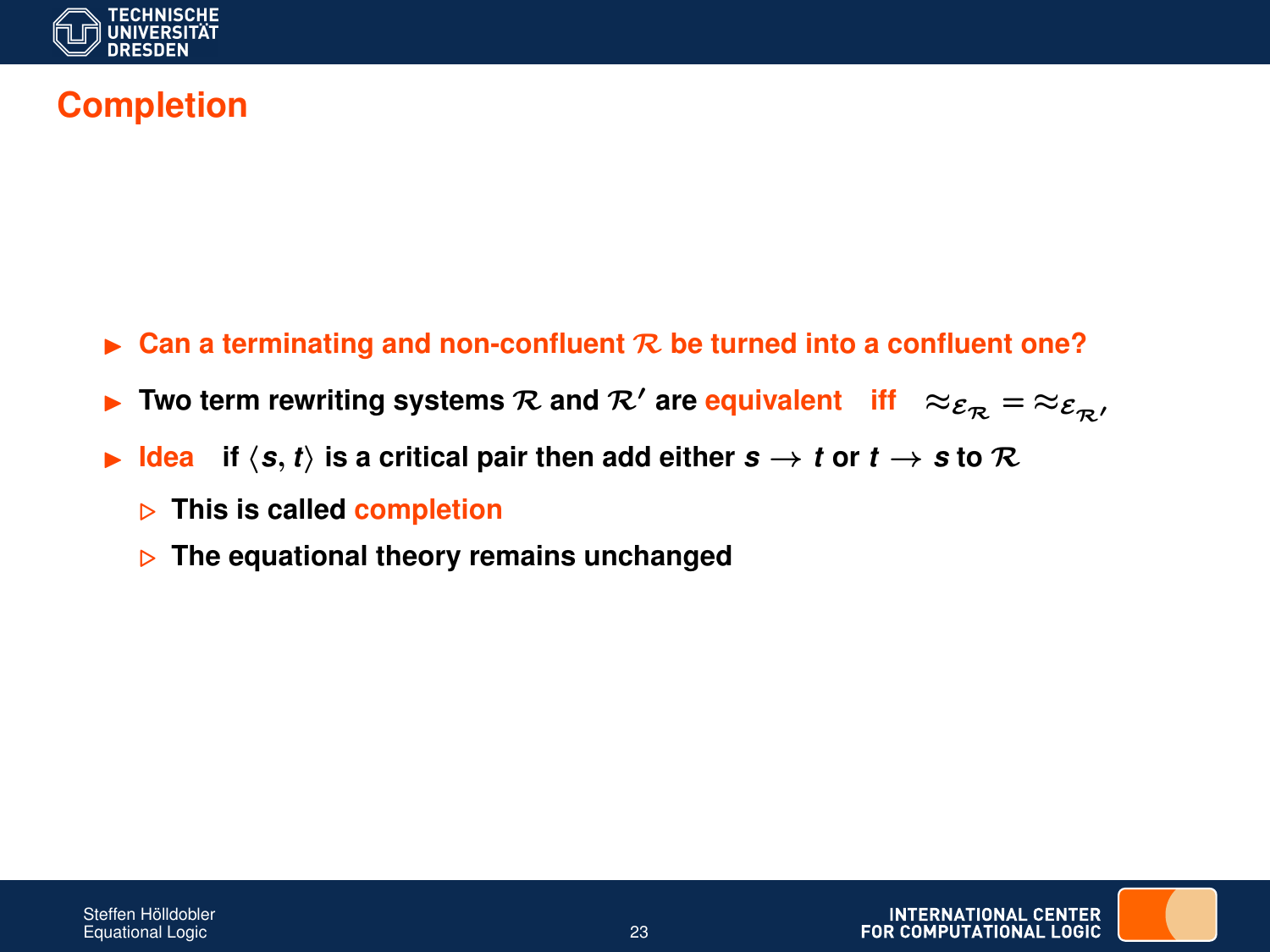

#### **Completion Procedure**

- Given a terminating  $R$  together with a termination ordering  $\succ$ 
	- 1 **If for all critical pairs**  $\langle s, t \rangle$  of R we find that  $s \downarrow R$  t **then return "success";** R **is canonical**
	- 2 **If** R **has a critical pair whose elements do not rewrite to a common term, then transform the elements of the critical pair to some normal form.** Let  $\langle s, t \rangle$  be the normalized critical pair:
		- If  $s \succ t$  then add the rule  $s \rightarrow t$  to R and goto 1
		- **■** If  $t \succ s$  then add the rule  $t \rightarrow s$  to R and goto 1
		- **If neither**  $s \succ t$  **nor**  $t \succ s$  then return "fail"
- **Fig. 2** The completion procedure may either succeed or fail or loop
- During completion the ordering  $\succ$  may be extended to a more powerful one
- I **The completion procedure may be extended to unfailing completion**

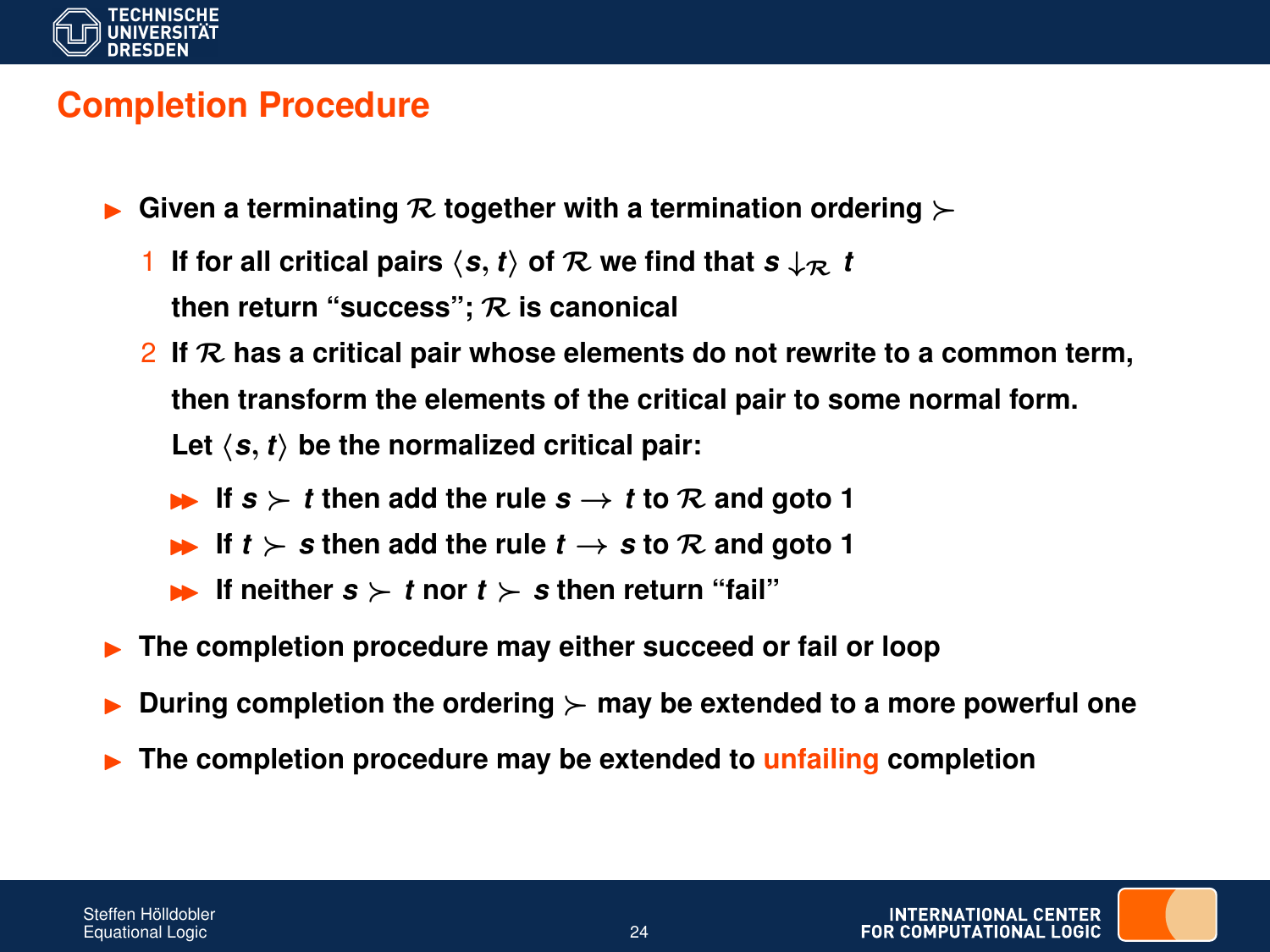

#### **Completion: An Example**

**Consider** 

$$
\mathcal{R}_{11} = \{c \rightarrow b, f \rightarrow b, f \rightarrow a, e \rightarrow a, e \rightarrow d\}
$$

- $\blacktriangleright$  **Let**  $f \succ e \succ d \succ c \succ b \succ a$
- **Fig. The critical pairs are**  $\langle b, a \rangle$  and  $\langle d, a \rangle$
- **Figure 1.1** They can be oriented into the new rules  $b \rightarrow a$  and  $d \rightarrow a$
- **Ne obtain**

$$
\mathcal{R}'_{11} = \{c \rightarrow b, f \rightarrow b, f \rightarrow a, e \rightarrow a, e \rightarrow d, b \rightarrow a, d \rightarrow a\}
$$

- $\blacktriangleright$   $\mathcal{R}'_{11}$  is canonical
- **►**  $s \approx_{\mathcal{E}_{\mathcal{R}}} t$  iff  $s \approx_{\mathcal{E}_{\mathcal{R}}'} t$
- ▶ All proofs for  $s \approx_{\mathcal{E}_{\mathcal{R}'_{11}}} t$  are in so-called valley form

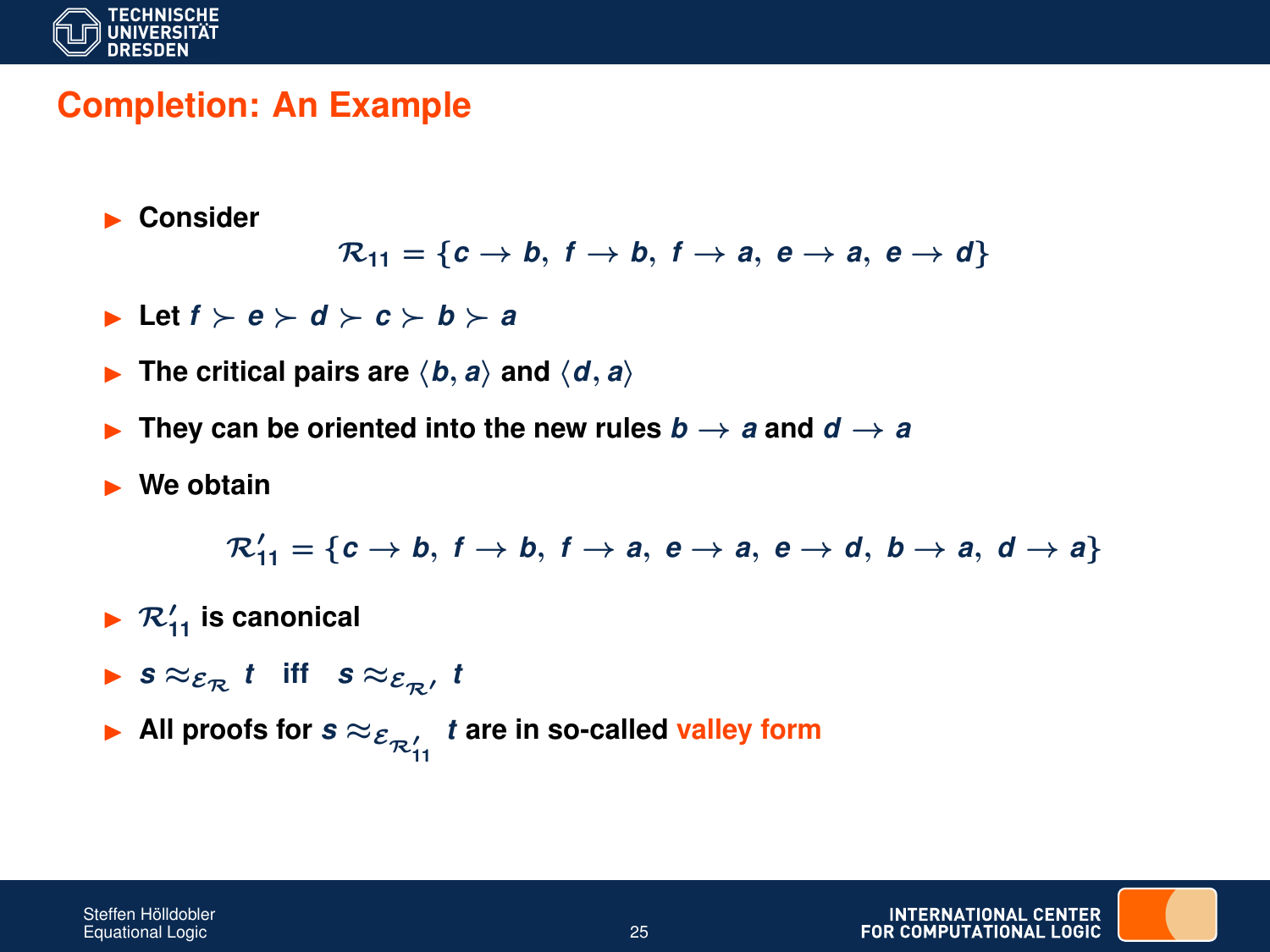

### **Unification Theory**

- **Idea** We want to build equational axioms into the unification computation
- **An** E-unification problem consists of an equational theory  $\mathcal E$  and two terms *s* and *t*, and is the question whether  $\mathcal{E} \cup \mathcal{E}_{\approx} \models \exists s \approx t$  holds
	- $\triangleright$  A substitution  $\theta$  is a solution of the E-unification problem iff  $s\theta \approx_{\mathcal{E}} t\theta$
	- $\triangleright$  In this case  $\theta$  is called E-unifier for s and t
	- $\triangleright$  If  $\mathcal{E} = \emptyset$  then  $\mathcal{E}$ -unification is unification
	- **Consider**  $\mathcal{E} = \{f(X) \approx X\}$  and let  $s = g(f(a), a)$  and  $t = g(Y, Y)$ .
		- $\blacktriangleright$   $\{Y \mapsto a\}$  is an *E*-unifier for *s* and *t*
		- **IF The unification problem**  $\{s \approx t\}$  is unsolvable
- $\triangleright$  Substitutions  $\eta$  and  $\theta$  are  $\mathcal{E}$ -equal on a set  $\mathcal{V}$  of variables  $(\theta \approx_{\mathcal{E}} \eta[\mathcal{V}])$ **iff**  $X_{\eta} \approx_{\mathcal{E}} X_{\theta}$  for all  $X \in \mathcal{V}$ 
	- $\triangleright$  **Reconsider**  $\mathcal{E} = \{f(X) \approx X\}$

 $\blacktriangleright$  {*Y*  $\mapsto$  *a*} and {*Y*  $\mapsto$  *f*(*a*)} are *E*-equal on {*X*, *Y*}

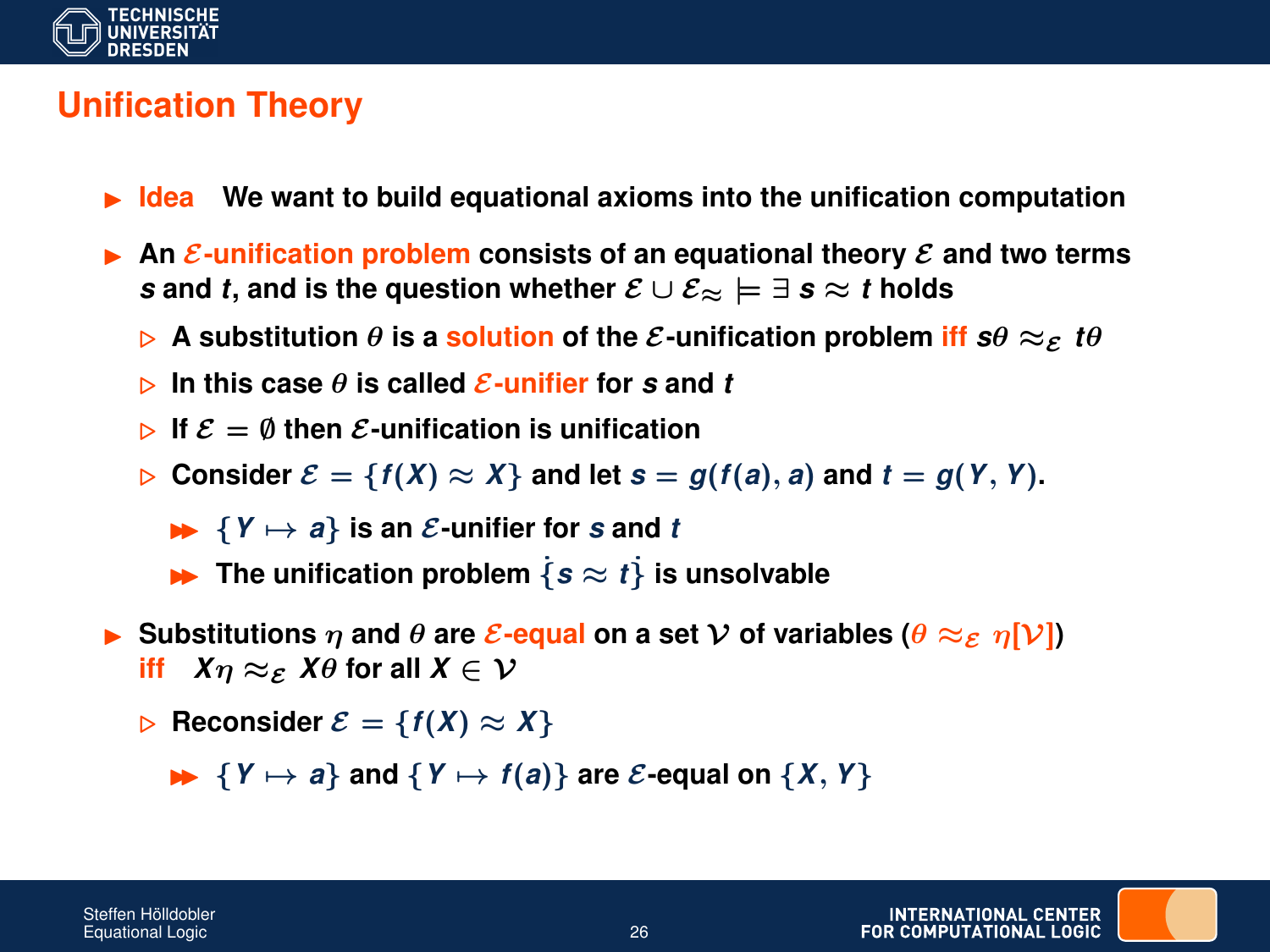

#### E**-Instances**

- $\triangleright$  Subsitution  $\eta$  is an  $\mathcal{E}\text{-instance of }\theta$  on a set V of variables  $(\eta \leq_{\mathcal{E}} \theta[\mathcal{V}])$ **(or**  $\theta$  **is more general than**  $\eta$  **wrt**  $\mathcal{E}$  **and**  $\mathcal{V}$ **)** 
	- **iff** there exists a substitution  $\tau$  such that  $X\eta \approx_{\mathcal{E}} X\theta\tau$  for all  $X \in \mathcal{V}$
- $\triangleright$   $\eta$  is a strict E-instance of  $\theta$  ( $\eta \lt_{\mathcal{E}} \theta[\mathcal{V}]$ ) iff  $\eta \lt_{\mathcal{E}} \theta[\mathcal{V}]$  and  $\eta \not\approx_{\mathcal{E}} \theta[\mathcal{V}]$
- **If neither**  $\eta \leq_{\mathcal{E}} \theta[\mathcal{V}]$  nor  $\theta \leq_{\mathcal{E}} \eta[\mathcal{V}]$ **then**  $\theta$  **and**  $\eta$  **are said to be incomparable** on  $\mathcal V$

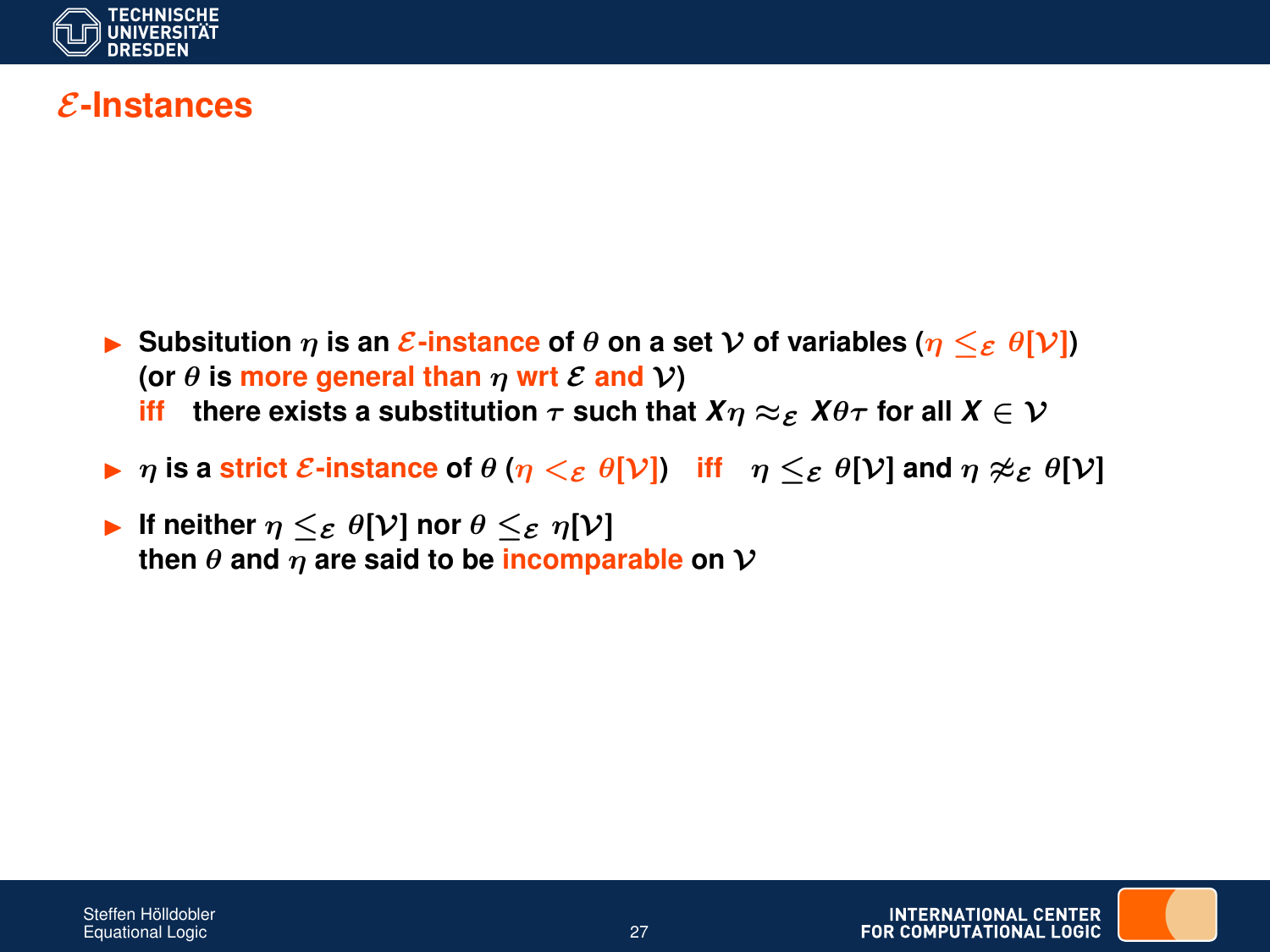

### **Examples**

- **Consider**  $\mathcal{E} \cup \mathcal{E}_{\approx} \models (\exists X, Y) f(X, q(a, b)) \approx f(q(Y, b), X)$
- $\mathcal{E} = \emptyset$ 
	- . **Unification problem is decidable**
	- $\triangleright$  Most general unifier is unique modulo variable renaming

 $\theta_1 = \{X \mapsto g(a, b), Y \mapsto a\}$ 

- $\triangleright$   $\mathcal{E} = \{f(X, Y) \approx f(Y, X)\}\$ 
	- $\triangleright$   $\theta_1$  is a solution and so is  $\theta_2 = \{ Y \mapsto a \}$

 $f(X, g(a, b))\theta_2 = f(X, g(a, b)) \approx_{\mathcal{E}} f(g(a, b), X) = f(g(Y, b), X)\theta_2$ 

- $\triangleright$   $\theta_1 \leq_{\mathcal{E}} \theta_2[\{X, Y\}]$
- **▶ There are at most finitely many most general unifiers**

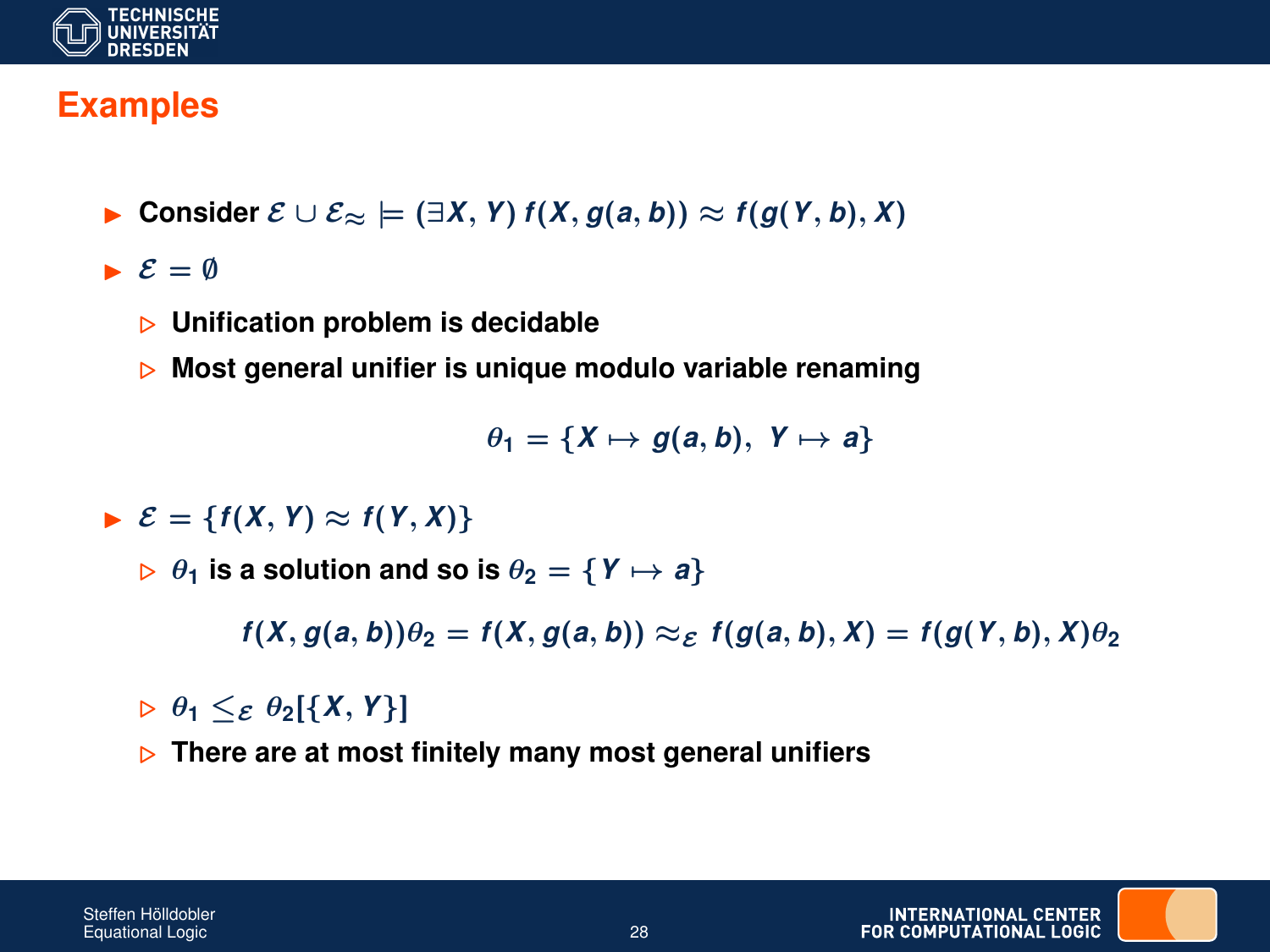

#### **Examples Continued**

**► Reconsider**  $\mathcal{E} \cup \mathcal{E}_{\approx} \models (\exists X, Y) f(X, g(a, b)) \approx f(g(Y, b), X)$ 

 $\triangleright$   $\mathcal{E} = \{f(X, f(Y, Z)) \approx f(f(X, Y), Z)\}$ 

 $\triangleright$   $\theta_1 = \{X \mapsto q(a, b), Y \mapsto a\}$  is a solution

 $\triangleright$  So is  $\theta_3 = \{X \mapsto f(g(a, b), g(a, b)), Y \mapsto a\}$ 

 $f(X, g(a, b))\theta_3 = f(f(g(a, b), g(a, b)), g(a, b))$  $\approx$  *f* (*g*(*a*, *b*), *f*(*g*(*a*, *b*), *g*(*a*, *b*)))  $= f(g(Y,b), X)\theta_3$ 

- $\triangleright$   $\theta_1$  and  $\theta_3$  are incomparable on  $\{X, Y\}$
- $\triangleright \theta_4 = \{X \mapsto f(g(a, b), f(g(a, b), g(a, b))), Y \mapsto a\}$ **is yet another solution incomparable to**  $\theta_1$  **and**  $\theta_3$  **on {***X***,** *Y***}**
- . **In general, there may be infinitely many most general unifiers**
- $\triangleright$   $\mathcal{E} = \{f(X, f(Y, Z)) \approx f(f(X, Y), Z)\}, f(X, Y) \approx f(Y, X)\}$ 
	- $\triangleright$  There are at most finitely many most general unifiers

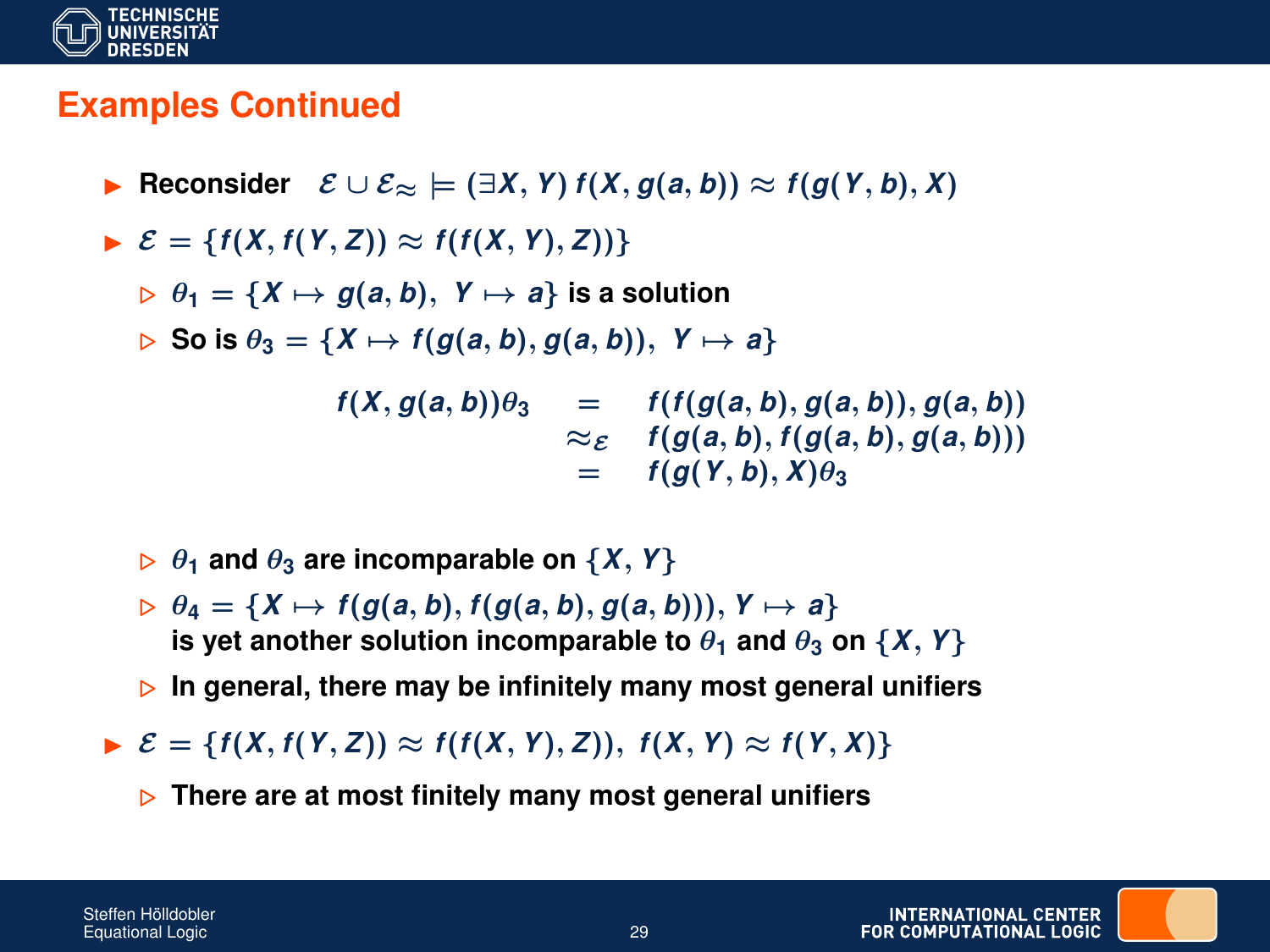

#### **Sets of** E**-Unifiers**

- I **Given an** E**-unification problem** E ∪ E<sup>≈</sup> |= ∃ *s* ≈ *t*
- $\blacktriangleright$   $\mathcal{U}_{\varepsilon}(s, t)$  denotes the set of all  $\varepsilon$ -unifiers of s and t
- $\triangleright$  Complete set S of E-unifiers for s and t

 $\triangleright$  S  $\subset \mathcal{U}_{\mathcal{E}}(\mathbf{s}, t)$  and

- $\triangleright$  for all  $\eta \in \mathcal{U}_{\mathcal{E}}(\mathbf{s}, t)$  there exists  $\theta \in \mathcal{S}$  such that  $\eta \leq_{\mathcal{E}} \theta$ [*var*(*s*)  $\cup$  *var*(*t*)]
- **Minimal complete set** S of  $\mathcal{E}$ -unifiers for s and t
	- . **complete set and**
	- $\triangleright$  for all  $\theta, \eta \in S$  we find  $\eta \leq_{\mathcal{E}} \theta$ [*var*(*s*)  $\cup$  *var*(*t*)] implies  $\theta = \eta$
- Complete sets of  $\mathcal{E}$ -unifiers for s and t are often denoted by  $cU_{\mathcal{E}}(s, t)$
- Minimal complete sets of  $\mathcal{E}$ -unifiers for s and t are often denoted by  $\mu U_{\mathcal{E}}(s, t)$
- If  $cU_{\mathcal{E}}(s,t)$  is finite and  $\leq_{\mathcal{E}}$  is decidable then there exists  $\mu\mathcal{U}_{\mathcal{E}}(s,t)$
- **I** Let  $\theta \equiv_{\mathcal{E}} \eta[\mathcal{V}]$  iff  $\eta \leq_{\mathcal{E}} \theta[\mathcal{V}]$  and  $\theta \leq_{\mathcal{E}} \eta[\mathcal{V}]$
- $\triangleright$   $\mu\mathcal{U}_{\mathcal{E}}(s,t)$  is unique up to  $\equiv_{\mathcal{E}}$  [*var*(*s*) ∪ *var*(*t*)] if it exists

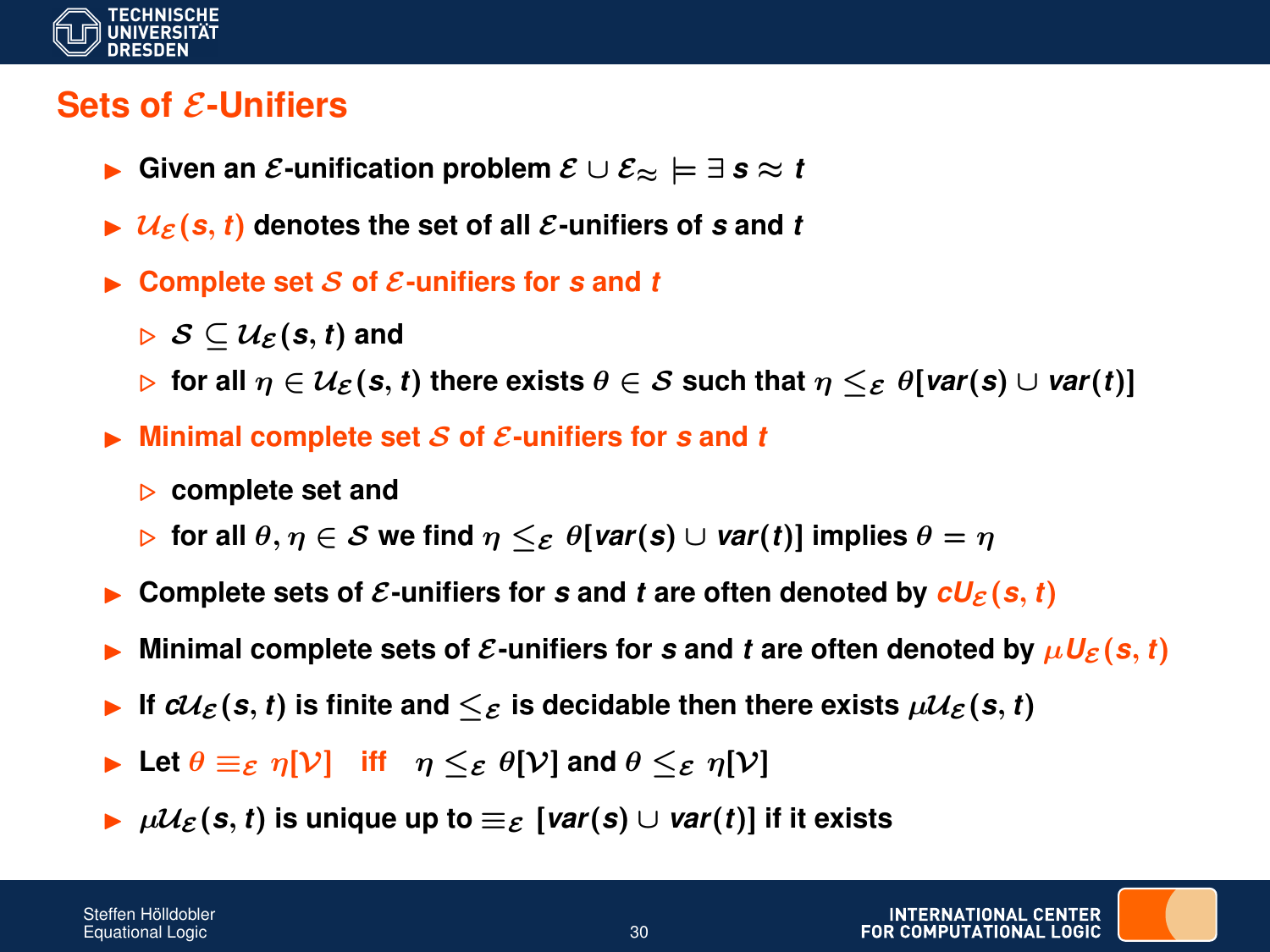

## **Another Example**

- $\blacktriangleright$  Let the constant *a* and the binary *f* be the only function symbols
- ▶ Let  $\mathcal{E} = \{f(X, f(Y, Z)) \approx f(f(X, Y), Z)\}$
- **► Consider**  $\mathcal{E} \cup \mathcal{E}_{\approx} \models \exists f(X, a) \approx f(a, Y)$ 
	- $\triangleright$   $\theta = \{X \mapsto a, Y \mapsto a\}$  is a solution
	- $\triangleright$   $\eta = \{X \mapsto f(a, Z), Y \mapsto f(Z, a)\}$  is another solution
	- $\triangleright$  { $\theta$ ,  $\eta$ } **is a complete set of**  $\mathcal{E}$ **-unifiers**  $\rightsquigarrow$  **Exercise**
	- $\triangleright$   $\theta$  and  $\eta$  are incomparable under  $\triangleright$ <sub>E</sub>
	- $\triangleright$  The set  $\{\theta, \eta\}$  is minimal

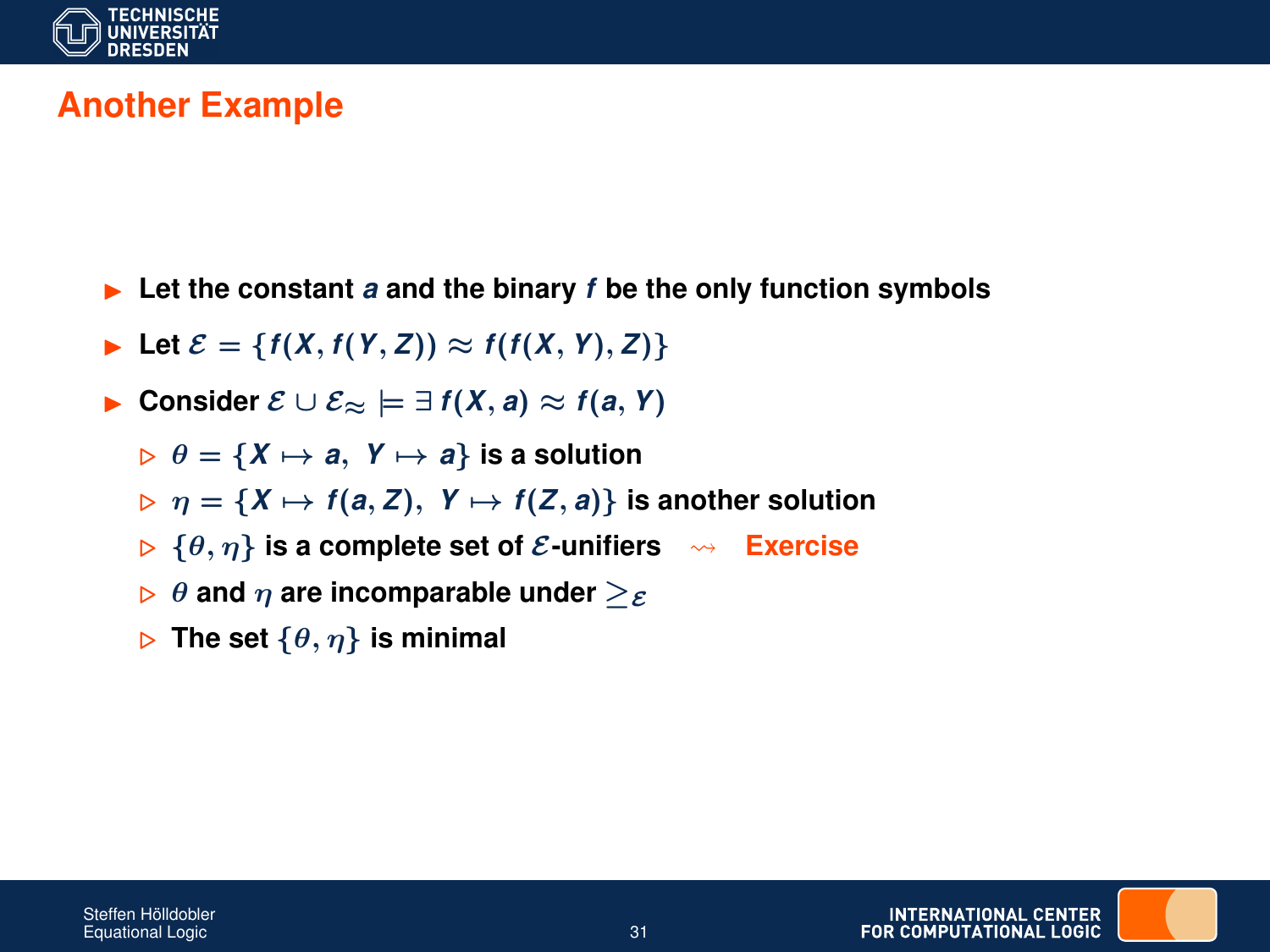

### **On the Existence of Minimal Complete Sets of**  $\mathcal{E}\text{-Unifiers}$

- **FILED FIRM** Theorem 7 Minimal complete sets of  $\mathcal{E}$ -unifiers do not always exist
- **Proof** Let  $\mathcal{R} = \{f(a, X) \to X, g(f(X, Y)) \to g(Y)\}$
- $\blacktriangleright$  Claim  $\mu \mathcal{U}_{\mathcal{E}_{\mathcal{P}}}(g(X), g(a))$  does not exist
	- $\triangleright$  R is canonical  $\rightsquigarrow$  Exercise
	- $\triangleright$  Define  $\sigma_0 = \{X \mapsto a\}$  $\sigma_1$  = {*X*  $\mapsto$  *f*(*X*<sub>1</sub>, *a*)} = {*X*  $\mapsto$  *f*(*X*<sub>1</sub>, *X* $\sigma_0$ )} **. . .**  $\sigma_i$  = {*X*  $\mapsto$  *f*(*X<sub>i</sub>*, *X* $\sigma_{i-1}$ )}  $\triangleright$  Let  $\mathcal{S} = {\sigma_i | i \geq 0}$  $\triangleright$  *S* is a  $cU_{\mathcal{E}_{\mathcal{D}}}(g(X), g(a)) \rightsquigarrow$  Exercise  $\triangleright$  With  $\rho_i = \{X_i \mapsto a\}$  we find  $X\sigma_i\rho_i = f(a, X\sigma_{i-1}) \approx_{\mathcal{E}_{\mathcal{R}}} X\sigma_{i-1}$ . **Hence,** σ*i*−**<sup>1</sup>** ≤E<sup>R</sup> σ*<sup>i</sup>* [{*X*}]  $\triangleright$  Because *X*σ*i* = *f*(*X<sub>i</sub>*, *Xσ*<sub>*i*−1</sub>)  $\not\approx$ ε $_{\mathcal{R}}$  *Xσ*<sub>*i*−1</sub> we find *σi*  $\not\approx$ ε $_{\mathcal{R}}$  *σi*−1 . **Thus** σ*i*−**<sup>1</sup>** <E<sup>R</sup> σ*<sup>i</sup>* [{*X*}]

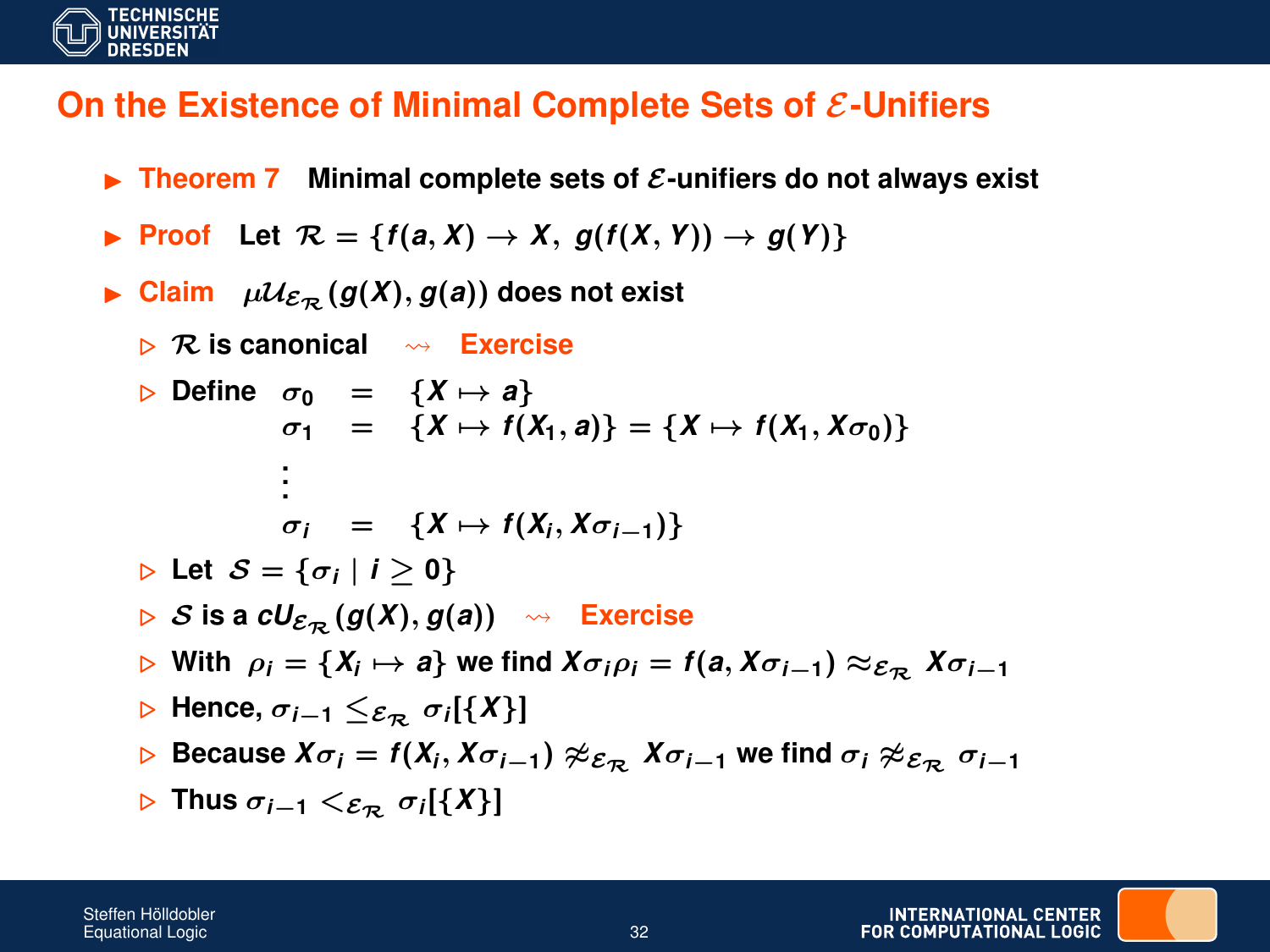

### **Proof of Theorem 7 Continued**

- **Example EX**  $\mathcal{R} = \{f(a, X) \to X, g(f(X, Y)) \to g(Y)\}$ 
	- $\triangleright$   $\,$  Assume  $\mathcal{S}'$  is a  $\mu \mathcal{U}_{\mathcal{E}_{\mathcal{R}}}(g(X), g(a))$
	- $\triangleright$  Because S is complete we find that  $\textsf{for all } \theta \in \mathcal{S}' \textsf{ there exists } \sigma_i \in \mathcal{S} \textsf{ such that } \theta \leq_{\mathcal{E}_{\mathcal{R}}} \sigma_i[\{X\}]$
	- **Because**  $\sigma_i <_{\mathcal{E}_{\mathcal{R}}} \sigma_{i+1}[\{X\}]$  we obtain  $\theta <_{\mathcal{E}_{\mathcal{R}}} \sigma_{i+1}[\{X\}]$
	- $\triangleright$  Because  $\mathcal{S}'$  is complete we find that **there exists**  $\sigma \in \mathcal{S}'$  such that  $\sigma_{i+1} \leq_{\mathcal{E}_{\mathcal{D}}} \sigma[\{X\}]$
	- $\triangleright$  Hence  $\theta \leq_{\mathcal{E}_{\mathcal{D}}} \sigma[\{X\}]$
	- $\triangleright$  Thus  $S'$  is not minimal  $\rightsquigarrow$  Contradiction



INTERNATIONAL CENTER **FOR COMPLITATIONAL LOGIC**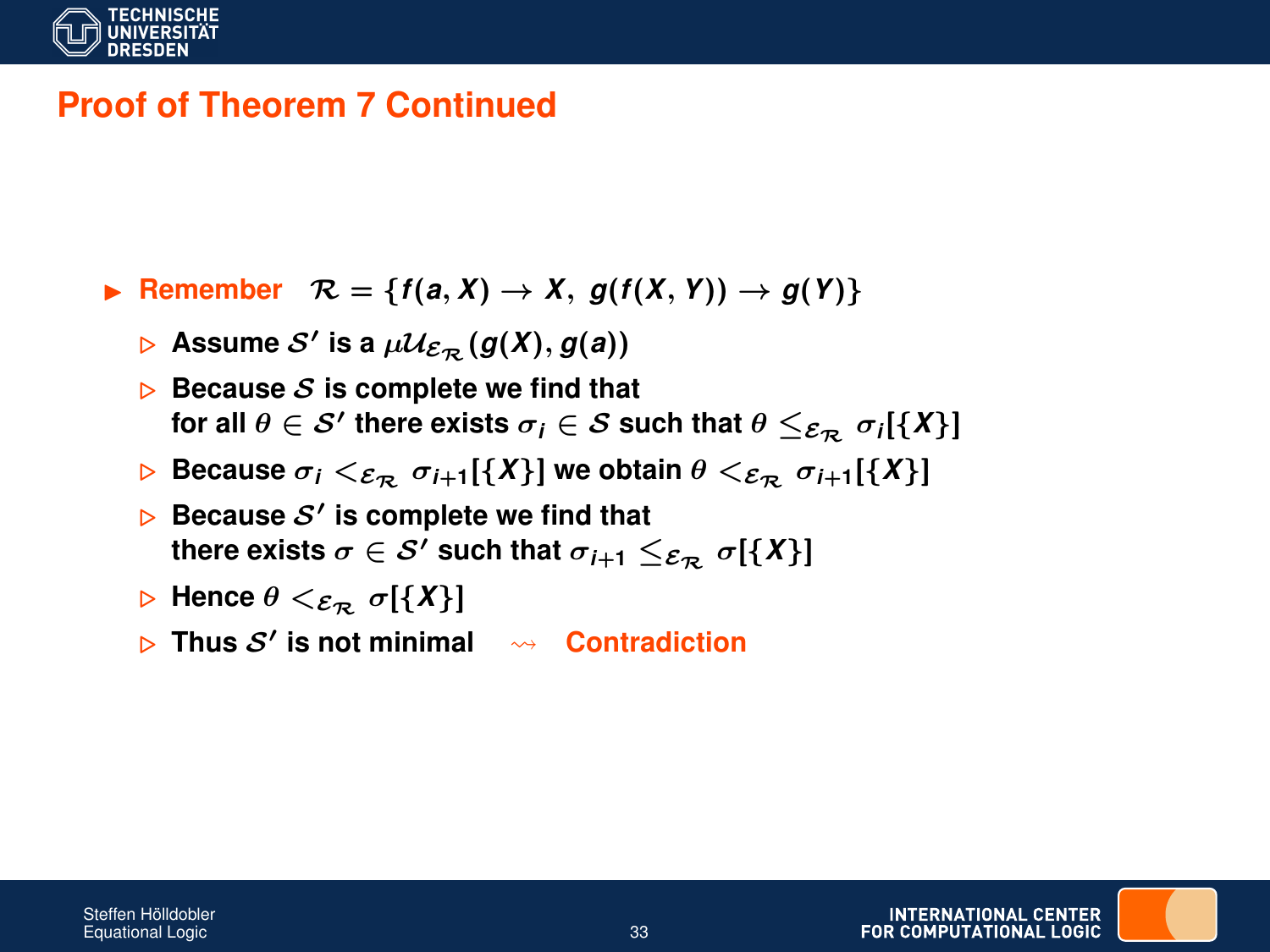

## **Unification Types**

#### $\blacktriangleright$  The unification type of  $\mathcal{E}$  is

| unitary    | iff | a set $\mu\mathcal{U}_{\mathcal{E}}(s, t)$ exists for all s, t and has cardinality 0 or 1 |
|------------|-----|-------------------------------------------------------------------------------------------|
| finitary   | iff | a set $\mu\mathcal{U}_{\mathcal{E}}(s, t)$ exists for all s, t and is finite              |
| infinitary | iff | a set $\mu\mathcal{U}_{\mathcal{E}}(s, t)$ exists for all s, t,                           |
|            |     | and there are u and v such that $\mu\mathcal{U}_{\mathcal{E}}(u, v)$ is infinite          |
| zero       | iff | there are s, t such that $\mu\mathcal{U}_{\mathcal{E}}(s, t)$ does not exist              |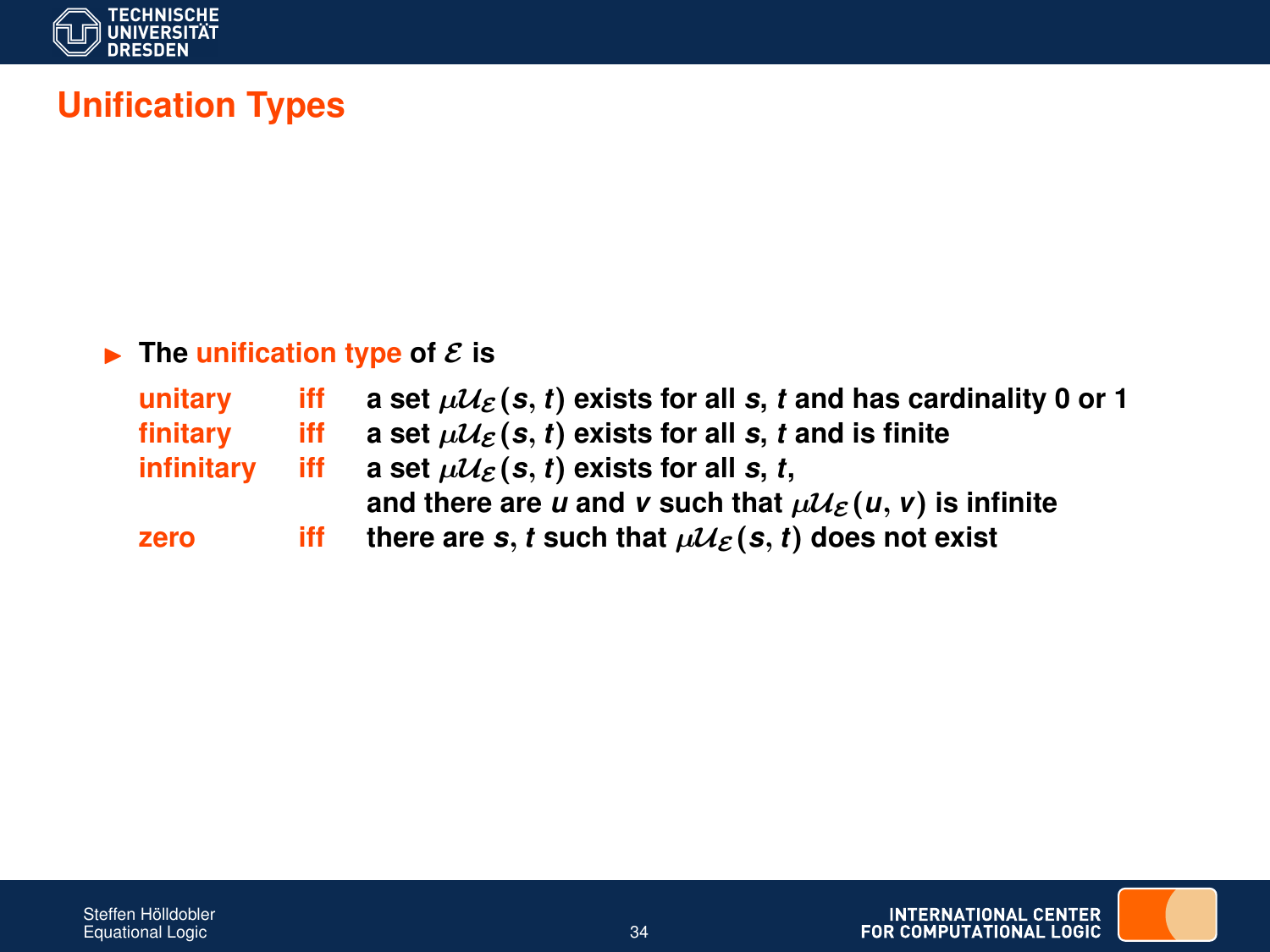

### **Unification procedures**

#### $\blacktriangleright$  *E*-unification procedure

- $\triangleright$  input:  $s \approx t$
- $\triangleright$  output: subset of  $\mathcal{U}_{\mathcal{E}}(s, t)$
- $\triangleright$  is complete iff for all *s*, *t* the output is a  $cU_{\mathcal{E}}(s, t)$
- $\triangleright$  is minimal iff for all *s*, *t* the output is a  $\mu\mathcal{U}_{\mathcal{E}}(s,t)$
- $\blacktriangleright$  Universal  $\mathcal{E}\text{-unification procedure}$ 
	- $\triangleright$  input: E and  $s \approx t$
	- $\triangleright$  output: subset of  $\mathcal{U}_{\mathcal{E}}(s, t)$
	- $\triangleright$  is complete iff for all E and s, t the output is a  $cU_{\mathcal{E}}(s, t)$
	- $\triangleright$  is minimal iff for all E and s, t the output is a  $\mu U_{\mathcal{E}}(s, t)$

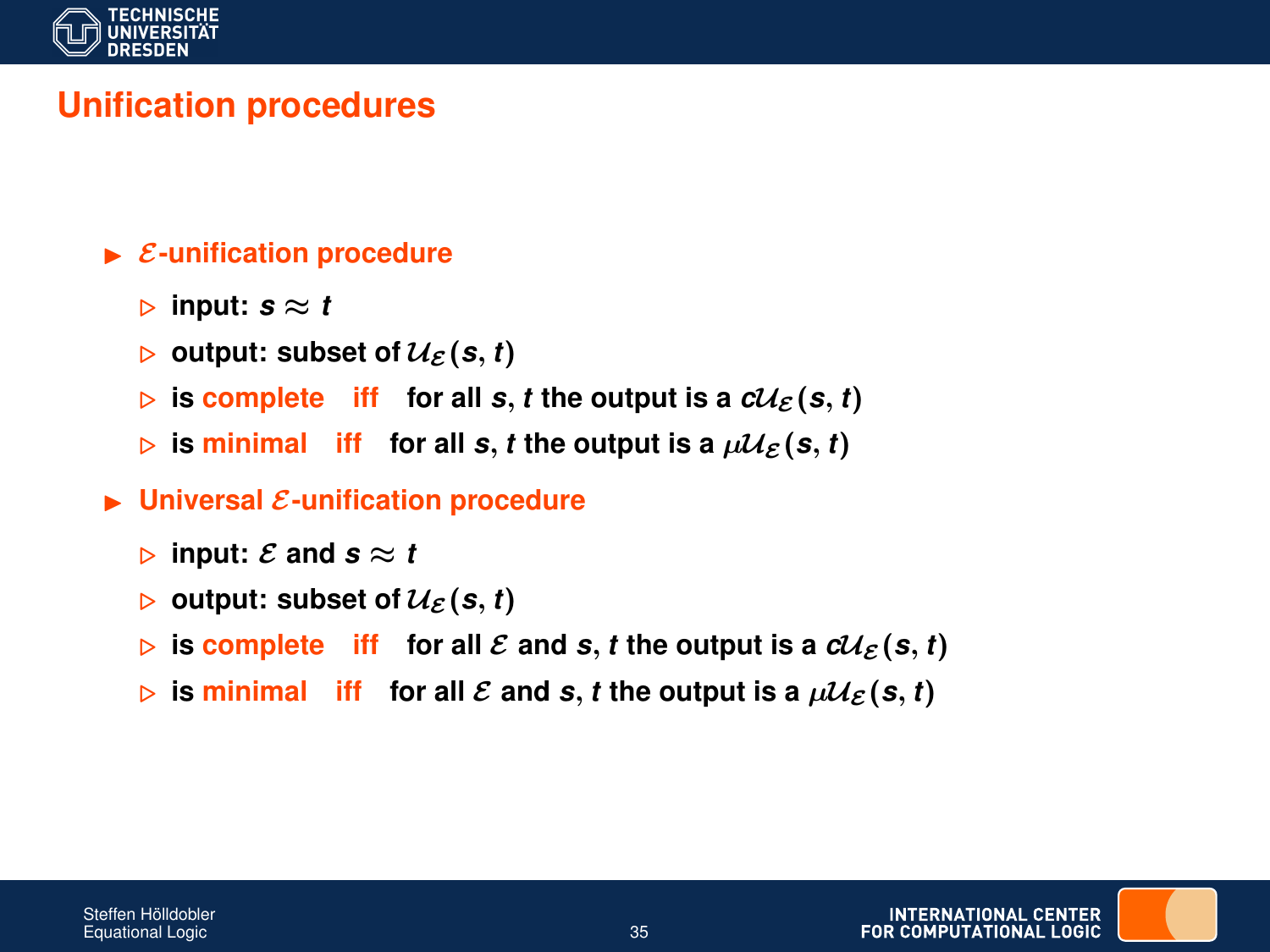

## **Typical Questions**

- $\blacktriangleright$  Given  $\mathcal E$
- Is it decidable whether an  $\mathcal{E}$ -unification problem is solvable?
- $\triangleright$  What is the unification type of  $\mathcal{E}$ ?
- $\blacktriangleright$  How can we obtain an efficient  $\mathcal{E}\text{-}\text{unification algorithm}$ **or, preferably, a minimal** E**-unification procedure?**

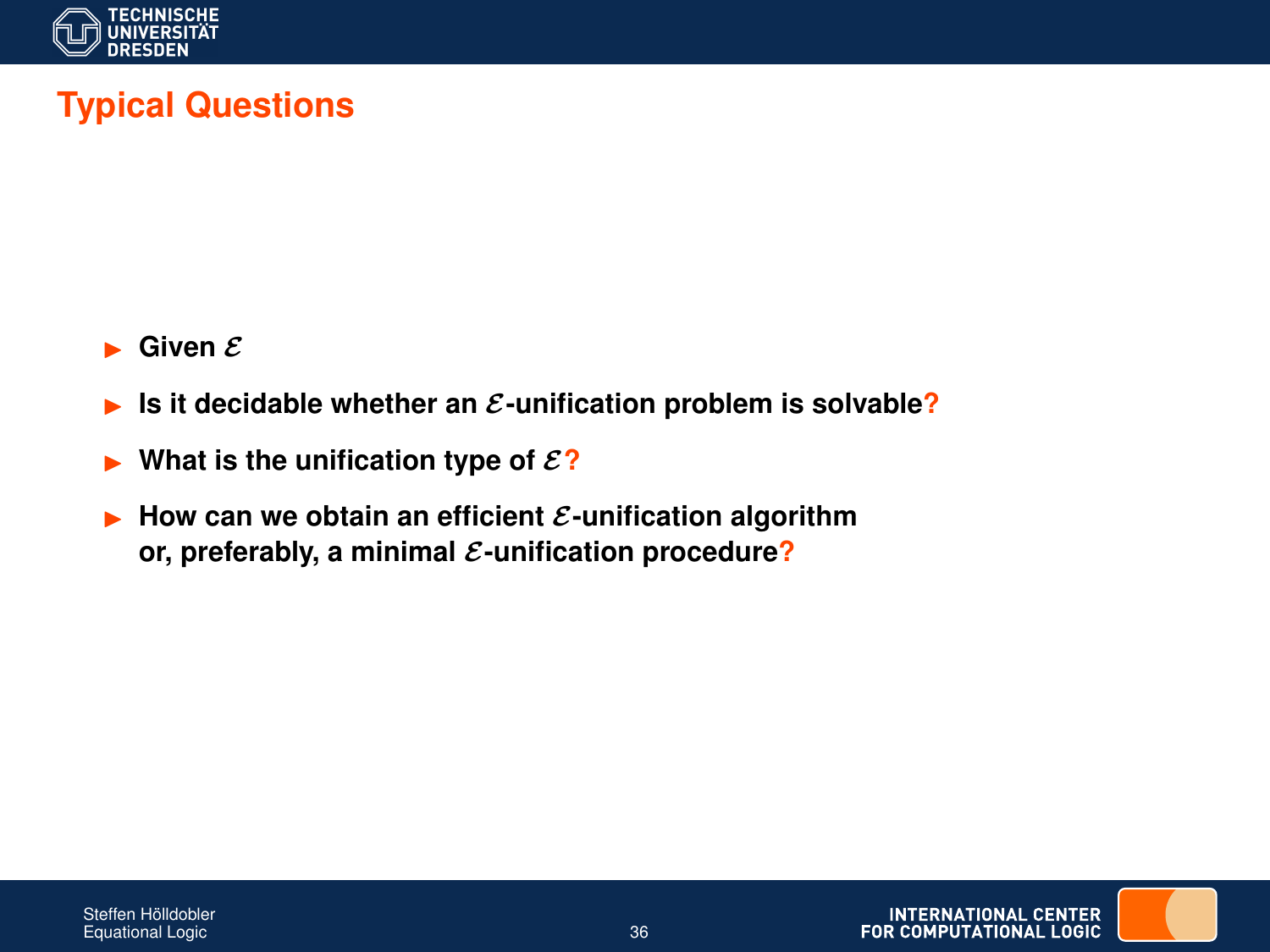

#### **Classes of E-Unification Problems**

- **►** The class of an *E*-unification problem  $E \cup E_{\infty}$   $\models \exists s \approx t$  is called
	- $\triangleright$  **elementary** iff *s* and *t* contain only symbols occurring in  $\mathcal{E}$
	- $\triangleright$  with constants iff s and *t* may contain additional so-called free constants
	- $\triangleright$  general iff *s* and *t* may contain add. function symbols of arbitrary arity

**INTERNATIONAL CENTER FOR COMPUTATIONAL LOGIC**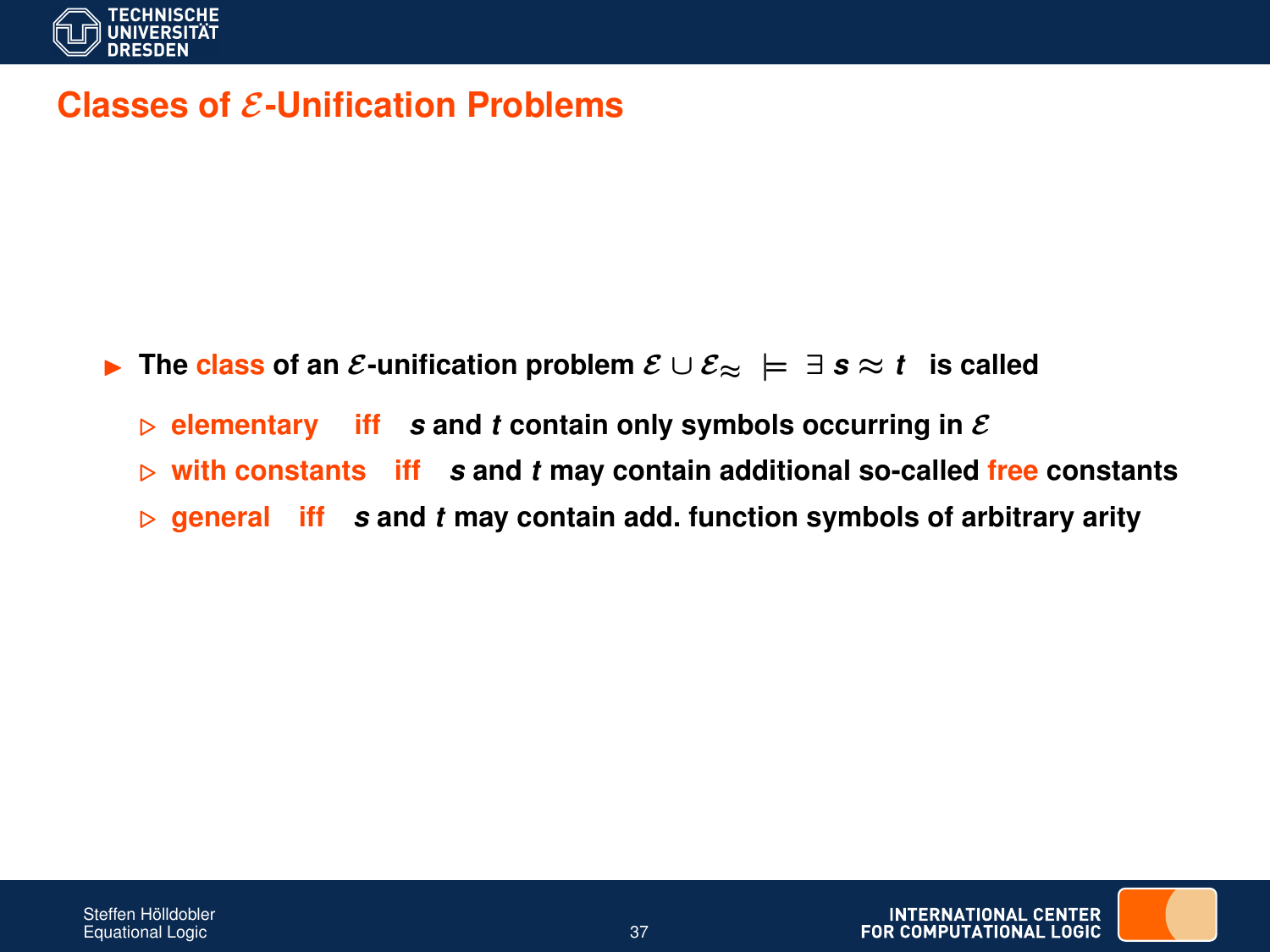

### **Unification with Constants: Some Examples**

| Equational                           | <b>Unification</b> | <b>Unification</b> | Complexity of the |
|--------------------------------------|--------------------|--------------------|-------------------|
| <b>System</b>                        | Type               | decidable?         | decision problem  |
| $\varepsilon_A$                      | infinitary         | yes                | NP-hard           |
| $\varepsilon_c$                      | finitary           | yes                | NP-complete       |
| $\varepsilon_{AC}$                   | finitary           | yes                | NP-complete       |
| $\mathcal{E}_{AG}$                   | unitary            | yes                | polynomial        |
| $\varepsilon_{Al}$                   | zero               | yes                | NP-hard           |
| $\varepsilon_{\textit{CR1}}$         | zero               | no                 |                   |
| $\mathcal{E}_{DL}, \mathcal{E}_{DR}$ | unitary            | yes                | polynomial        |
| $\varepsilon_{\scriptscriptstyle D}$ | infinitary         | ?                  | NP-hard           |
| $\varepsilon_{DA}$                   | infinitary         | no                 |                   |
| $\mathcal{E}_{\mathsf{BR}}$          | unitary            | ves                | NP-complete       |



INTERNATIONAL CENTER<br>FOR COMPUTATIONAL LOGIC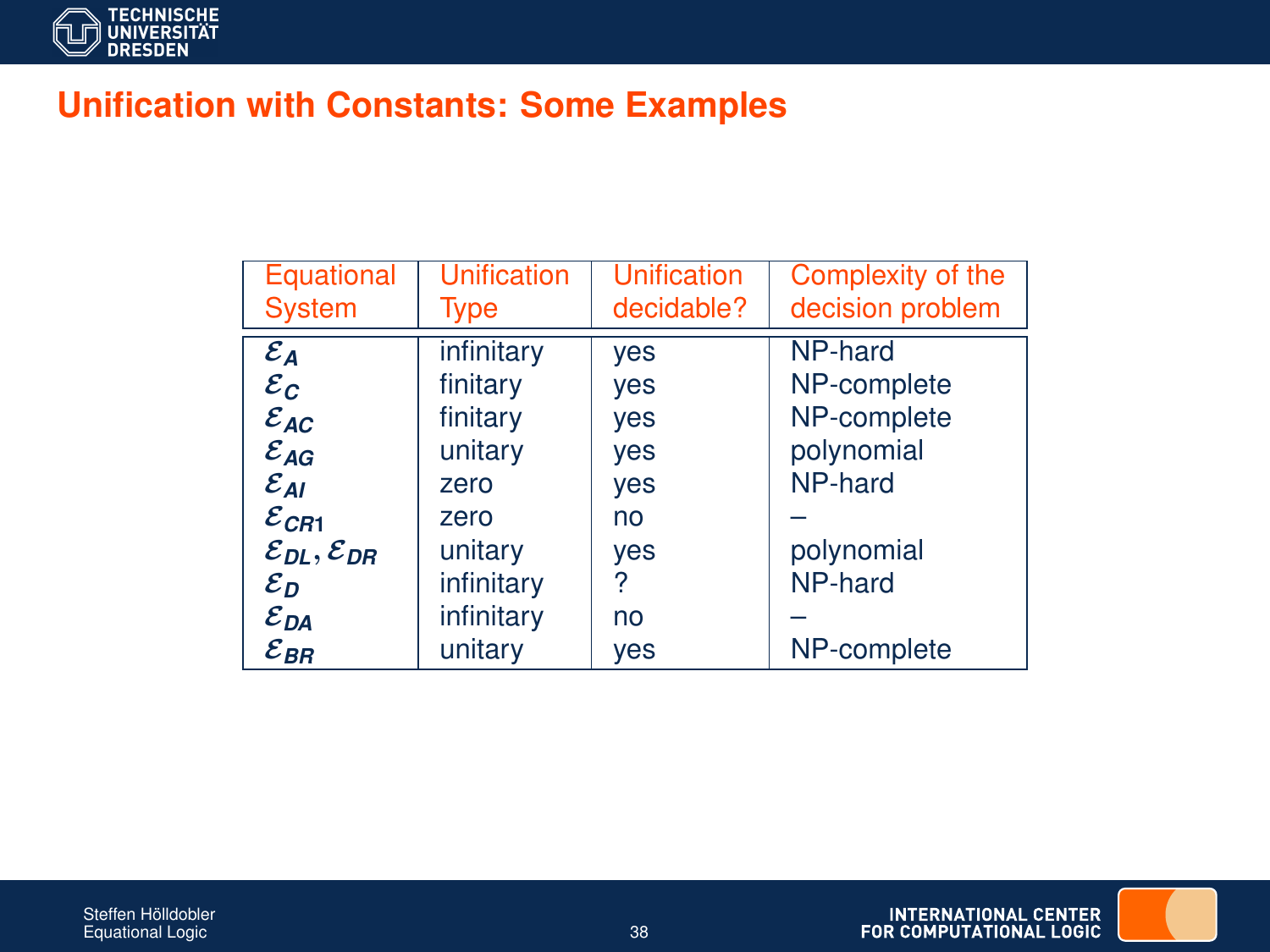

## **Additional Remarks**

 $\blacktriangleright$  *E*-matching problem  $\mathcal{E} \cup \mathcal{E}_{\approx} \models \exists \theta \; \mathbf{s} \approx_{\mathcal{E}} \mathbf{t} \theta$ 

#### **EXECOMPTED** Combination problem Can the results and unification algorithms for  $\mathcal{E}_1$  and  $\mathcal{E}_2$  be combined for  $\mathcal{E}_1 \cup \mathcal{E}_2$ ?

#### $\blacktriangleright$  Universal  $\mathcal E$ -unification problem

E**-unification problem, where the equational system is part of the input**

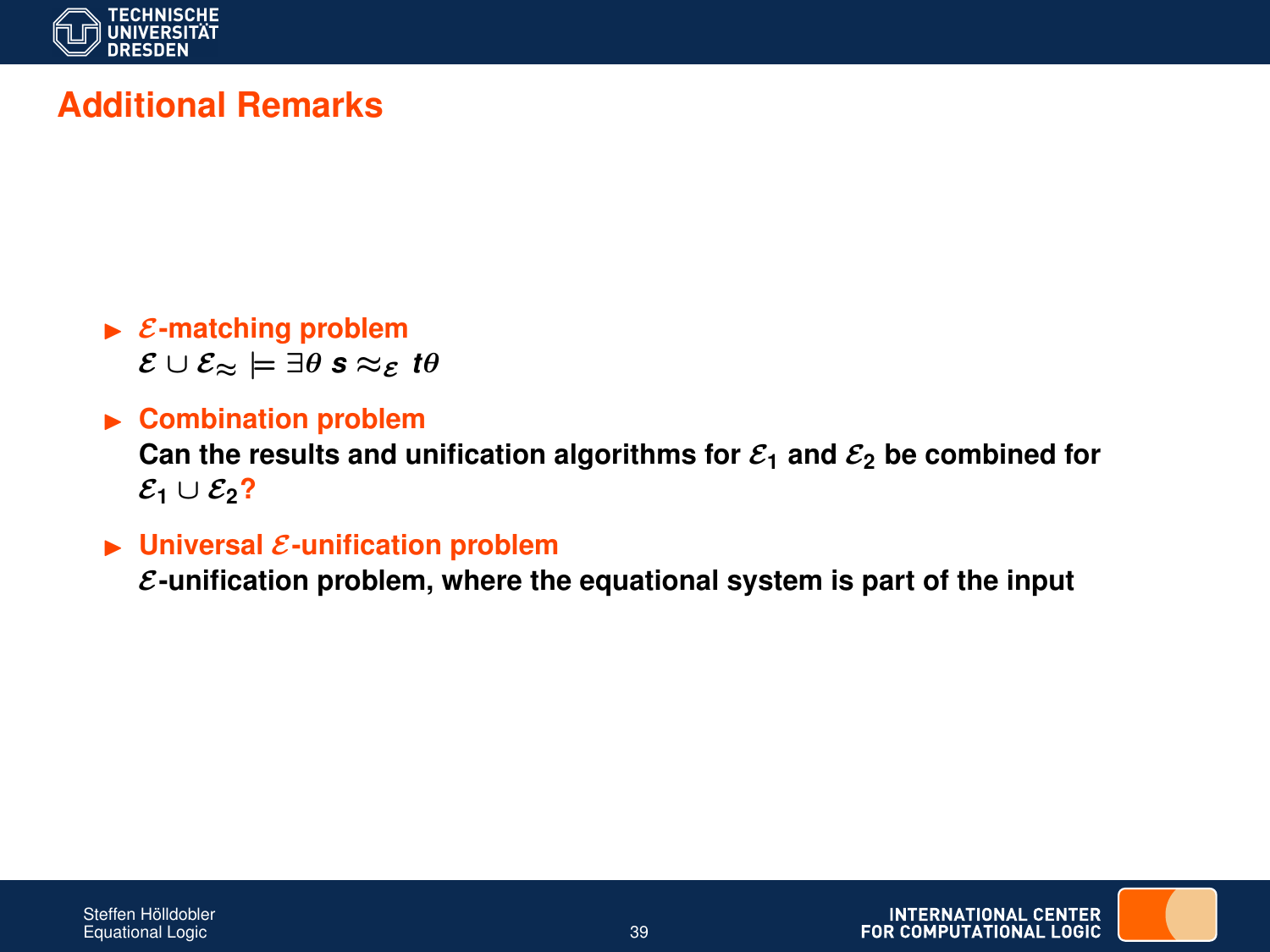

### **Canonical Term Rewriting Systems Revisited**

 $\blacktriangleright$  Let *R* be a canonical term rewriting system

**►** So far, we were able to answer questions of the form  $\mathcal{E}_B \models \forall s \approx t$ 

 $\triangleright$  **Rewriting**  $s[u] \rightarrow_{\mathcal{R}} t$  iff there are  $l \rightarrow r \in \mathcal{R}$  and  $\theta$  such that  $u = \theta$  and  $t = s \lceil u/r\theta \rceil$ 

$$
\blacktriangleright \text{ Now consider } \mathcal{E}_R \models \exists \text{ } s \approx t
$$

 $\triangleright$  **Narrowing**  $s[u] \Rightarrow_{\mathcal{R}} t$  iff there are  $l \rightarrow r \in \mathcal{R}$  and  $\theta$  such that  $u\theta = I\theta$  and  $t = (s[u/r])\theta$ 

**where** *u* **is a non-variable subterm of** *s*

- **Please compare narrowing to rewriting and paramodulation!**
- . **Theorem 8**

Let  $\mathcal{R}$  be a canonical term rewriting system with  $var(I) \supset var(r)$  for all

- *l* → *r* ∈ R**. Then narrowing and resolution is sound and complete**
- $\triangleright$  A complete universal  $\mathcal{E}$ -unification procedure for canonical theories  $\mathcal{E}$  can **be built upon narrowing and resolution**

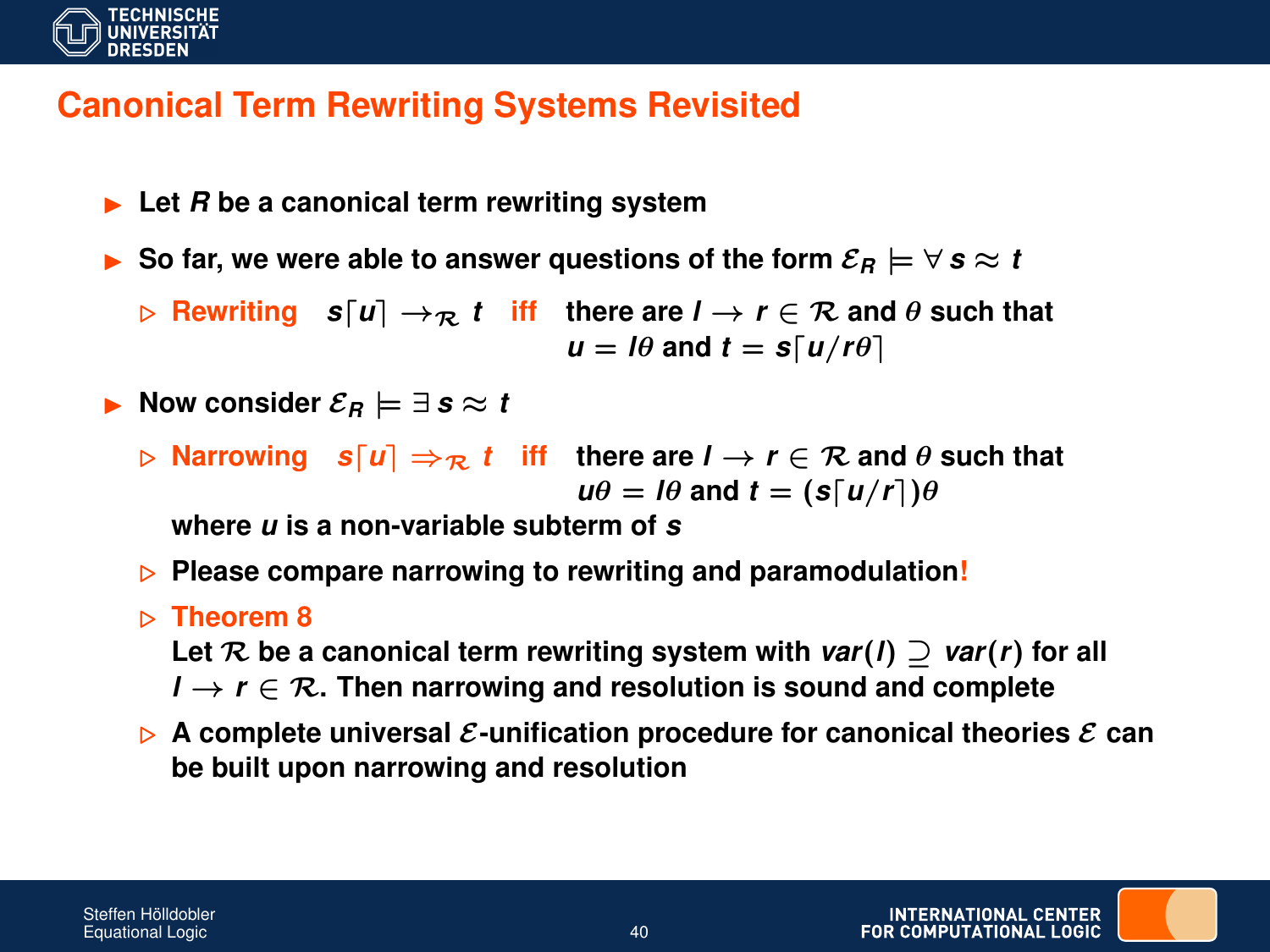

## **Applications**

- I **databases**
- I **information retrieval**
- computer vision
- I **natural language processing**
- I **knowledge based systems**
- **Ext manipulation systems**
- I **planning and scheduling systems**
- I **pattern directed programming languages**
- logic programming systems
- I **computer algebra systems**
- I **deduction systems**
- I **non-classical reasoning systems**

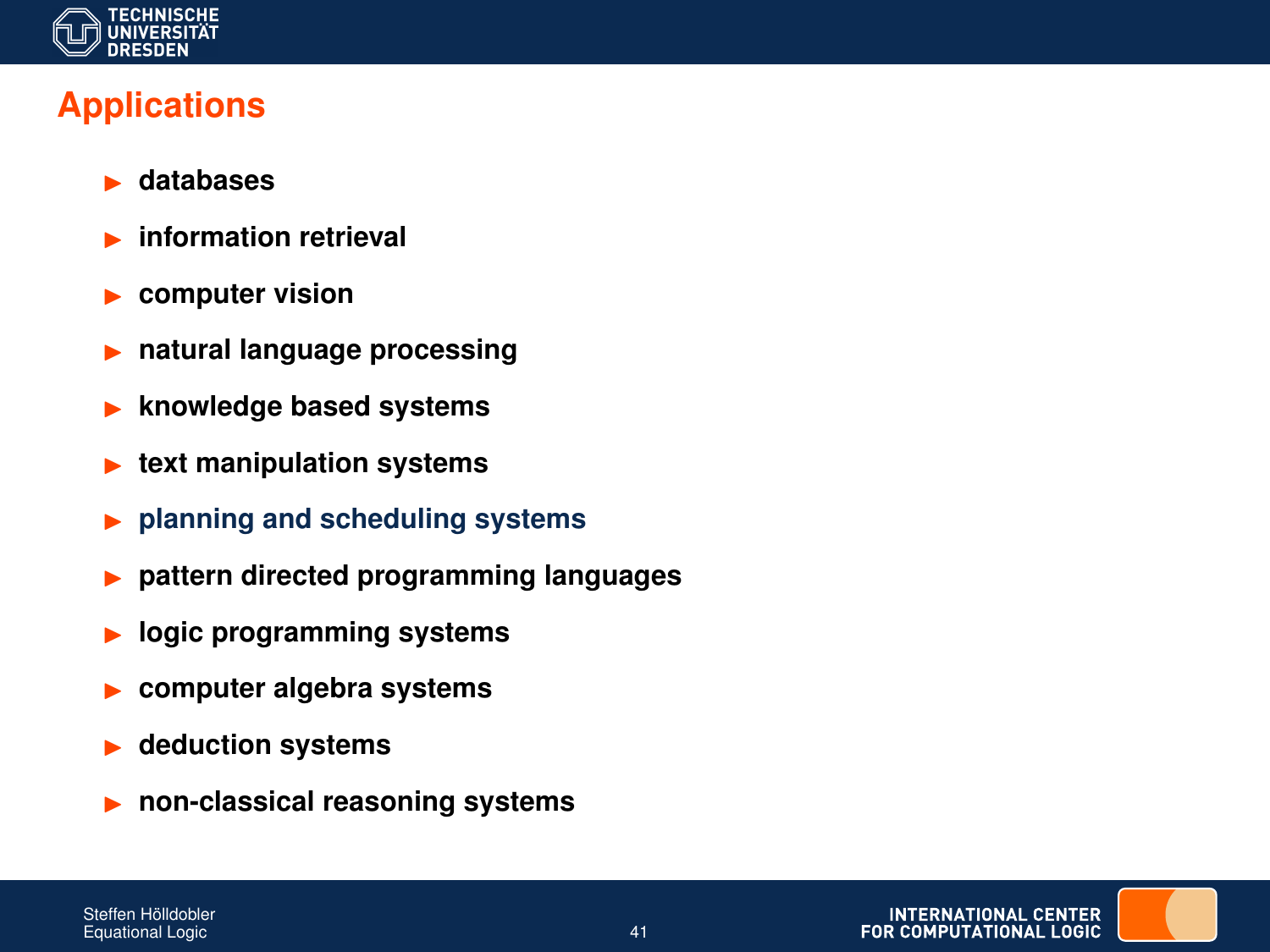

## **Multisets**

| $\blacktriangleright \{e_1, e_2, \dots\}$ or $\emptyset$ |     |                                                                                                                                                                                                                                                       |
|----------------------------------------------------------|-----|-------------------------------------------------------------------------------------------------------------------------------------------------------------------------------------------------------------------------------------------------------|
| $\blacktriangleright$ $X \in_k \mathcal{M}$              | iff | X occurs precisely k times in $\mathcal M$                                                                                                                                                                                                            |
| $\mathcal{M}_1 \doteq \mathcal{M}_2$                     | iff | for all X we find $X \in_k \mathcal{M}_1$ iff $X \in_k \mathcal{M}_2$                                                                                                                                                                                 |
|                                                          |     | $X \in M_1 \cup M_2$ iff there exist $k, l > 0$ such that<br>$X \in_k \mathcal{M}_1, X \in_k \mathcal{M}_2$ and $k + l = m$                                                                                                                           |
|                                                          |     | $X \in_m \mathcal{M}_1 \setminus \mathcal{M}_2$ iff there exist $k, l \geq 0$ such that<br>either $X \in_k \mathcal{M}_1, X \in_k \mathcal{M}_2, k > k$ and $m = k - k$<br>or $X \in_k \mathcal{M}_1$ , $X \in_l \mathcal{M}_2$ , $k < l$ and $m = 0$ |
|                                                          |     | $X \in_m \mathcal{M}_1 \cap \mathcal{M}_2$ iff there exist $k, l > 0$ such that<br>$X \in_k \mathcal{M}_1, X \in_l \mathcal{M}_2$ and $m = \min\{k, l\}$                                                                                              |
| $M_1 \subset M_2$                                        | iff | $\mathcal{M}_1 \cap \mathcal{M}_2 = \mathcal{M}_1$                                                                                                                                                                                                    |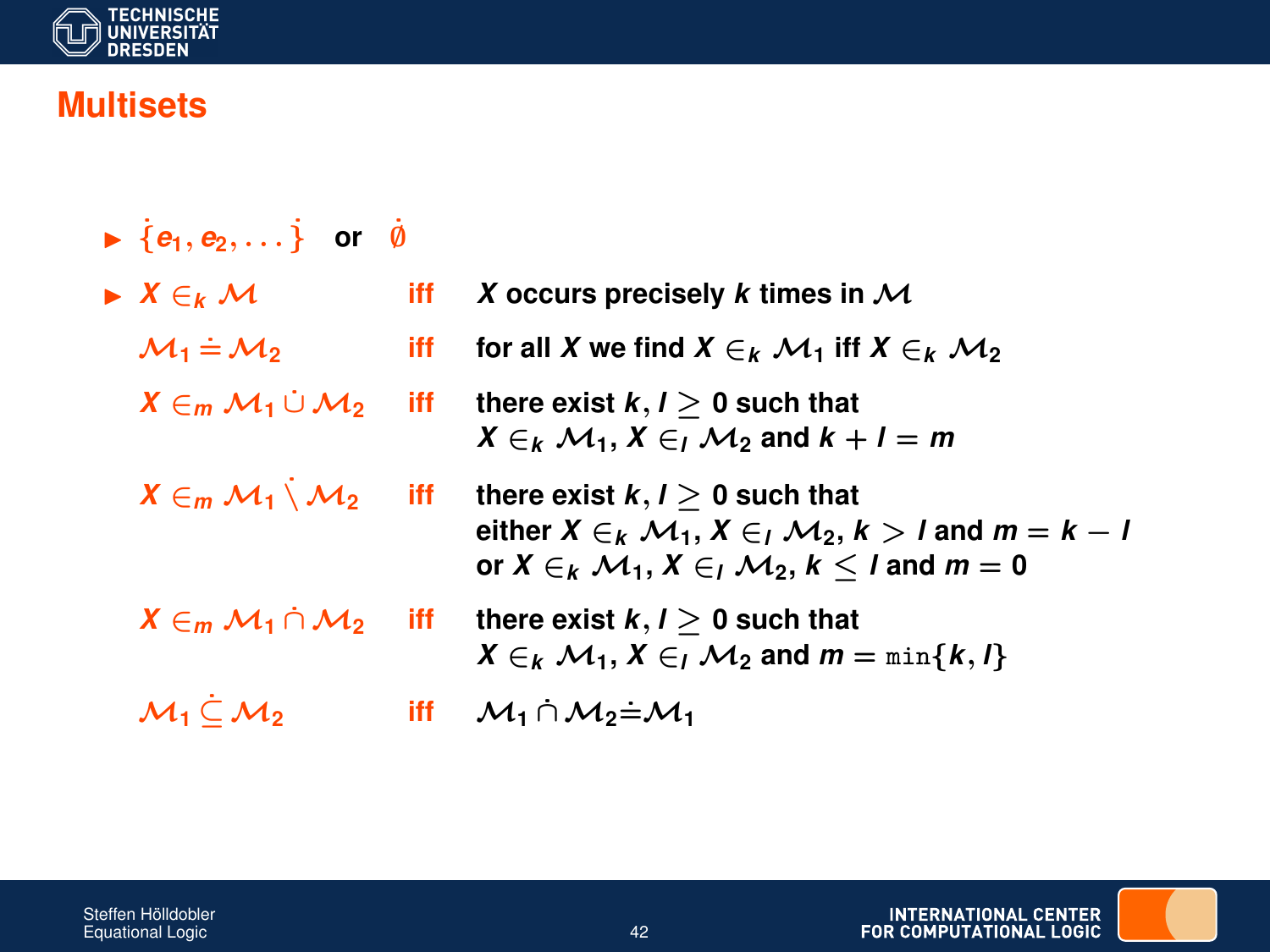

#### **Fluent Terms**

- Consider an alphabet with variables  $\mathcal V$  and set  $\mathcal F$  of function symbols **which contains the binary** ◦ **(written infix) and the constant 1**
- **►** Let  $\mathcal{F}^- = \mathcal{F} \setminus \{0, 1\}$
- The non-variable elements of  $T(F^{-}, V)$  are called fluents
- I **The set of fluent terms is the smallest set satisfying the following conditions**
	- . **1 is a fluent term**
	- . **Each fluent is a fluent term**
	- $\triangleright$  If *s* and *t* are fluent terms then  $s \circ t$  is a fluent term as well

Let 
$$
\mathcal{E}_{AC1}
$$
 = {  $X \circ (Y \circ Z) \approx (X \circ Y) \circ Z$   
\n $X \circ Y \approx Y \circ X$   
\n $X \circ 1 \approx X$  }

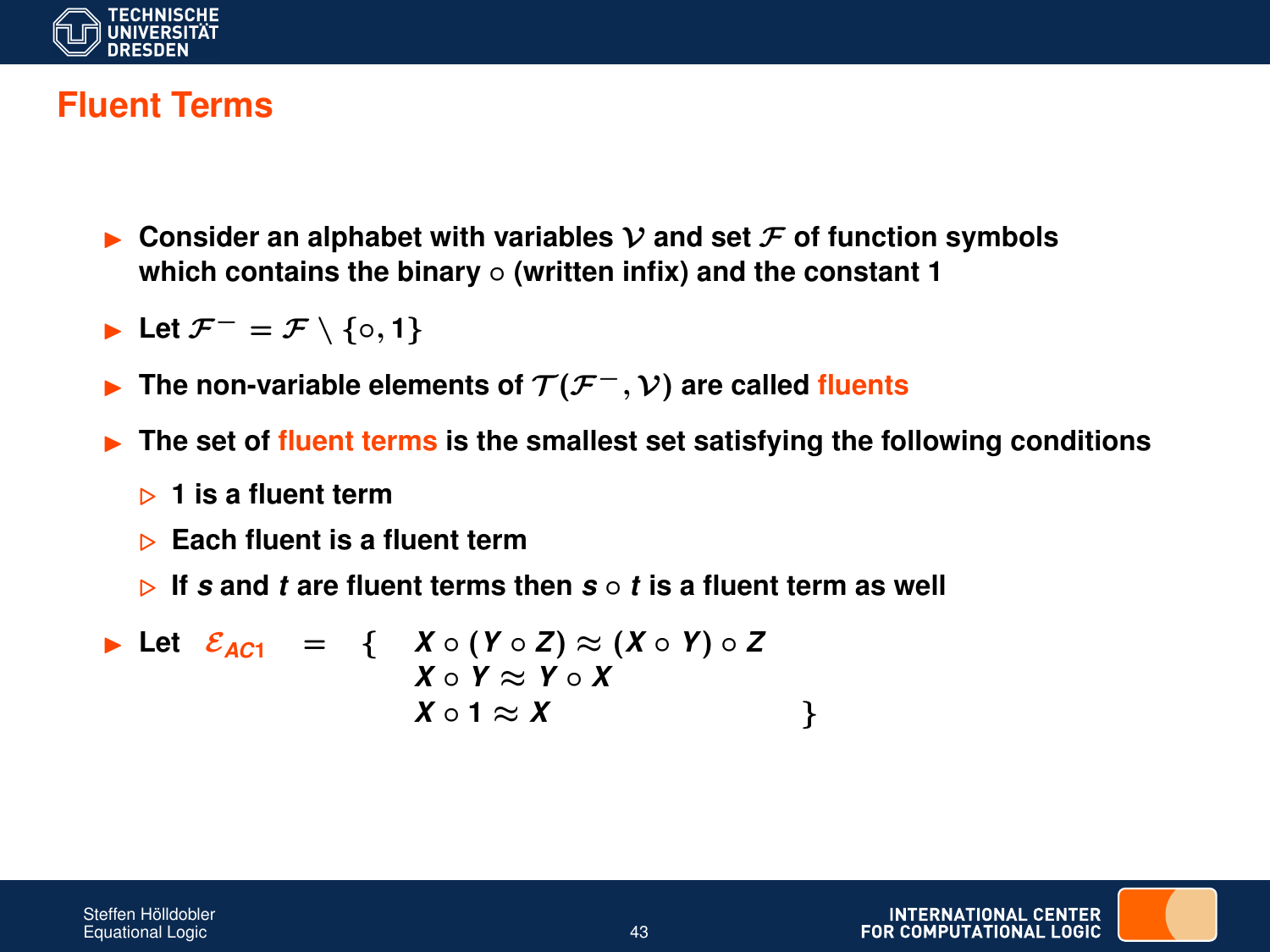

#### **Multisets vs. Fluent Terms**

- **In the sequel let** 
	- . *t* **be a fluent term and**
	- $\triangleright$  M be a multiset of fluents
- **EXECONSIDER THE FOLLOWING MADPINGS**

. · *I* **(from the set of fluent terms into the set of multisets of fluents)**

$$
t' = \begin{cases} \n\dot{\emptyset} & \text{if } t = 1 \\ \n\dot{\{t\}} & \text{if } t \text{ is a fluent} \\ \n\begin{array}{ccc} u' & \dot{\cup} & v' \\ \n\end{array} & \text{if } t = u \circ v \n\end{cases}
$$

. ·−*<sup>I</sup>* **(from the set of multisets of fluents into the set of fluent terms)**

$$
\mathcal{M}^{-1} = \left\{ \begin{array}{ll} 1 & \text{if } \mathcal{M} = \dot{\emptyset} \\ \mathbf{s} \circ \mathcal{N}^{-1} & \text{if } \mathcal{M} = \{ \mathbf{s} \} \; \dot{\cup} \; \mathcal{N} \end{array} \right.
$$

Steffen Hölldobler Equational Logic 44

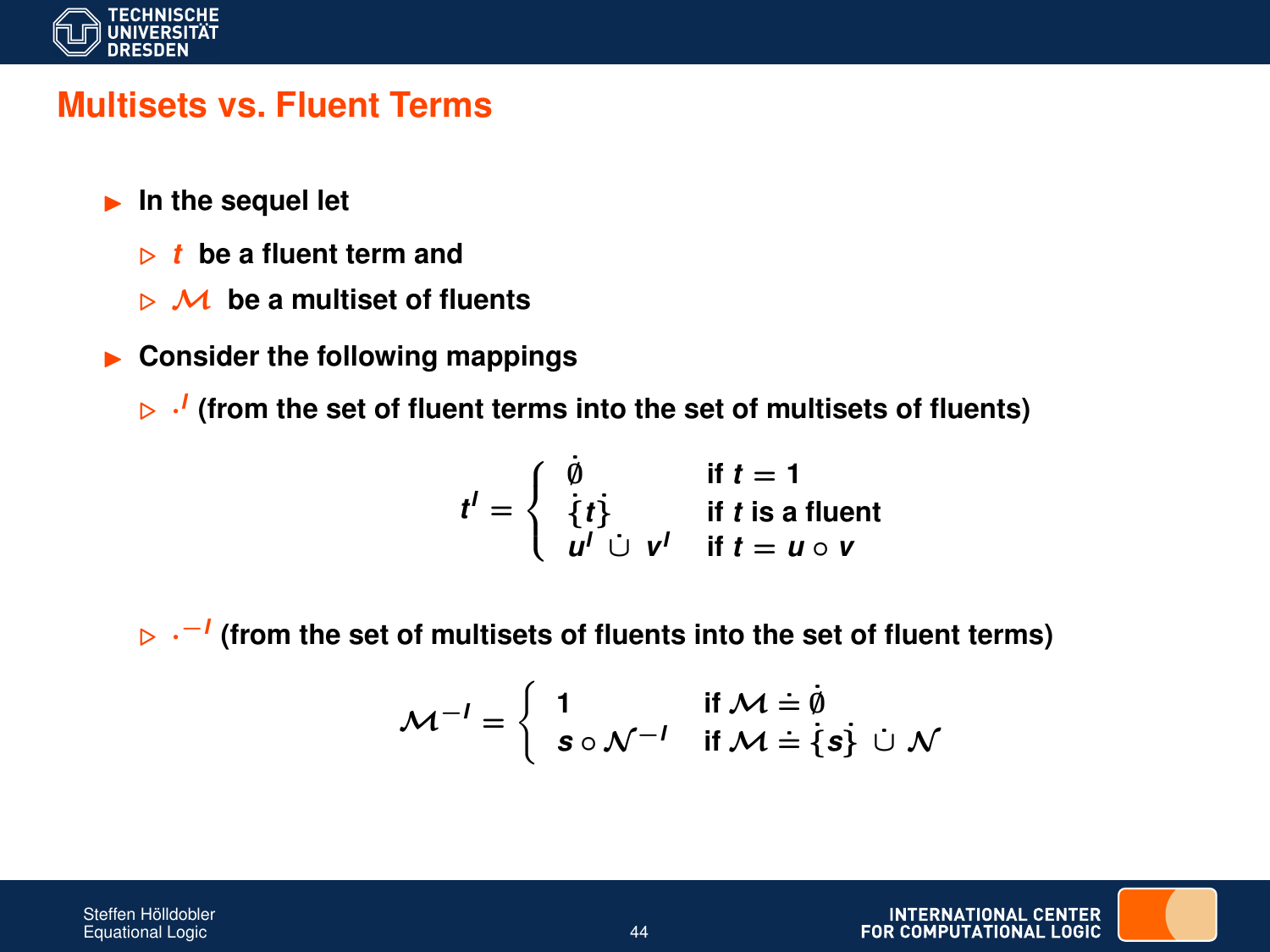

### **Matching and Unification Problems**

- ► Submultiset matching problem Does there exist a  $\theta$  such that  $\mathcal{M}\theta \subseteq \mathcal{N}$ , where  $\mathcal N$  is ground?
- I **Submultiset unification problem Does there exist a**  $\theta$  **such that**  $\mathcal{M}\theta \subset \mathcal{N}\theta$ ?

#### **Fluent matching problem**

**Does there exist a**  $\theta$  **such that**  $(s \circ X)\theta \approx_{AC1} t$ , **where** *t* **is ground and** *X* **does not occur in** *s***?**

**Fluent unification problem** 

**Does there exist a**  $\theta$  **such that**  $(s \circ X)\theta \approx_{AC1} t\theta$ , **where** *X* **does not occur in** *s* **or** *t***?**

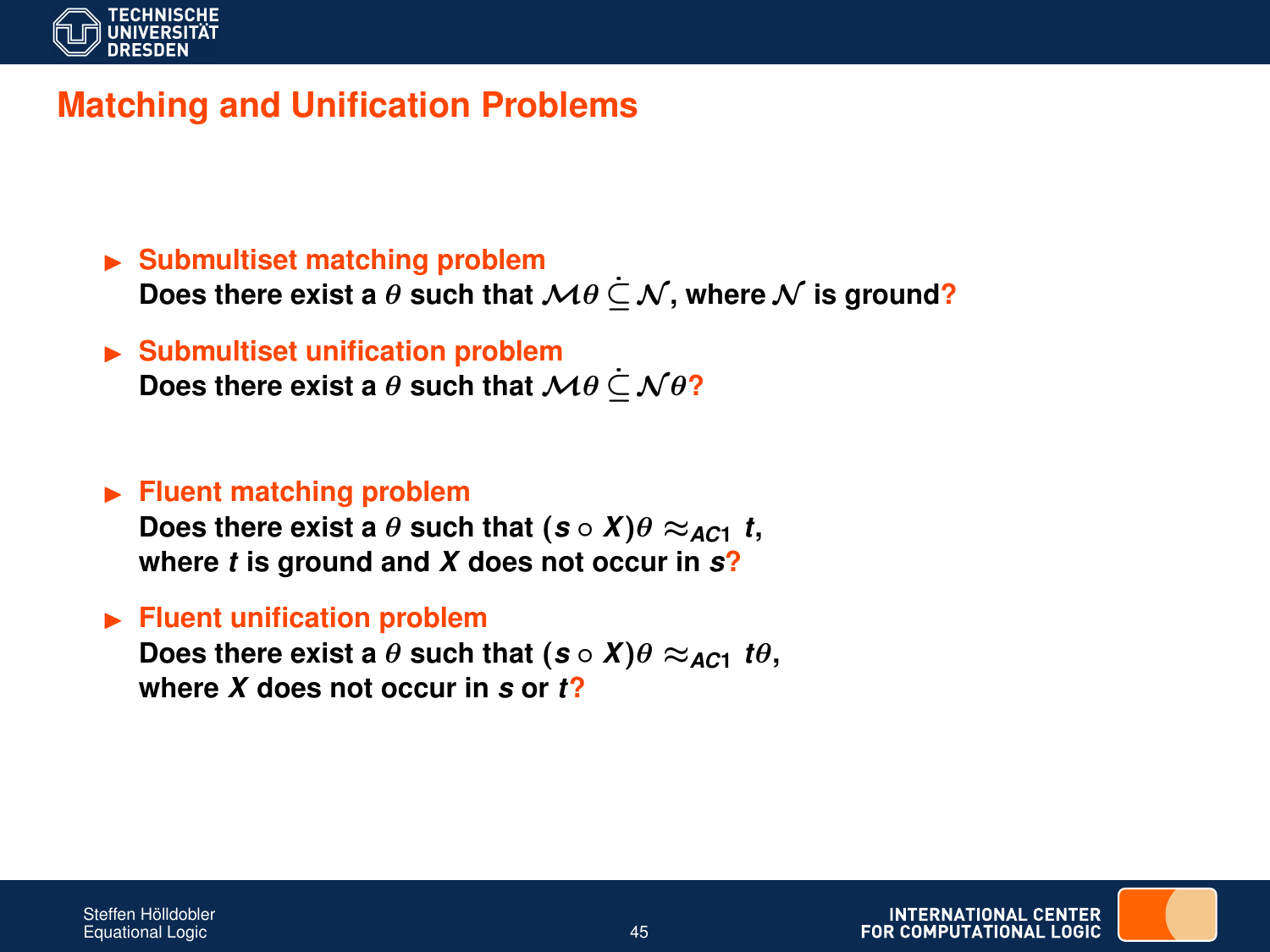

### **Submultiset versus Fluent Unification Problems**

**Equivalence of matching problems** 

$$
(\mathbf{s} \circ \mathbf{X})\theta \approx_{\mathbf{AC1}} t \quad \text{iff} \quad (\mathbf{s}\theta)^{l} \subseteq t^{l} \quad \text{and} \quad (\mathbf{X}\theta)^{l} \doteq t^{l} \setminus (\mathbf{s}\theta)^{l}
$$

**Equivalence of unification problems** 

 $({\bm{s}} \circ {\bm{X}}) \theta \approx_{\bm{AC} 1} t \theta \quad \text{iff} \quad ({\bm{s}} \theta)^l \subseteq (t \theta)^l \quad \text{and} \quad ({\bm{X}} \theta)^l \doteq (t \theta)^l \setminus ({\bm{s}} \theta)^l$ 

- ▶ Theorem 9 Fluent matching and fluent unification problems are
	- . **decidable**
	- . **finitary and**
	- . **there always exists a minimal complete set of matchers and unifiers**